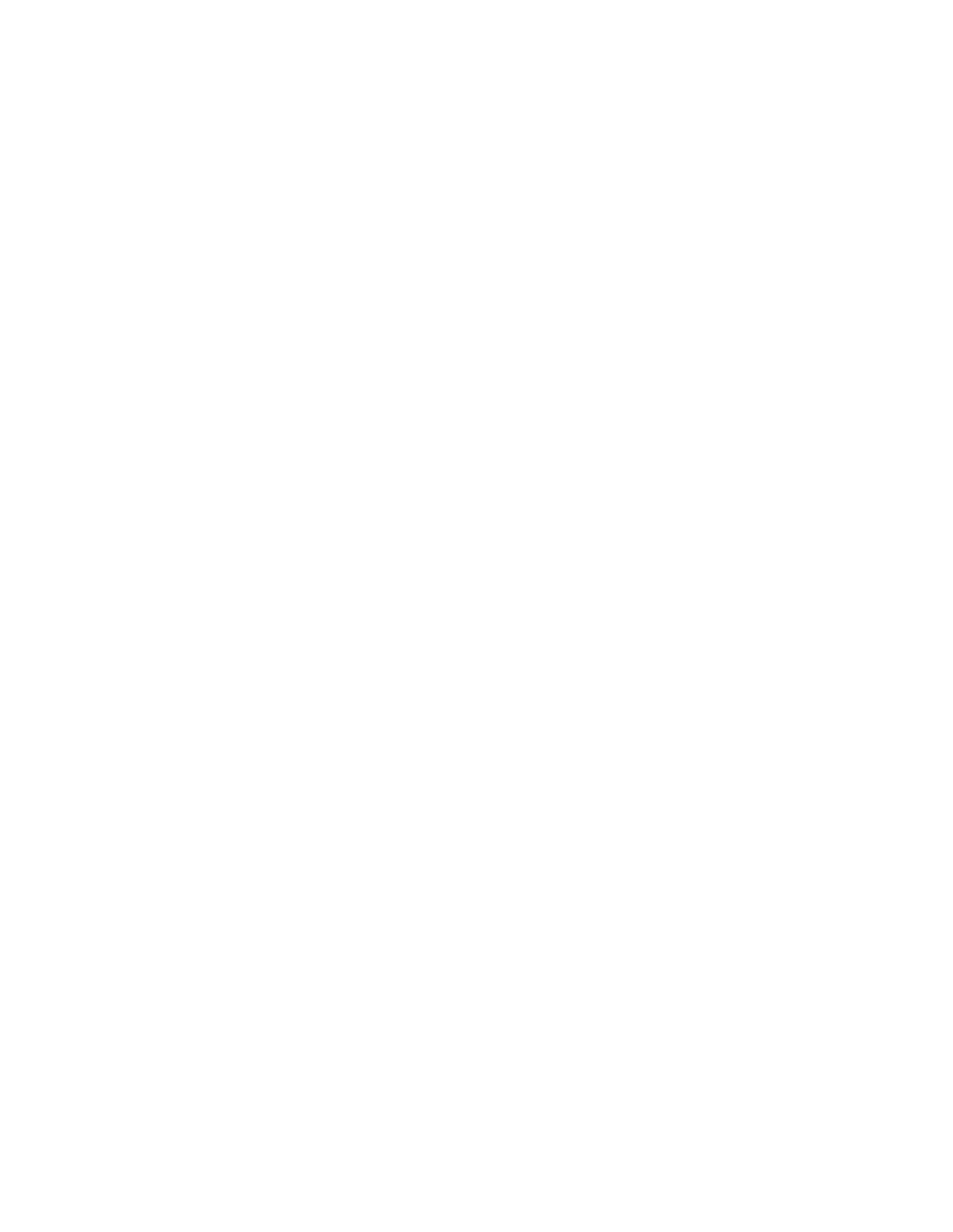# <span id="page-2-0"></span>**Foreword**

Approval of an American National Standard requires verification by ANSI that the requirements for due process, consensus, and other criteria for approval have been met by the standards developer.

Consensus is established when, in the judgment of the ANSI Board of Standards Review, substantial agreement has been reached by directly and materially affected interests. Substantial agreement means much more than a simple majority, but not necessarily unanimity. Consensus requires that all views and objections be considered, and that a concerted effort be made toward their resolution.

The use of American National Standards is completely voluntary; their existence does not in any respect preclude anyone, whether he has approved the standards or not from manufacturing, marketing, purchasing, or using products, processes, or procedures not conforming to the standards.

The American National Standards Institute does not develop standards and will in no circumstances give an interpretation of any American National Standard. Moreover, no person shall have the right or authority to issue an interpretation of an American National Standard in the name of the American National Standards Institute. Requests for interpretations should be addressed to the secretariat or sponsor whose name appears on the title page of this standard.

**CAUTION NOTICE:** This American National Standard may be revised or withdrawn at any time. The procedures of the American National Standards Institute require that action be taken to reaffirm, revise, or withdraw this standard no later than five years from the date of approval.

Published by

Accredited Standards Committee X9, Incorporated Financial Industry Standards P. O. Box 4035 Annapolis, MD 21403 <http://www.x9.org/>

Copyright 2002-3 by Accredited Standards Committee X9, Incorporated All rights reserved.

No part of this publication may be reproduced in any form, in an electronic retrieval system or otherwise, without prior written permission of the publisher. Printed in the United States of America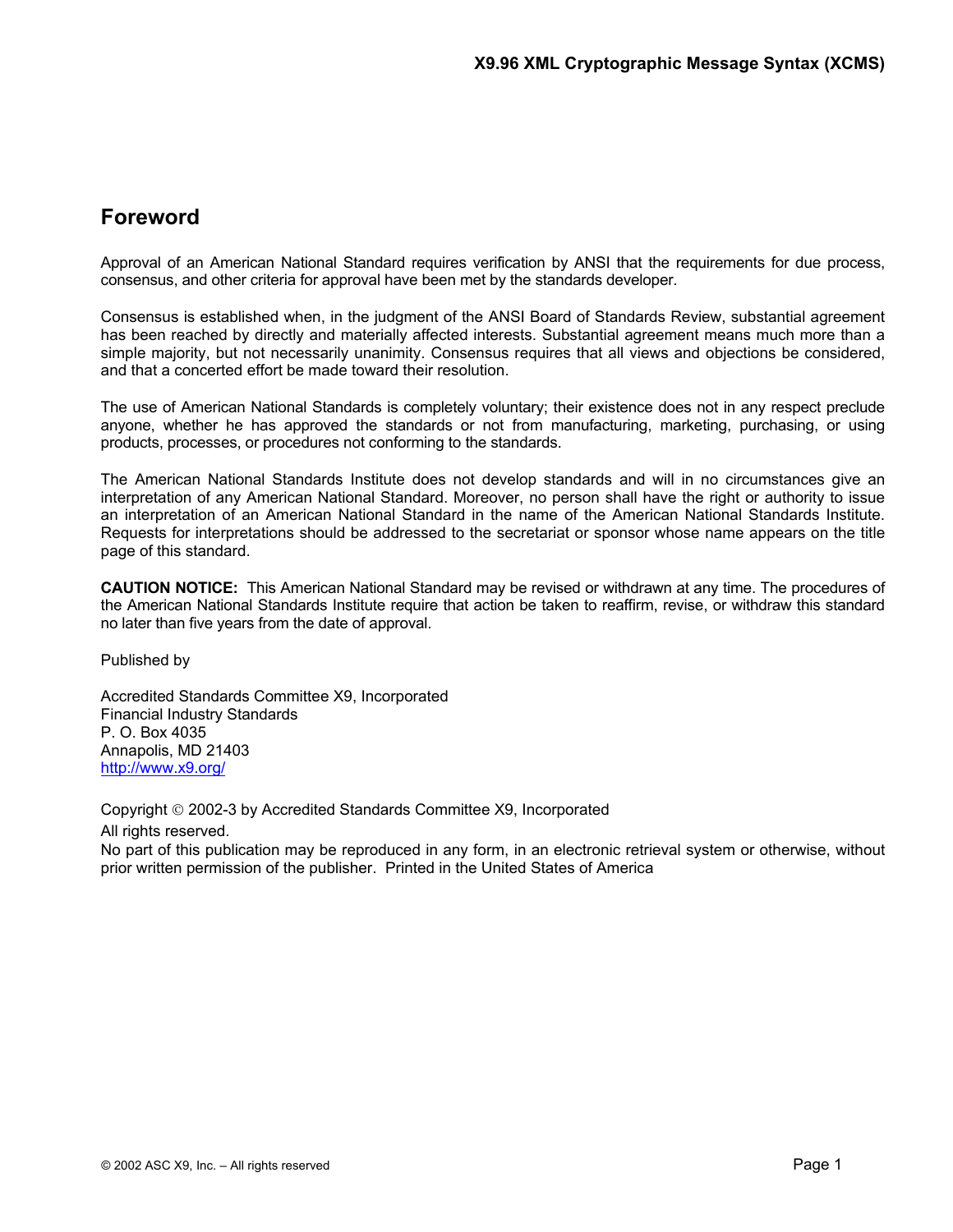# **Contents**

| 1              |  |  |  |  |
|----------------|--|--|--|--|
| $\mathbf{2}$   |  |  |  |  |
| 3              |  |  |  |  |
| 4              |  |  |  |  |
| 5              |  |  |  |  |
| 6              |  |  |  |  |
| 6.1            |  |  |  |  |
| 6.2            |  |  |  |  |
| 6.2.1          |  |  |  |  |
| 6.2.2          |  |  |  |  |
| 6.2.3          |  |  |  |  |
| 6.2.4<br>6.2.5 |  |  |  |  |
| 6.2.6          |  |  |  |  |
| 6.3            |  |  |  |  |
| 6.3.1          |  |  |  |  |
|                |  |  |  |  |
| 6.3.2          |  |  |  |  |
| 6.4            |  |  |  |  |
| 6.5            |  |  |  |  |
| 6.6<br>6.7     |  |  |  |  |
| 6.7.1          |  |  |  |  |
| 6.7.2          |  |  |  |  |
|                |  |  |  |  |
| 7              |  |  |  |  |
| 7.1            |  |  |  |  |
| 7.2            |  |  |  |  |
| 7.3<br>7.4     |  |  |  |  |
| 7.5            |  |  |  |  |
|                |  |  |  |  |
| 8              |  |  |  |  |
|                |  |  |  |  |
|                |  |  |  |  |
|                |  |  |  |  |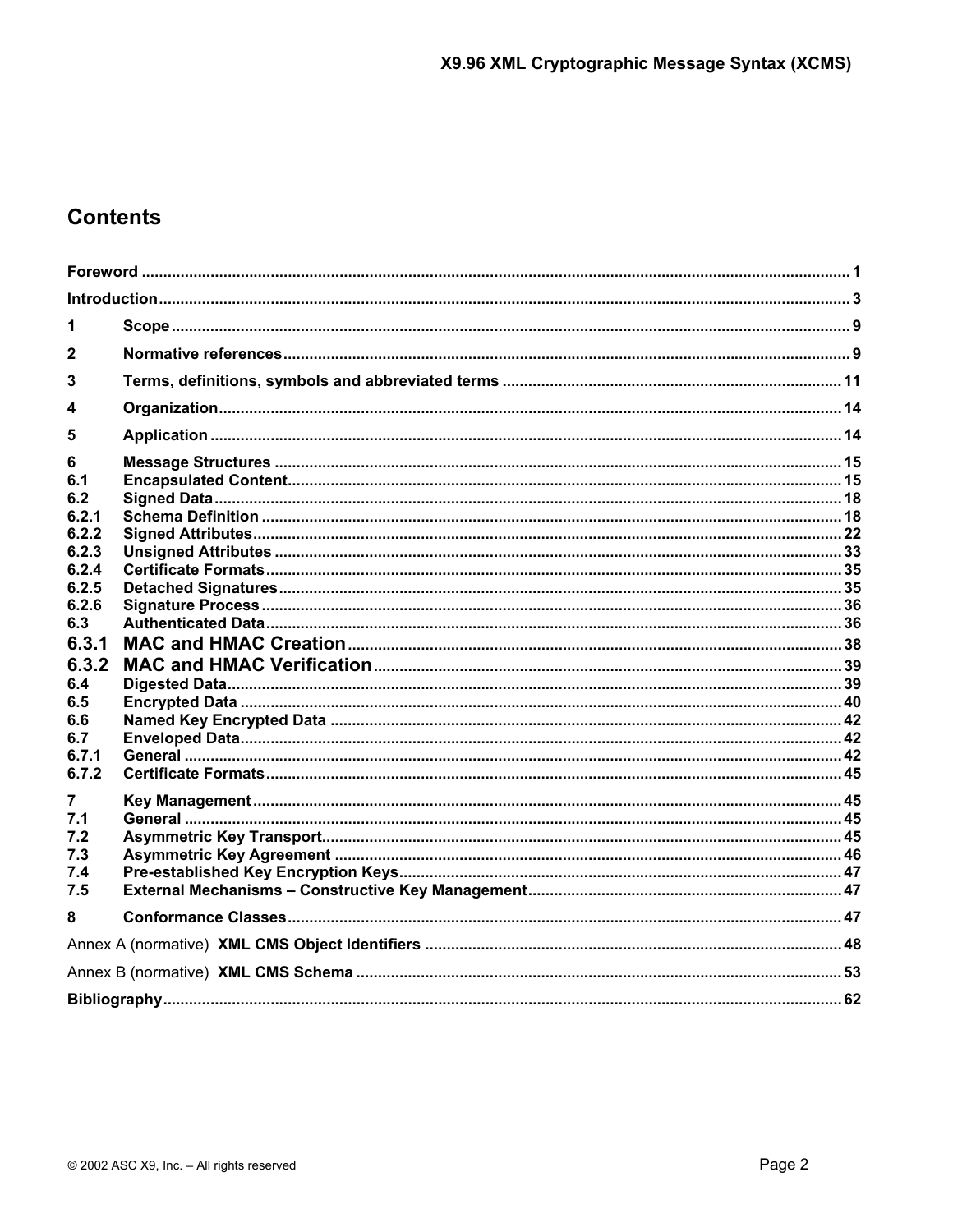# <span id="page-4-0"></span>**Introduction**

**NOTE:** The user's attention is called to the possibility that compliance with this standard may require the use of an invention covered by patent rights.

By publication of this standard, no position is taken with respect to the validity of this claim or of any patent rights in connection therewith. The patent holder has, however, filed a statement of willingness to grant a license under these rights on reasonable and non-discriminatory terms and conditions to applicants desiring to obtain such a license. Details may be obtained from the standards developer.

Suggestions for the improvement or revision of this Standard are welcome. They should be sent to the X9 Committee Secretariat, American Bankers Association, 1120 Connecticut Avenue, N.W., Washington, D.C. 20036.

This Standard was processed and approved for submittal to ANSI by the Accredited Standards Committee on Financial Services, X9. Committee approval of the Standard does not necessarily imply that all the committee members voted for its approval. Secretariat will provide current text for the following:

The X9 committee had the following members: Gene Kathol, Chairman Vincent DiSantis, Vice Chairman

Cynthia L. Fuller, Managing Director Isabel Bailey, Program Manager

### **Organization Represented**  Representative **Representative**

ACI Worldwide **Cindy Rink**<br>ACI Worldwide Cindy Rink ACI Worldwide ACI Worldwide<br>
American Bankers Association<br>
American Bankers Association<br>
On Rhodes American Bankers Association American Bankers Association Stephen Schutze American Bankers Association Michael Scully American Express Company Mike Jones American Express Company **Barbara Wakefield** American Financial Services Association and John Freeman American Financial Services Association Mark Zalewski BancTec, Inc. **BancTec, Inc.** Rosemary Butterfield BancTec, Inc. **Christopher Dowdell** BancTec, Inc. **David Hunt** Bank of America and the Mack Hicks of America and the Mack Hicks of America Mack Hicks and Mack Hicks and Mack<br>Mack Hicks and Mack Hicks and Mack Hicks and Mack Hicks and Mack Hicks and Mack Hicks and Mack Hicks and Mack Bank of America **Daniel Welch** Bank One Corporation **Bank One Corporation Jacqueline Pagan** BB and T Michael Saviak BB and T Woody Tyner Cable & Wireless America **DR. America** Dr. William Hancock CISSP CISM Cable & Wireless America Shannon Myers Cable & Wireless America New York Cable Books America New York M. Nixon CISSP CISM

**Richard Phillips**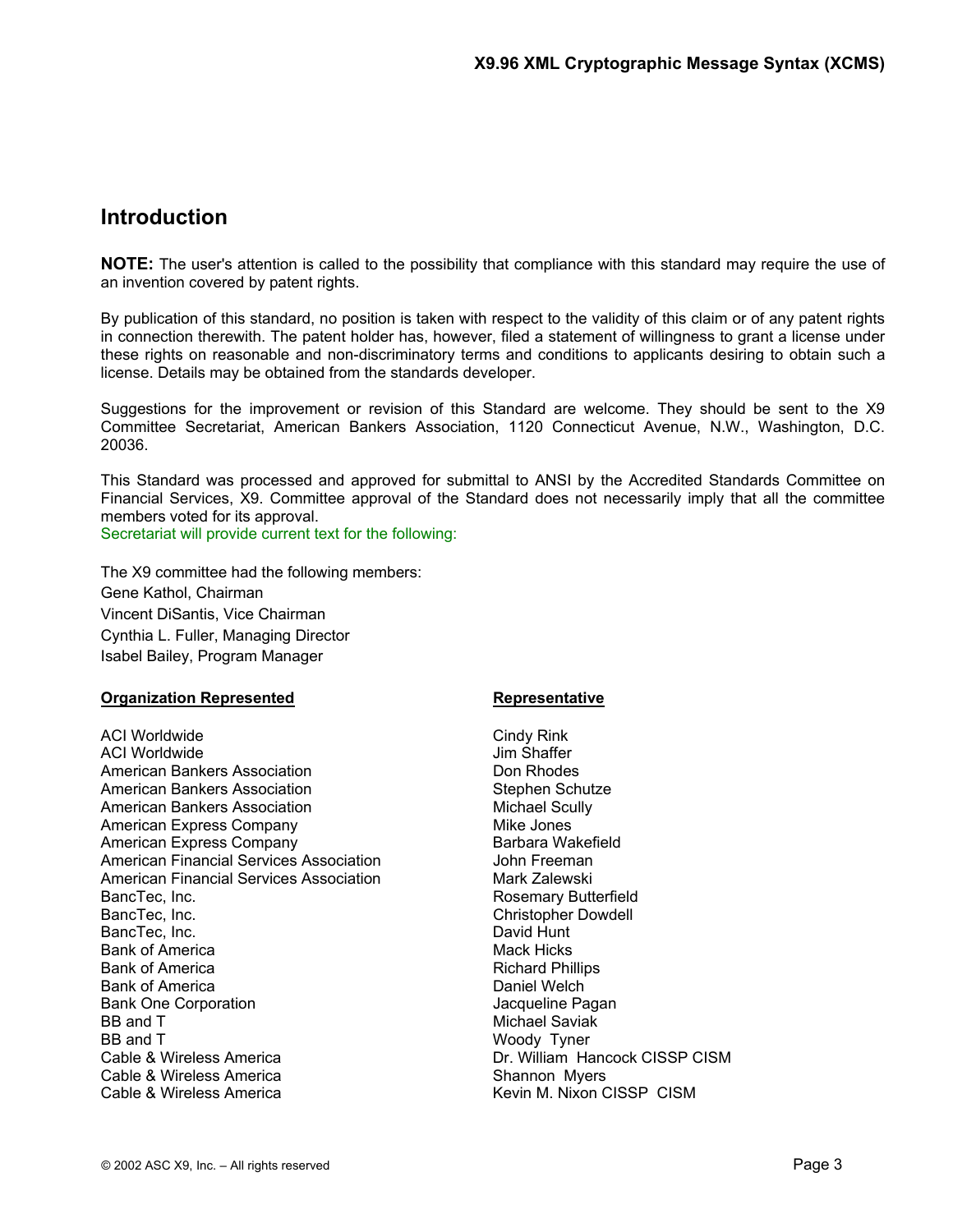Cable & Wireless America **Cable & Wireless America** Jonathan Siegel Citigroup, Inc. **Dan Schutzer** Citigroup, Inc. **Mark Scott** Citigroup, Inc. **Skip Zehnder** Skip Zehnder Deluxe Corporation and the Corporation of the Maury Jansen<br>Diebold. Inc. Note that the Maury Jansen and Diebold. Inc. Diebold, Inc. **Anne Doland Contract Contract Contract Contract Contract Contract Contract Contract Contract Contract Contract Contract Contract Contract Contract Contract Contract Contract Contract Contract Contract Cont** Diebold, Inc.<br>
Discover Financial Services Inc.<br>
Discover Financial Services Inc.<br>
1990 - Masood Mirza Discover Financial Services Inc. eFunds Corporation **Chuck Bram** eFunds Corporation **Richard Fird** eFunds Corporation **Daniel Rick** eFunds Corporation and a settlement of the United Stein Joseph Stein eFunds Corporation **Corporation** Cory Surges Electronic Data Systems Linda Low Federal Reserve Bank **Internal Accord Contract Contract Contract Contract Contract Contract Contract Contract Contract Contract Contract Contract Contract Contract Contract Contract Contract Contract Contract Contract Cont** Federal Reserve Bank Dexter Holt Federal Reserve Bank Laura Walker First Data Corporation Gene Kathol Fiserv **Bud Beattie** Fiserv **Kevin Finn** Fiserv Dan Otten Hewlett Packard **Larry Hines** Hewlett Packard Gary Lefkowitz<br>
IBM Corporation Gary Lefkowitz<br>
Todd Arnold IBM Corporation Ingenico John Sheets Ingenico **International Executive Contract Contract Contract Contract Contract Contract Contract Contract Contract Contract Contract Contract Contract Contract Contract Contract Contract Contract Contract Contract Contract** Inovant **Richard Sweeney** KPMG LLP<br>
KPMG LLP<br>
KPMG LLP KPMG LLP<br>
KPMG LLP<br>
KPMG LLP KPMG LLP Al Van Ranst, Jr. Mag-Tek, Inc. Jeff Duncan Mag-Tek, Inc. Mag-Tek, Inc. **Carlos Morales** MasterCard International Caroline Dionisio MasterCard International Naivre Foster MasterCard International **Ron Karlin** Ron Karlin MasterCard International National Melliam Poletti<br>Mellon Bank. N.A. National Mellon Bank N.A. Richard Adams Mellon Bank, N.A. Mellon Bank, N.A.<br>
National Association of Convenience Stores
<br>
John Hervey National Association of Convenience Stores National Association of Convenience Stores Teri Richmond National Association of Convenience Stores<br>
National Security Agency<br>
Sheila Brand National Security Agency NCR Corporation **David Norris** David Norris NCR Corporation and the state of the Stevens Steve Stevens Stevens Stevens Stevens Stevens Stevens Stevens Stevens Stevens Stevens Stevens Stevens Stevens Stevens Stevens Stevens Stevens Stevens Stevens Stevens Stevens Ste Niteo Partners and Communication of the Michael Versace Michael Versace Silas Technologies **Andrew Garner** Andrew Garner Silas Technologies **Ray Gatland** Star Systems, Inc. **Elizabeth Lynn** Star Systems, Inc. **Michael Wade** Symmetricom John Bernardi

Bruce Chapa Jeff Stapleton Charles Friedman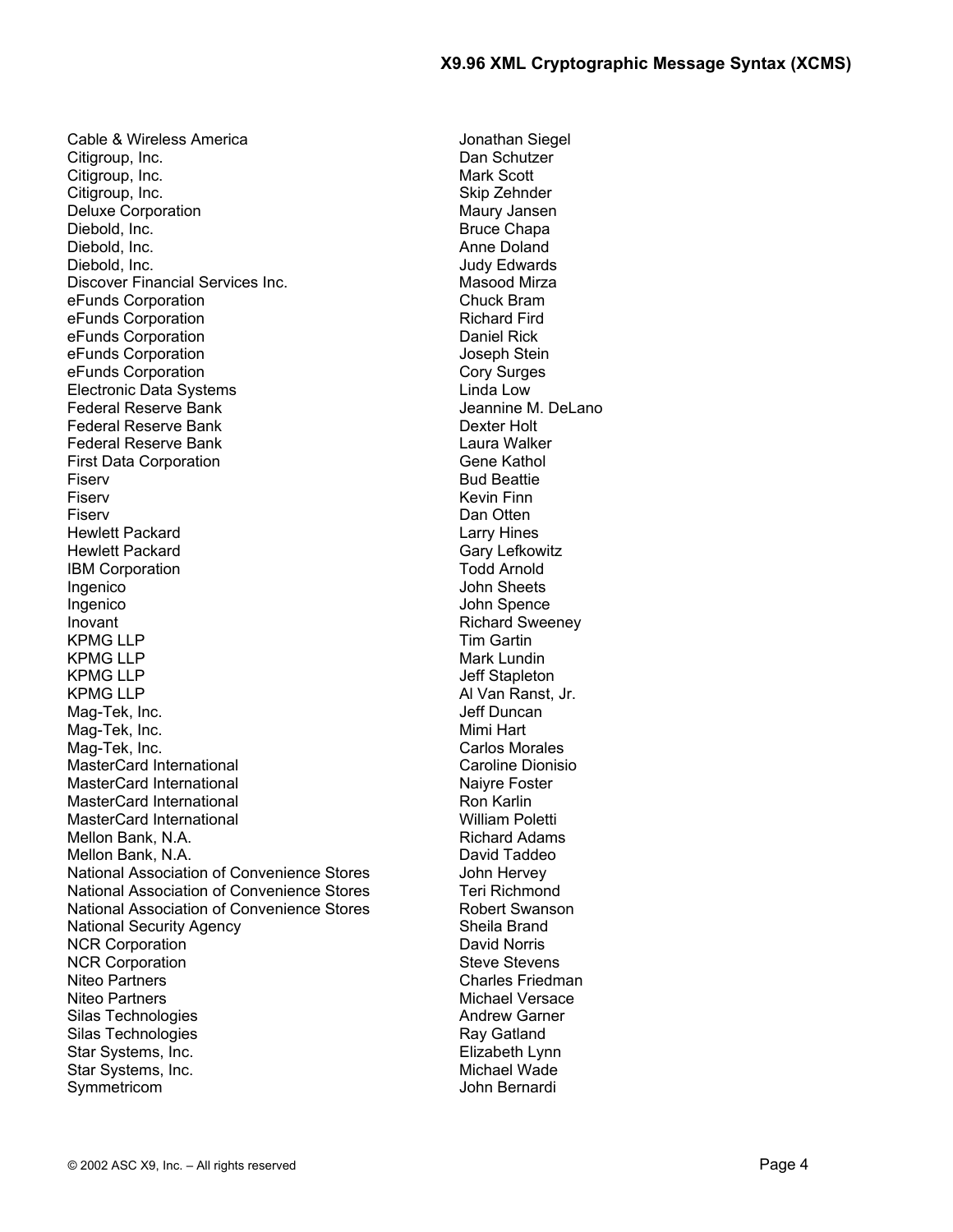- Symmetricom Sandra Lambert Symmetricom Jerry Willett The Clearing House The Clearing House The Clearing House Vincent DeSantis The Clearing House **John Dunn** Unisys Corporation Navnit Shah VeriFone **David Exell** VeriFone **Dave Faoro** VeriFone **Allison** Holland VeriFone **Brad McGuinness** VeriFone **Brenda Watlington**<br>
VISA International Company States and Department Patricia Greenhaldr Wells Fargo Bank Terry Leahy Wells Fargo Bank Gordon Martin
- Unisys Corporation **David J. Concannon** Patricia Greenhalgh

The X9F subcommittee on Data and Information Security had the following members:

Richard Sweeney, Chair, Inovant

3PEA Technologies, Inc. Mark Newcomer 3PEA Technologies, Inc. Daniel Spence ACI Worldwide ACI Worldwide **ACI** Worldwide American Bankers Association **Don Rhodes** American Bankers Association Stephen Schutze American Express Company Milliam J. Gray American Express Company Mike Jones American Express Company Mark Merkow American Financial Services Association **Financial** Services Association American Financial Services Association Mark Zalewski BancTec, Inc. **BancTec, Inc.** Rosemary Butterfield Bank of America **Mack Hicks** Mack Hicks Bank of America **Todd Inskeep** Bank of America **Richard Phillips** Bank of America **Daniel Welch** Bank of America **Craig Worstell** Bank One Corporation **Constant Constant Constant Constant Constant Constant Constant Constant Constant Constant** BB and T Michael Saviak BB and T Woody Tyner Cable & Wireless America **DR. America** Dr. William Hancock CISSP CISM Cable & Wireless America Shannon Myers Cable & Wireless America **Kevin M. Nixon CISSP** CISM Cable & Wireless America Jonathan Siegel Certicom Corporation<br>
Communications Security Establishment<br>
Mike Chawrun Communications Security Establishment Communications Security Establishment **Alan Poplove** Deluxe Corporation and a series of the Maury Jansen Diebold, Inc. **Bruce Chapa** Diebold, Inc. **Anne Doland Contract Contract Contract Contract Contract Contract Contract Contract Contract Contract Contract Contract Contract Contract Contract Contract Contract Contract Contract Contract Contract Cont** Diebold, Inc. **Diebold, Inc. Judy Edwards** Discover Financial Services Inc. Pamela Ellington Discover Financial Services Inc. Masood Mirza

### **Organization Representative Representative**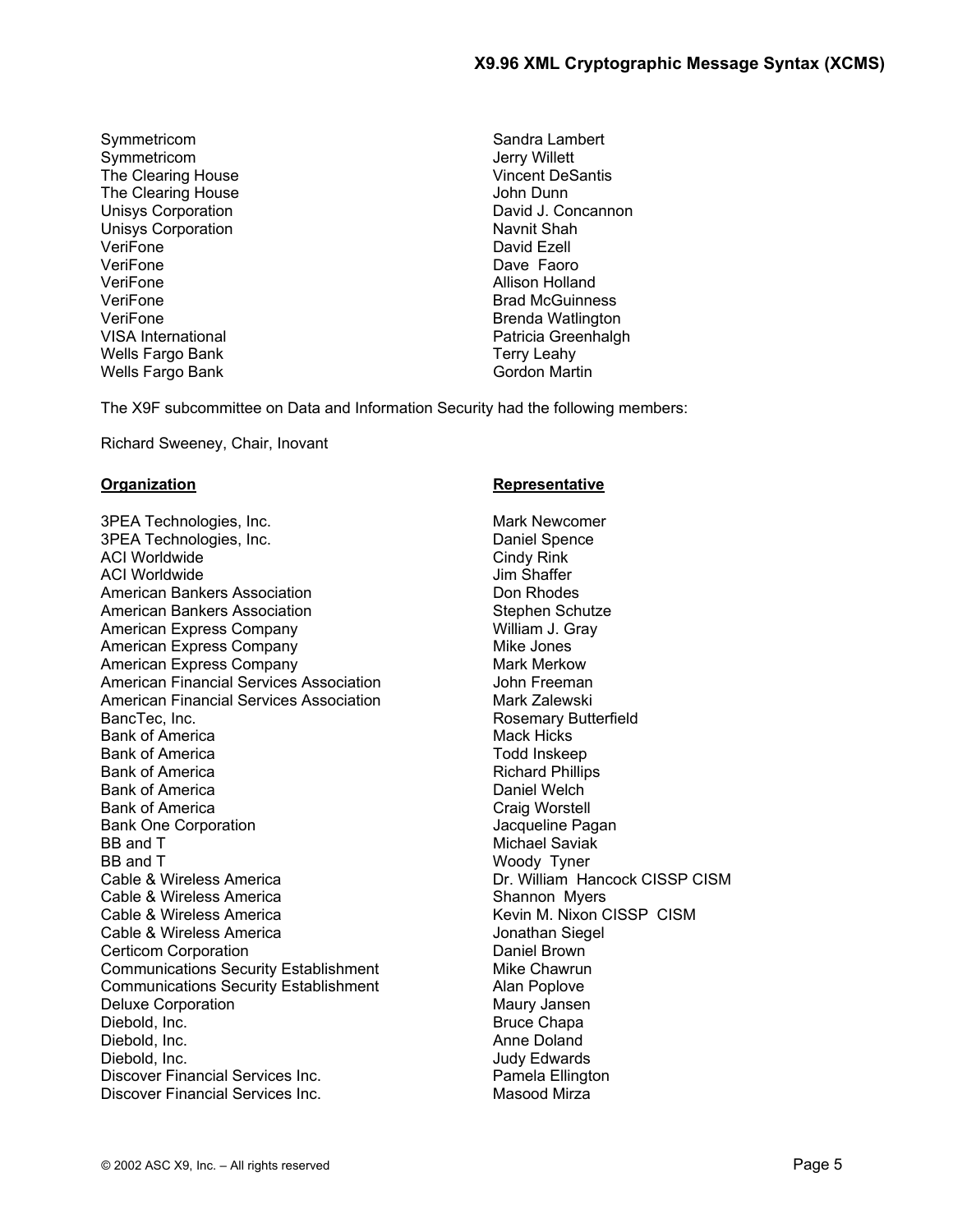Diversinet Corporation **Michael Crear** eFunds Corporation **Chuck Bram** Electronic Industries Alliance Edward Mikoski Electronic Industries Alliance Donald L. Skillman Entrust Technologies **Miles Smid** Miles Smid Federal Reserve Bank Neil Hersch Ferris and Associates, Inc. **Ferris** 3. Martin Ferris First Data Corporation Gene Kathol Fiserv **Bud Beattie** Fiserv Dan Otten Hewlett Packard **Larry Hines** Hewlett Packard **Gary Lefkowitz IBM Corporation IBM** Corporation IBM Corporation **Michael Kelly** Michael Kelly **IBM Corporation Allen Roginsky Identrus Brandon Brown** Ingenico **International Sheets** John Sheets Ingenico **International Executive Contract Contract Contract Contract Contract Contract Contract Contract Contract Contract Contract Contract Contract Contract Contract Contract Contract Contract Contract Contract Contract** Inovant **Incovered Accord Sweeney** Richard Sweeney International Biometric Group Mcken Mak CISSP International Biometric Group Michael Thieme Jones Futurex, Inc. **Ray Bryan** Jones Futurex, Inc. **Scott Davis** Scott Davis Jones Futurex, Inc. **Barry Golden** Barry Golden Jones Futurex, Inc. **Steve Junod** Steve Junod KPMG LLP **Tim Gartin** KPMG LLP Mark Lundin KPMG LLP Jeff Stapleton KPMG LLP Al Van Ranst, Jr. Mag-Tek, Inc. Terry Benson Mag-Tek, Inc. MasterCard International New York Channel Ron Karlin<br>MasterCard International Ronal Roletti New York William Poletti MasterCard International Milliam Poletti Nellon Bank. N.A.<br>Mellon Bank. N.A. William Poletti Nellon Bank. N.A. Mellon Bank, N.A. National Association of Convenience Stores and John Hervey<br>
National Association of Convenience Stores Teri Richmond National Association of Convenience Stores National Association of Convenience Stores **Robert Swanson** National Security Agency National Security Agency NCR Corporation NCR Corporation NCR Corporation **Charlie Harrow** Charlie Harrow NCR Corporation and the community of the David Norris David Norris<br>
NCR Corporation and the Corporation of the Corporation of the Corporation of the Corporation of the Corporatio NCR Corporation<br>Niteo Partners Niteo Partners and the Control of the Michael Versace Michael Versace NIST and the Michael Versace NIST and the Michael Versace NIST and the Michael Versace NIST and the Michael Versace NIST and the Michael Versace NIST an NIST Lawrence Bassham III NIST Morris Dworkin NIST CONSULTER Annabelle Lee NTRU Cryptosystems, Inc. **Ari Singer** Ari Singer NTRU Cryptosystems, Inc. No. 2006 and Milliam Whyte Pitney Bowes, Inc. **Matthew Campagna** Pitney Bowes, Inc. **Andrei Obrea Andrei Obrea** Pitney Bowes, Inc. (2008) Primey Bowes, Inc. (2008) Pintsov Leon Pintsov<br>
R Squared Academy Ltd. (2008) Richard E. Overfield Jr. R Squared Academy Ltd.

Charles Friedman Elaine Barker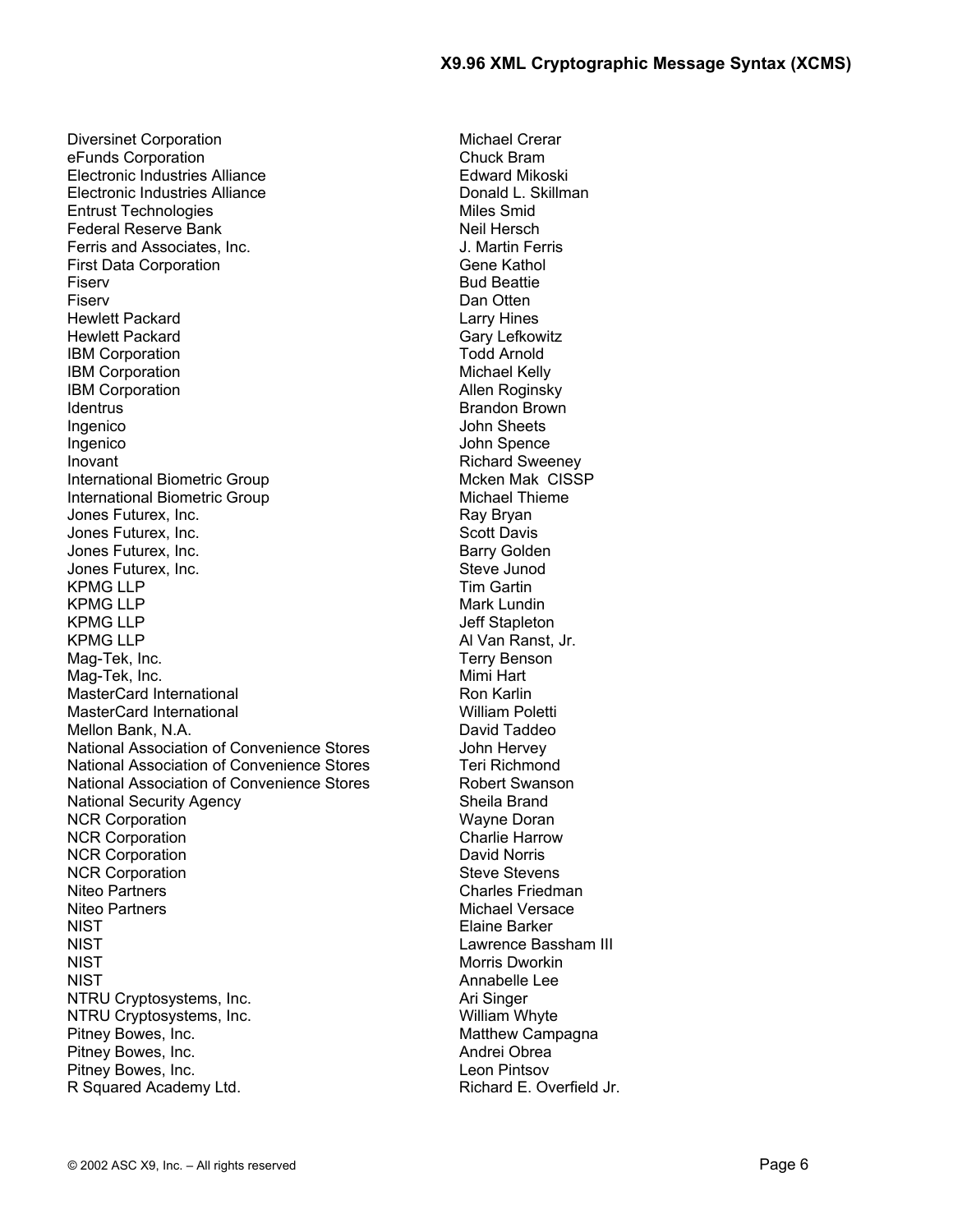R Squared Academy Ltd. **Ralph Spencer Poore** RSA Securities **Burt Kaliski** Burt Kaliski Star Systems, Inc. Elizabeth Lynn Star Systems, Inc. **Michael Wade** Surety, Inc. **Dimitrios Andivahis** Symmetricom Sandra Lambert TECSEC Incorporated **Pud Reaver Y3YD** TECSEC Incorporated Ed Scheidt TECSEC Incorporated **Dr. Wai L. Tsang, Ph.D.** TECSEC Incorporated **Jay Wack** Thales e-Security, Inc. **Paul Meadowcroft** Thales e-Security, Inc. **Brian Sullivan** Brian Sullivan Thales e-Security, Inc. James Torjussen VeriFone. Dave Faoro VeriFone **Brad McGuinness** VISA International **Patricia Greenhalgh** Patricia Greenhalgh VISA International **Richard Hite** Richard Hite Wells Fargo Bank Terry Leahy Wells Fargo Bank Gordon Martin Wells Fargo Bank **Ruven Schwartz** Ruven Schwartz

Under ASC X9 procedures, a working group may be established to address specific segments of work under the ASC X9 Committee or one of its subcommittees. A working group exists only to develop standard(s) or guideline(s) in a specific area and is then disbanded. The individual experts are listed with their affiliated organizations. However, this does not imply that the organization has approved the content of the standard or guideline. (Note: Per X9 policy, company names of non-member participants are listed only if, at time of publication, the X9 Secretariat received an original signed release permitting such company names to appear in print.)

The X9F3 Working Group, which developed this standard had the following members: C. L. Reaver, Chair Phillip H. Griffin, Technical Editor pecial thanks to Phil Griffin for his contributions to the text, ASN.1 and XML

3PEA Technologies, Inc. Mark Newcomer 3PEA Technologies, Inc. **Daniel Spence** Daniel Spence American Express Company Mike Jones Bank of America **Andi Coleman** Bank of America Todd Inskeep Cable & Wireless America Shannon Myers Cable & Wireless America Certicom Corporation **Daniel Brown** Certicom Corporation **Community** Certicom Corporation **John O. Goyo** Diebold, Inc. **Bruce Chapa** Diebold, Inc. Anne Doland Diebold, Inc. **Diebold, Inc. Judy Edwards** eFunds Corporation **Chuck Bram** 

### **Organization Representative**

Cable & Wireless America **DR. America** Dr. William Hancock CISSP CISM Cable & Wireless America<br>
Cable & Wireless America<br>
Cable & Wireless America<br>
Cable & Wireless America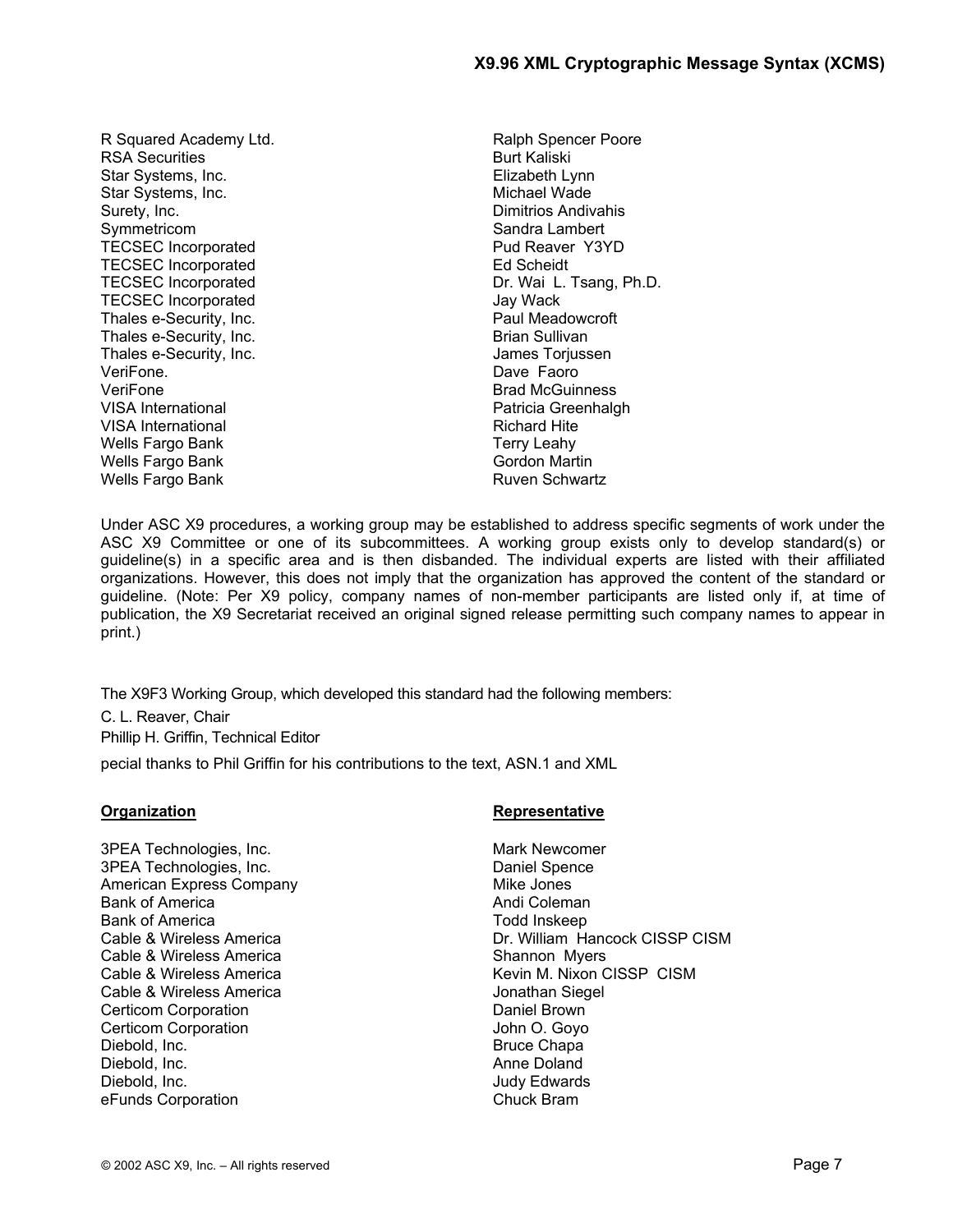Entrust Technologies **Don** Johnson Entrust Technologies and the Miles Smid Miles Smid<br>Entrust Technologies Miles Smid Miles Smid Robert Zuccherato Entrust Technologies **Ernst and Young Keith Sollers** Keith Sollers Federal Reserve Bank Neil Hersch First Data Corporation **Current Current Current Current Current Current Current Current Current Current Current Current Current Current Current Current Current Current Current Current Current Current Current Current Curren** First Data Corporation **Lisa Curry** First Data Corporation **Lynn** Wheeler Fiserv **Dan Otten** Gilbarco **Tim Weston** Hewlett Packard **Larry Hines IBM Corporation** Todd Arnold IBM Corporation **Michael Kelly** Ingenico **International Executive Contract Contract Contract Contract Contract Contract Contract Contract Contract Contract Contract Contract Contract Contract Contract Contract Contract Contract Contract Contract Contract** Ingenico **International Executive Contract Contract Contract Contract Contract Contract Contract Contract Contract Contract Contract Contract Contract Contract Contract Contract Contract Contract Contract Contract Contract** Inovant **Richard Sweeney** Jones Futurex, Inc. **Jones Futurex**, Inc. Jones Futurex, Inc. Ray Bryan Jones Futurex, Inc. KPMG LLP Tim Gartin KPMG LLP Jeff Stapleton Mag-Tek, Inc. Terry Benson MasterCard International William Poletti National Security Agency National Security Agency National Security Agency Greg Gilbert National Security Agency National Security Agency National Security Agency **Paul Timmel** NCR Corporation and the state Stevens Steve Stevens Niteo Partners Charles Friedman NIST Elaine Barker NTRU Cryptosystems, Inc. Ari Singer NTRU Cryptosystems, Inc. The Milliam Whyte William Whyte William Whyte PNC Bank. NA PNC Bank, NA Pulse EFT Association. Vivian M. Banki Pulse EFT Association. **Donald Rickett** R Squared Academy Ltd. **Richard E. Overfield Jr.** Richard E. Overfield Jr. R Squared Academy Ltd. **Ralph Spencer Poore** Surety, Inc. **Dimitrios Andivahis** Symmetricom Sandra Lambert<br>
TECSEC Incorporated TECSEC Incorporated TECSEC Incorporated SAND TECSEC Incorporated TECSEC Incorporated Pud Reaver Pud Reaver Pud Reaver Pud Reaver Pud Reaver Published Scheidt<br>TECSEC Incorporated Published Readers Assembly Readers Readers Assembly Readers Readers Assembly Readers Asse TECSEC Incorporated TECSEC Incorporated Dr. Wai L. Tsang Thales e-Security, Inc.<br>
Thales e-Security, Inc.<br>
Thales e-Security, Inc.<br>
Thales e-Security, Inc. Thales e-Security, Inc. Thales e-Security, Inc. Thales e-Security, Inc. VeriFone. Dave Faoro VISA International **Richard Hite** Richard Hite

Michael Versace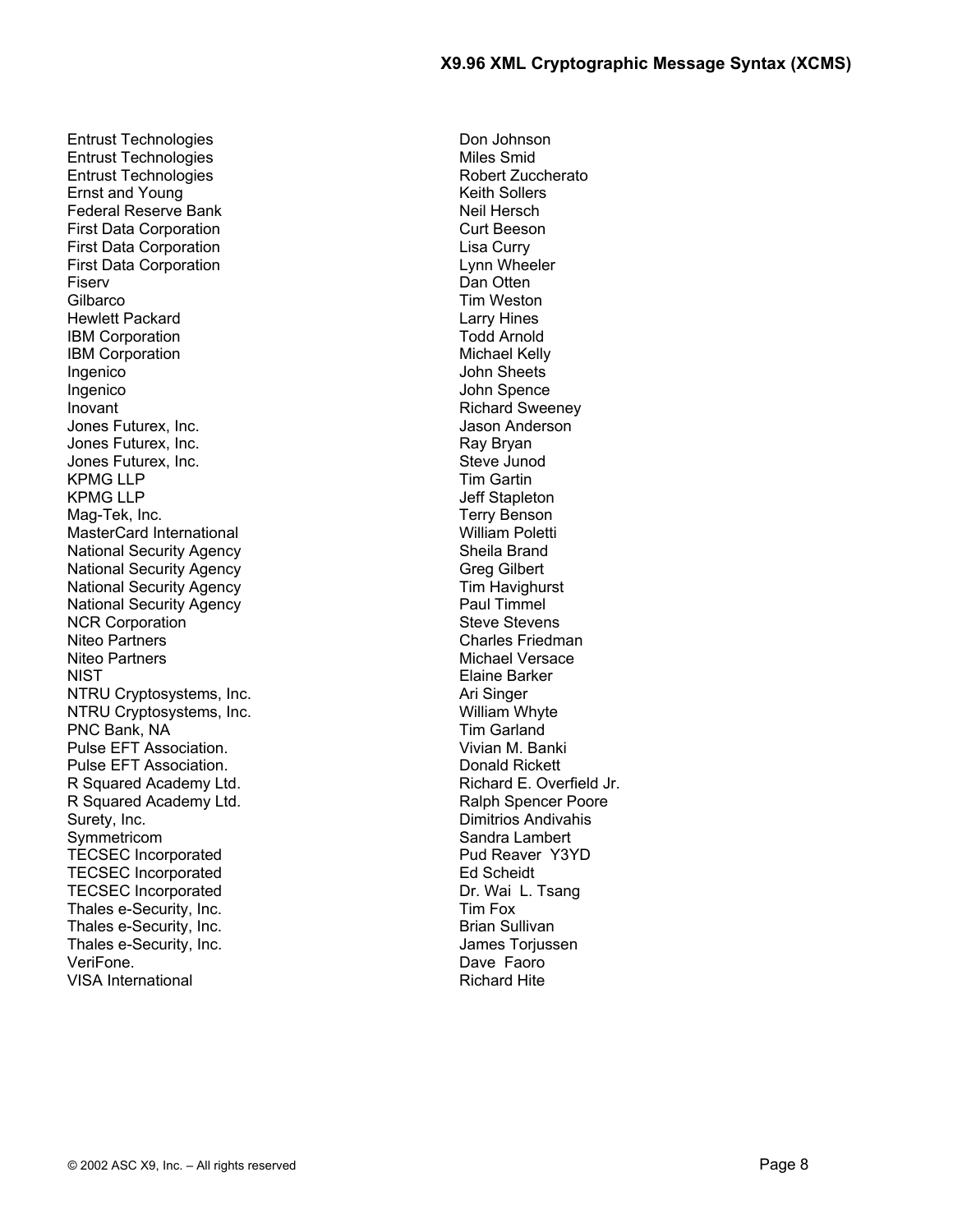# <span id="page-10-0"></span>**XML Cryptographic Message Syntax (XCMS)**

# **1 Scope**

This Standard specifies a text based Cryptographic Message Syntax (CMS) represented using XML 1.0 encoding that can be used to protect financial transactions and other documents from unauthorized disclosure and modification. The message syntax has the following characteristics:

- 1) Protected messages are represented using the Canonical XML Encoding Rules (cXER), and can be transferred as verbose markup text or in a compact, efficient binary representation using the Basic Encoding Rules (BER) or the canonical subset of BER, the Distinguished Encoding Rules (DER).
- 2) Messages are protected independently. There is no cryptographic sequencing (e.g., cipher block chaining) between messages. There need not be any real-time connection between the sender and recipient of the message. This makes the syntax suitable for use over store-and-forward systems, e.g. Automated Clearing House (ACH) or Society for Worldwide International Funds Transfer (SWIFT). Standard attributes are defined to allow applications to maintain relationships between messages, if desired.
- 3) The syntax is algorithm independent. It supports confidentiality, integrity, origin authentication, and nonrepudiation services. Only ANSI X9-approved algorithm(s) may be used for message digest, message encryption, digital signature, message authentication, and key management.
- 4) Support for biometric security, enhanced certificate techniques such as compact domain certificates and key management extensions such as Constructive Key Management (CKM) are provided.
- 5) Selective field protection can be provided in two ways. First by combining multiple instances of this syntax into a composite message. And second by using identifier and type markup tag names to select message components to be protected in a single message, which allows reusable message components to be moved between documents without affecting the validity of the signature.
- 6) Precise message encoding and cryptographic processing requirements are provided.

# **2 Normative references**

The following referenced documents are indispensable for the application of this document. For dated references, only the edition cited applies. Nevertheless, parties to agreements based on this document are encouraged to consider applying the most recent editions of the referenced documents indicated below. For undated references, the latest edition of the referenced document (including any amendments and technical corrections) applies.

- [1] ANS X9.19-1996 *Financial Institution Retail Message Authentication (MAC)*
- [2] ANS X9.30-1997 *Public Key Cryptography Using Irreversible Algorithms for the Financial Services Industry, Part 1: The Digital Signature Algorithm (DSA)*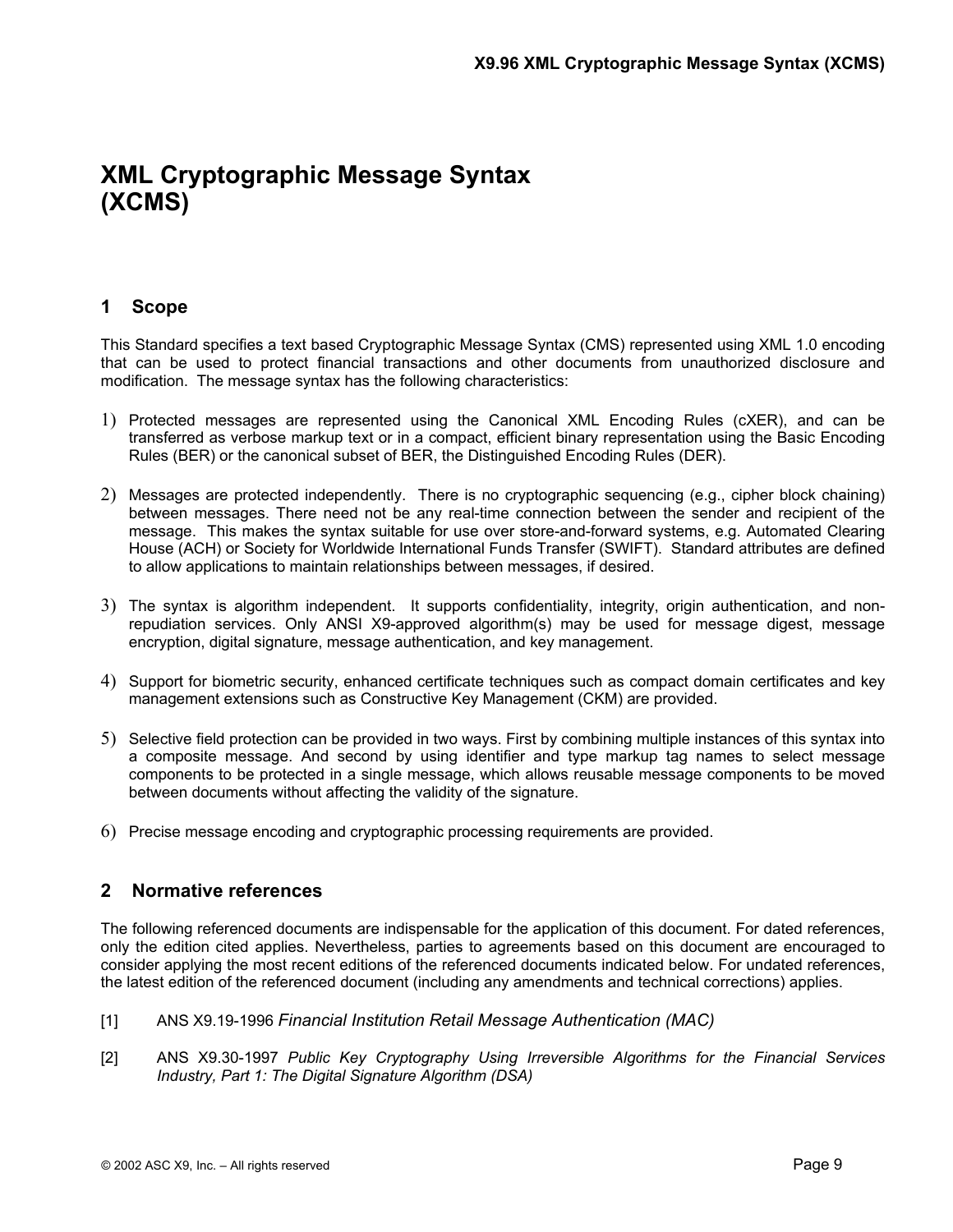- [3] ANS X9.30-1997 *Public Key Cryptography Using Irreversible Algorithms for the Financial Services Industry, Part 2: The Secure Hash Algorithm (SHA)*[4] ANS X9.31-1998 *Public Key Cryptography Using Reversible Algorithms for the Financial Services Industry: The RSA Signature Algorithm*
- [4] ANS X9.31-1998 *Public Key Cryptography Using Reversible Algorithms for the Financial Services Industry: The RSA Signature Algorithm*
- [5] ANS X9.42-2001, Public Key Cryptography for the Financial Services Industry: Agreement of Symmetric Keys Using Discrete Logarithm Cryptography.
- [6] ANS X9.45-1997, Enhanced Management Controls Using Digital Signatures and Attribute Certificates.
- [7] ANS X9.62-1999 Public Key Cryptography for the Financial Services Industry: The Elliptic Curve Digital Signature Algorithm (ECDSA)
- [8] ANS X9.63-2001, Public Key Cryptography for the Financial Services Industry: Key Agreement and Key Transport Using Elliptic Curve Cryptography.
- [9] ANS X9.68-2001, Digital Certificates for Mobile/Wireless and High Transaction Volume Financial Systems: Part 2: Domain Certificate Syntax.
- [10] ANS X9.69-1999, Framework for Key Management Extensions.
- [11] ANS X9.71-1999 Keyed Hash Message Authentication Code (HMAC)
- [12] ANS X9.73-2002, Cryptographic Message Syntax (CMS).
- [13] ANS X9.84-2003, Biometric Information Management and Security.
- [14] ISO/IEC ISO/IEC 8824-1 | ITU-T Recommendation X.680, Information Technology Abstract Syntax Notation One (ASN.1): Specification of Basic Notation.
- [15] ISO/IEC 8824-2 | ITU-T Recommendation X.681, Information Technology Abstract Syntax Notation One (ASN.1): Information Object Specification.
- [16] ISO/IEC 8824-3 | ITU-T Recommendation X.682, Information Technology Abstract Syntax Notation One (ASN.1): Constraint Specification.
- [17] ISO/IEC 8824-4 | ITU-T Recommendation X.683, Information Technology Abstract Syntax Notation One (ASN.1): Parameterization of ASN.1 Specifications.
- [18] ISO/IEC 8825-1 | ITU-T Recommendation X.690, Information Technology ASN.1 Encoding Rules: Specification of Basic Encoding Rules (BER), Canonical Encoding Rules (CER) and Distinguished Encoding Rules (DER).
- [19] ISO/IEC 8825-4 | ITU-T Recommendation X.693, Information Technology ASN.1 Encoding Rules: Specification of XML Encoding Rules (XER).
- [20] W3C XML 1.0:2000, *Extensible Markup Language (XML) 1.0 (Second Edition),* W3C Recommendation, Copyright © [6 October 2000] World Wide Web Consortium, (Massachusetts Institute of Technology, Institut National de Recherche en Informatique et en Automatique, Keio University)*, http://www.w3.org/TR/2000/REC-xml-20001006.*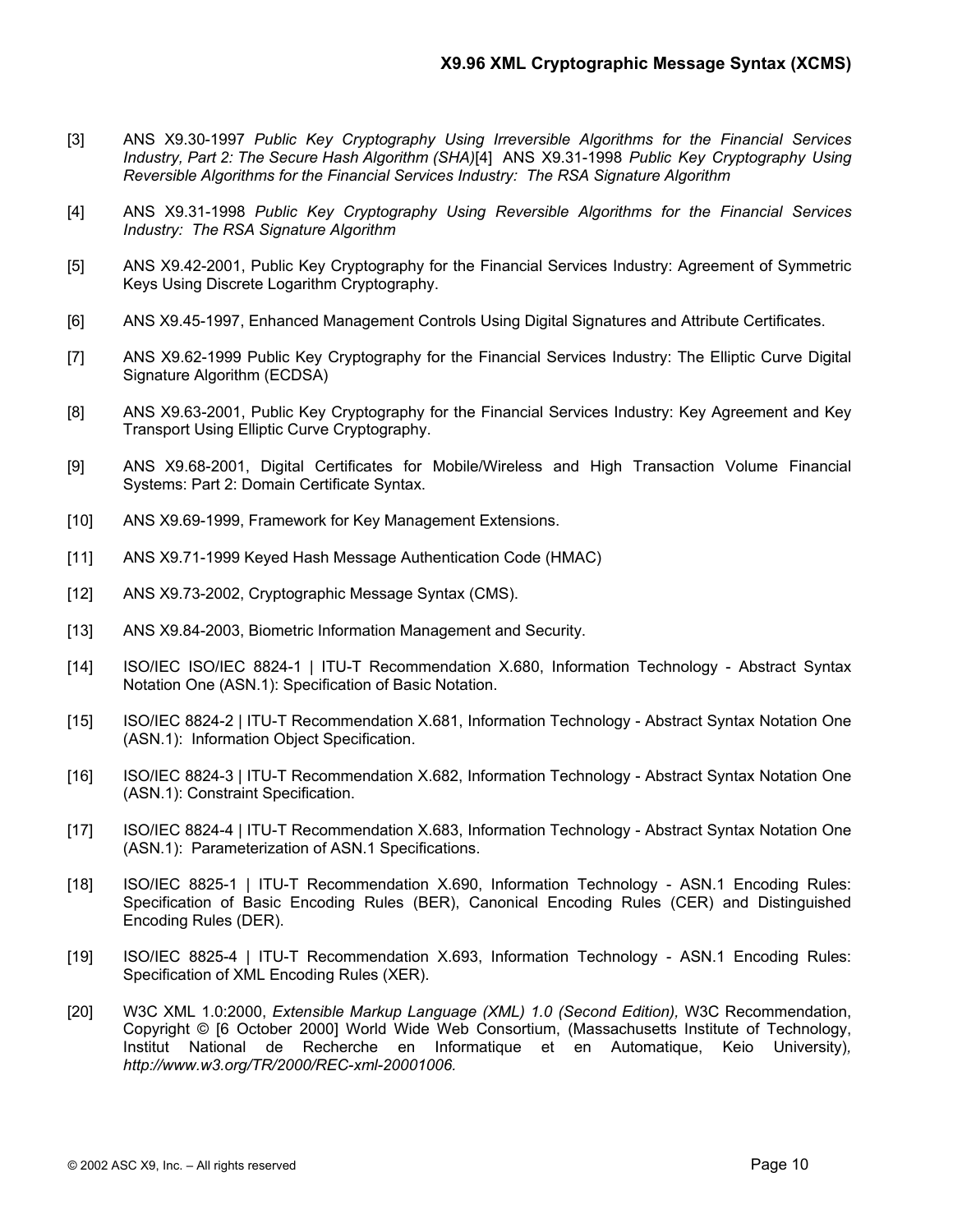# <span id="page-12-0"></span>**3 Terms, definitions, symbols and abbreviated terms**

For the purposes of this document, the following terms and definitions apply.

#### **3.1**

# **Abstract Syntax Notation One**

#### **ASN.1**

A notation that is used in describing messages to be exchanged between communicating application programs. ASN.1 is used in this standard to describe the XML Cryptographic Message Syntax schema and transfer syntax using the ASN.1 Distinguished Encoding Rules (DER) [12] and XML Encoding Rules (XER) [13].

### **3.2**

#### **asymmetric cryptographic algorithm**

A cryptographic algorithm that has two related keys, a public key and a private key; the two keys have the property that, given the public key, it is computationally infeasible to derive the private key.

#### **3.3**

#### **certificate**

#### **digital certificate**

The public key and identity of an entity, together with some other information, that is rendered unforgeable by signing the certificate with the private key of the Certification Authority that issued the certificate.

#### **3.4**

#### **Certificate Authority**

**CA** 

An entity trusted by one or more other entities to create and assign certificates.

#### **3.5**

### **certificate revocation list**

#### **CRL**

A list of digital certificates that have been revoked for one reason or another – usually because of compromise.

### **3.6**

# **constructive key management**

**CKM** 

A method of establishing a key, whereby several components of keying material, both symmetric and asymmetric type of keys, where each component is used for a specific purpose, are combined together using a mathematical function to produce an object key.

### **3.7**

# **content encryption key**

#### **CEK**

The symmetric key used to encrypt the content of a message.

### **3.8**

# **cryptographic hash function**

**hash** 

A (mathematical) function that maps values from a large (possibly very large) domain into a smaller range. The function satisfies the following properties:

1. (One-way) It is computationally infeasible to find any input that maps to any pre-specified output;

2. (Collision Free) It is computationally infeasible to find any two distinct inputs that map to the same output.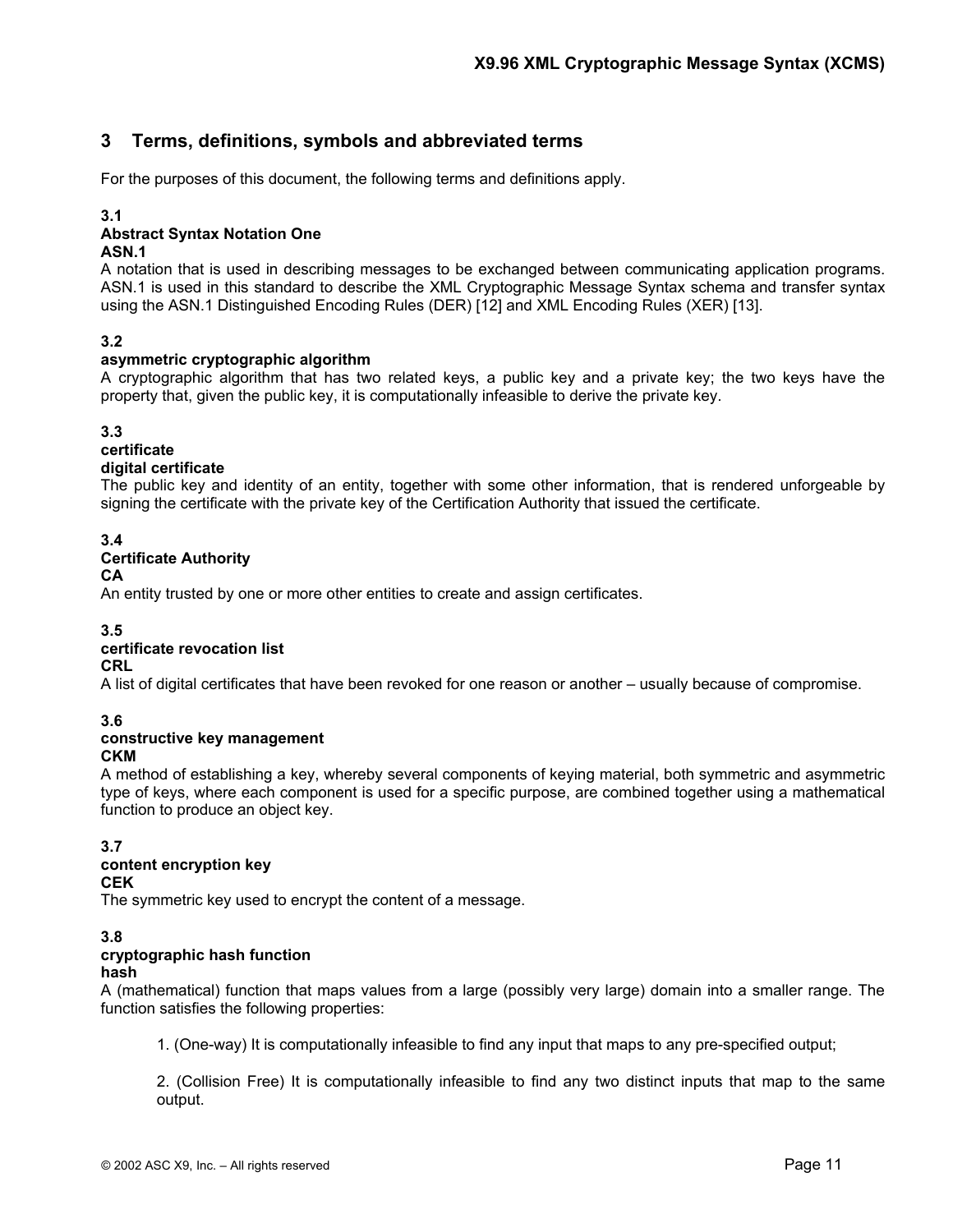#### **3.9**

#### **cryptographic key**

#### **key**

A parameter that determines, possibly with other parameters, the operation of a cryptographic function such as:

(a) the transformation from plaintext to ciphertext and vice versa;

(b) the synchronized generation of keying material;

(c) digital signature computation or validation.

### **3.10**

#### **cryptography**

The discipline that embodies principles, means and methods for the transformation of data to hide its information content, prevent its undetected modification, prevent its unauthorized use or a combination thereof.

#### **3.11**

#### **domain parameters**

The prime p that defines  $GF(p)$ , a prime factor q of  $p-1$ , and an associated generator q of order q in the multiplicative group *GF(*p*)\**. These parameters are used to facilitate the use of algorithms based on discrete logarithm cryptography.

#### **3.12**

#### **ephemeral key**

A private or public key that is unique for each execution of a cryptographic scheme. An ephemeral private key is to be destroyed as soon as computational need for it is complete. An ephemeral public key may or may not be certified. In this standard, an ephemeral public key is represented by  $t$ , while an ephemeral private key is represented by  $r$ , with a subscript to represent the owner of the key.

#### **3.13**

# **forward secrecy**

**perfect forward secrecy**

The assurance provided to an entity that the session key established with another entity will not be compromised by the compromise of either entity's static private key in the future.

### **3.14**

#### **key agreement**

A method of establishing a key, whereby both parties contribute to the value of the resulting key and neither party can control the value of the resulting key.

#### **3.15**

#### **key encryption key**

A key used exclusively to encrypt and decrypt keys.

#### **3.16**

#### **keying material**

The data (e.g., keys, certificates and initialization vectors) necessary to establish and maintain cryptographic keying relationships.

#### **3.17**

#### **key management**

The generation, storage, secure distribution and application of keying material in accordance with a security policy.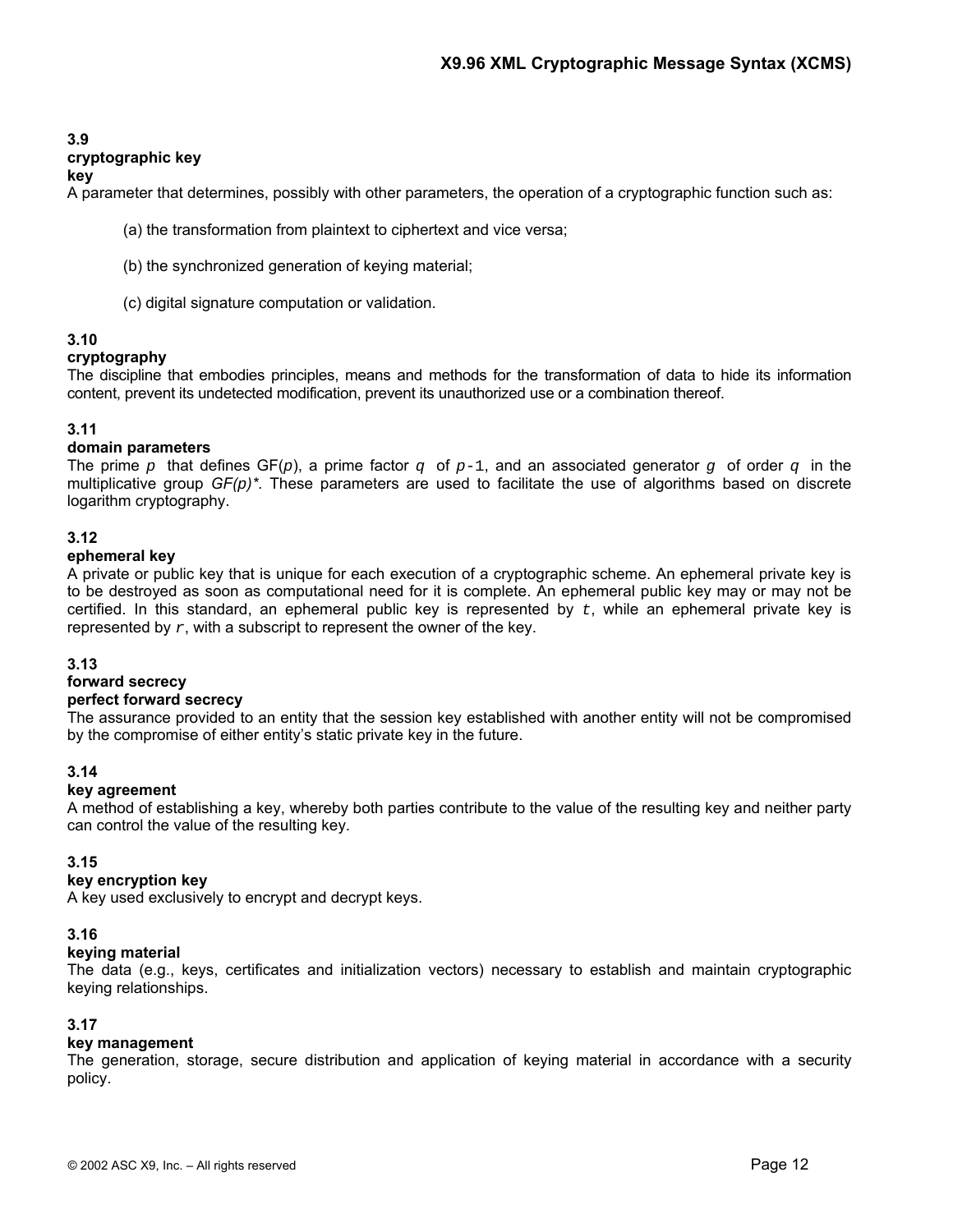# **3.18**

### **key pair**

When used in public key cryptography, a public key and its corresponding private key.

## **3.19**

## **key transport**

A key establishment protocol under which the secret key is determined by the initiating party.

## **3.20**

# **message authentication code**

**MAC** 

A cryptographic value that is the result of passing a message through the message authentication algorithm using a specific key.

## **3.21**

#### **Multipurpose Internet Mail Extensions MIME**

The format for internet message bodies as defined in the IETF documents RFC 2045, RFC 2046, RFC 2047, RFC 2048 and RFC 2049.

## **3.22**

## **nonce**

A nonrepeating value, such as a counter, using key management protocols to thwart replay and other types of attack.

# **3.23**

### **object**

That which is to be encrypted.<sup>[1](#page-14-0)</sup>

# **3.24**

## **object key**

A key used to encrypt and decrypt an object.

# **3.25**

### **private key**

In an asymmetric (public) key cryptosystem, the key of an entity's key pair that is known only by that entity**.** A private key may be used:

(1) to compute the corresponding public key;

- (2) to make a digital signature that may be verified by the corresponding public key;
- (3) to decrypt data encrypted by the corresponding public key; or
- (4) together with other information to compute a piece of common shared secret information.

# **3.26**

l

### **public key**

In an asymmetric (public) key cryptosystem, that key of an entity's key pair that may be publicly known. A public key may be used:

<span id="page-14-0"></span>1 When using CKM.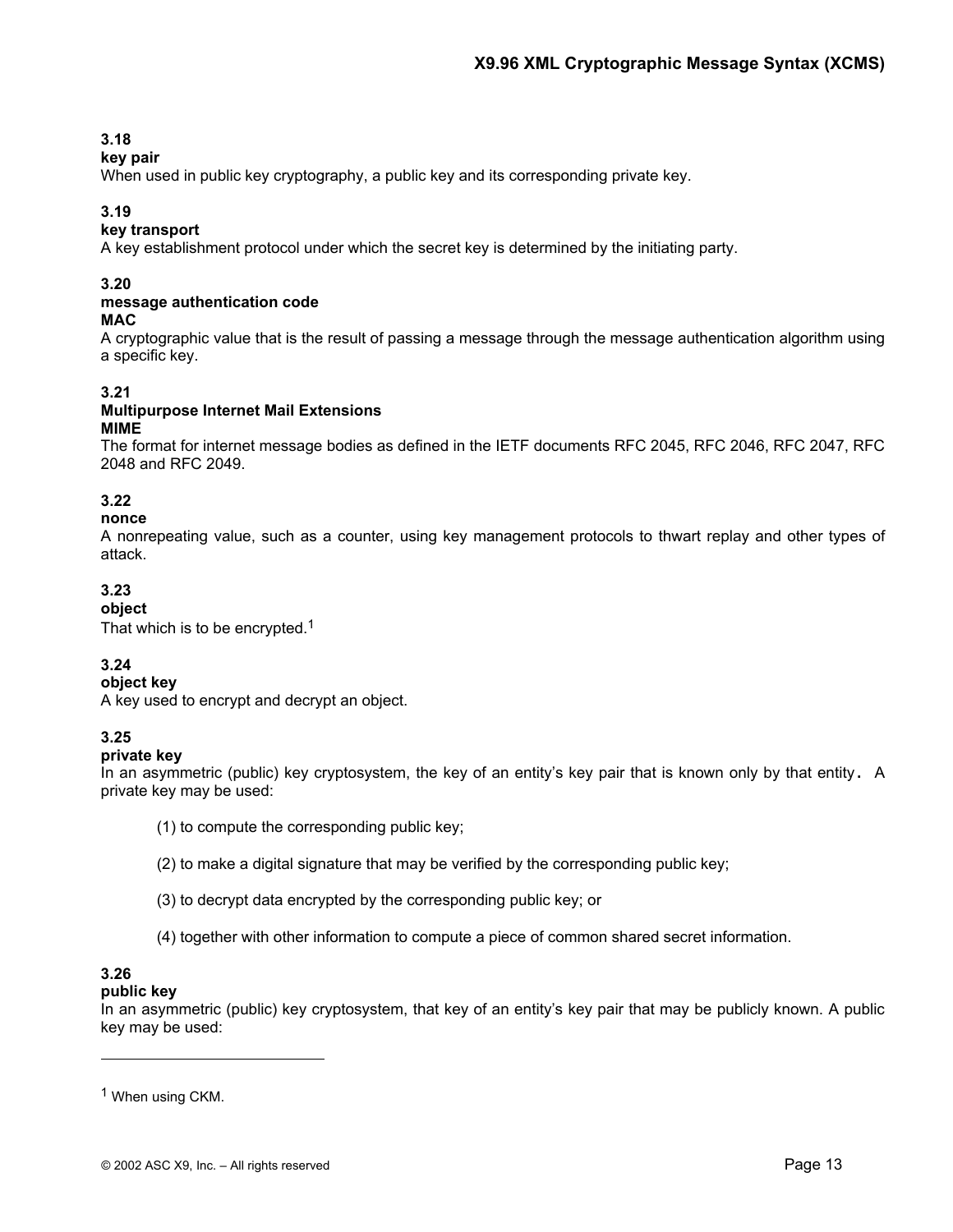- <span id="page-15-0"></span>(1) to verify a digital signature that is signed by the corresponding private key;
- (2) to encrypt data that may be decrypted by the corresponding private key;
- (3) by other parties to compute a piece of shared information.

#### **3.28**

#### **Secure MIME**

#### **S/MIME**

The specification for handling MIME data securely by adding cryptographic security services to supply authentication, message integrity, non-repudiation of origin, privacy and data security. The specification is found in IETF documents RFC 2311 and 2312. See Multipurpose Internet Mail Extensions (MIME).

#### **3.29**

#### **shared symmetric key**

A symmetric key derived from a shared secret value and other information.

#### **3.30**

#### **static key**

A private or public key that is common to many executions of a cryptographic scheme. A static public key may be certified. In this standard, the letter " $y$ " represents a static public key, while a static private key is represented by " $x$ ", each with a subscript to represent the owner of the key. See definition of ephemeral key.

### **3.31**

#### **symmetric cryptographic algorithm**

A cryptographic algorithm that uses one shared key, a secret key. The key must be kept secret between the two communicating parties. The same key is used for both encryption and decryption.

### **3.32**

#### **symmetric key**

A cryptographic key that is used in symmetric cryptographic algorithms. The same symmetric key that is used for encryption is also used for decryption.

# **4 Organization**

The following normative annexes are integral parts of the standard that, for reasons of convenience, are placed after all normative elements.

| Annex | Contents                            | Normative/Informative |
|-------|-------------------------------------|-----------------------|
| A     | ASN.1 Module for Object Identifiers | Normative             |
| B     | X9.96 XCMS Schema                   | Normative             |

# **5 Application**

The XML cryptographic message syntax defined in this standard provides the same security services provided in the ANS X9.73 [12] standard. This includes the following: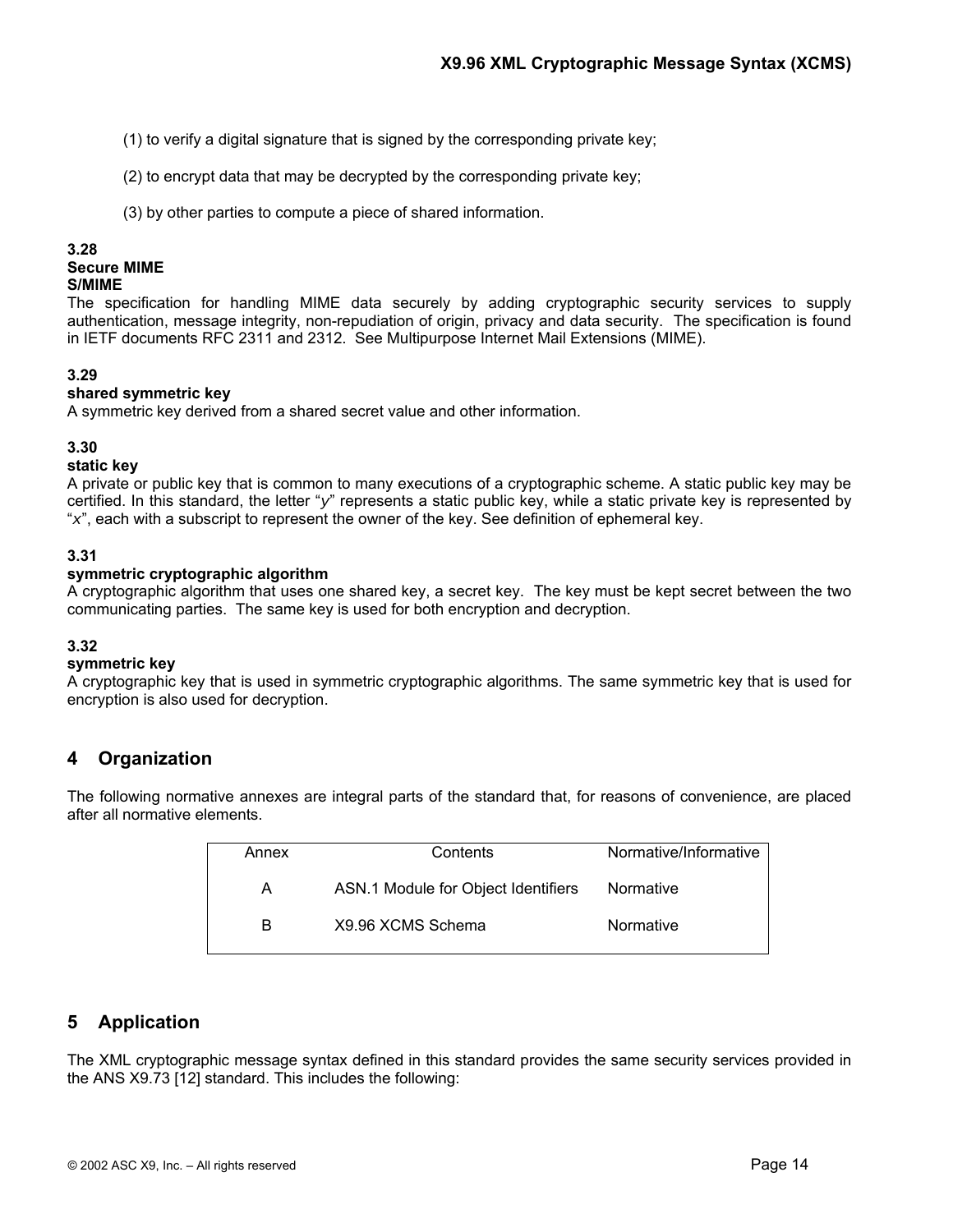- <span id="page-16-0"></span>1) Independent data unit protection, where each message or transaction is protected independently. There is no need for a real-time communications session between the sender and recipient, and no cryptographic sequencing (such as cipher block chaining) between messages. This standard does define attributes that allow applications to maintain relationships between messages;
- 2) Confidentiality, using any ANSI X9 approved symmetric encryption algorithm and any ANSI X9 approved key management algorithm. Typically, the key management algorithm is used to protect a contentencryption key used to encrypt the message. This approach allows the sender to send an encrypted message to multiple recipients, while only encrypting the actual message once. The syntax is optimized for the common case where the same key management algorithm and parameters are used for all recipients;
- 3) Data integrity origin authentication of data, using any ANSI X9 approved digital signature or message authentication algorithm. (When using digital signatures, non-repudiation may also be supported.) Support for multiple signers, per-signer authenticated attributes, unsigned attributes, and countersignatures, are also provided. An optimized syntax is also provided for the common case where only a single entity signs or authenticates a message.

Unlike ANS X9.73, this syntax allows for both the selective protection of specific fields within a message, or protection of the entire message. Message protection of selected specific fields can also be implemented by combining multiple protected messages into a composite message. In general, selective field protection requires knowledge of the message, and this information must be included in a signed attribute.

This syntax specifies an XML [20] encoding of the enhanced cryptographic message syntax defined in ANS X9.73. Additional attributes for use in financial applications, as well as cryptographic processing required for use with ANSI X9 approved cryptographic algorithms and on XML markup plaintext messages are defined.

# **6 Message Structures**

### **6.1 Encapsulated Content**

The message structures in this standard are defined for transfer using XML markup or compact binary encodings. The cryptographic message schema is defined using Abstract Syntax Notation One [14], [15], [16], [17], and the XML markup specified in this standard conforms to the XML Encoding Rules (XER) [19] of ASN.1. The following subsections describe the XML Cryptographic Message Syntax (XCMS) protected message types. A full specification of the schema for the XML markup in this standard can be found in Annex B. This schema can also be used to generate compact binary encodings using the Distinguished Encoding Rules (DER) [18] of ASN.1.

XCMS associates a content type identifier with a content type. The associated content type is wrapped in a value of type **OCTET STRING**, an "octet hole", which contains the complete encoding of a value of an ASN.1 type. The content identifier and content type form a value of type **EncapsulatedContentInfo** defined as:

```
EncapsulatedContentInfo ::= SEQUENCE { 
    eContentType ContentType,
    eContent [0] EXPLICIT
                     CONTENTS.&Type({Contents}{@eContentType}) OPTIONAL
}
```
Type **EncapsulatedContentInfo** is composed of two components, **eContentType** and **eContent**. The **eContentType** value is an object identifier, which indicates the type of content encapsulated in the **eContent**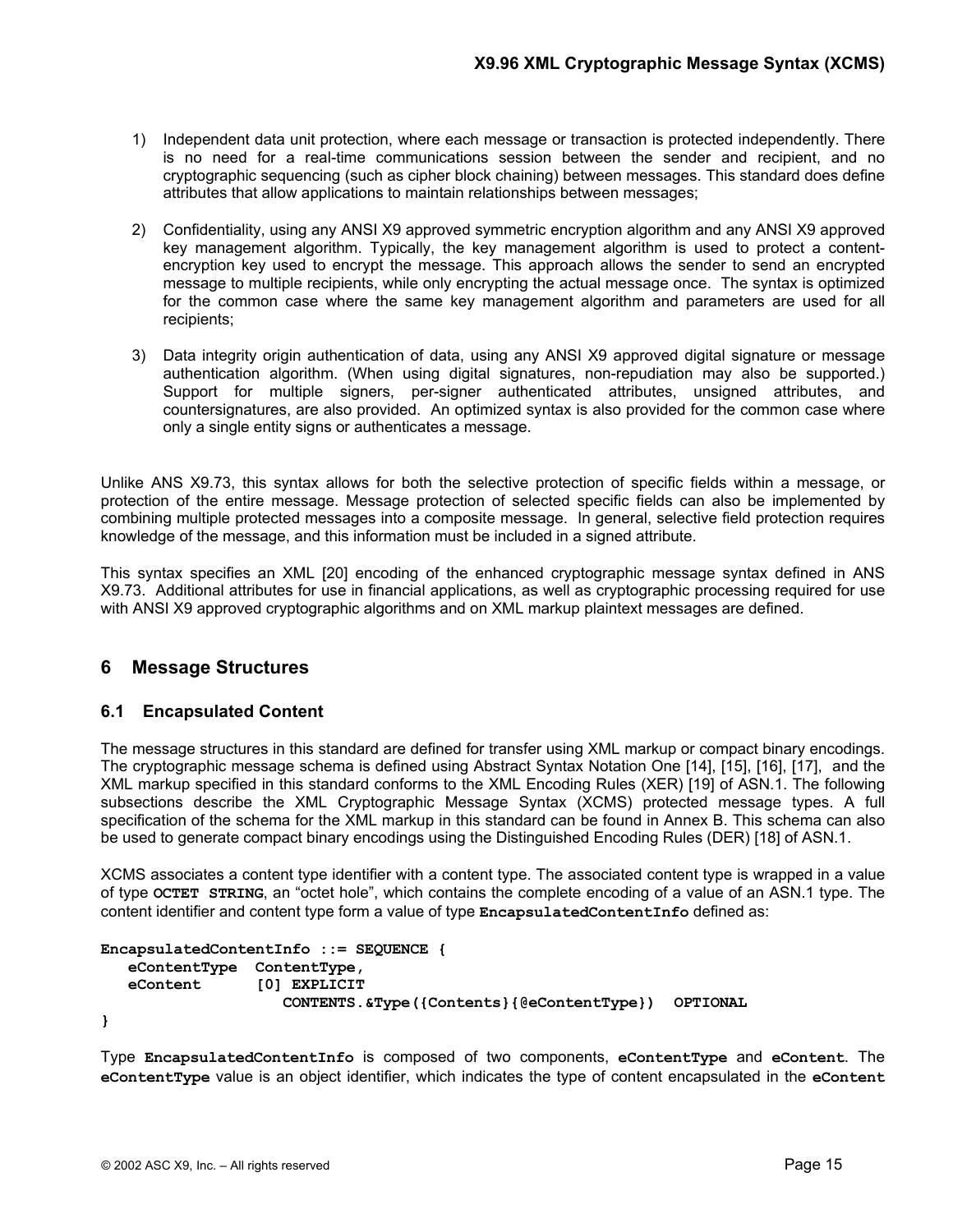component. The **eContent** component is an octet hole containing content identified by the **eContentType** component.

Type **ContentType** is defined in terms of the **&id** field of the **CONTENTS** information object set:

```
ContentType ::= CONTENTS.&id({Contents})
CONTENTS ::= TYPE-IDENTIFIER -- Defined in ISO/IEC 8824-2, Annex A
```
Content types for data, signed-data, enveloped-data, authenticated-data, digested-data, encrypted-data and named-key-encrypted-data are defined in this standard. A value of **ContentType** is a unique object identifier from the information object set **Contents**. The **Contents** information object set imposes a constraint on the valid values of **ContentType**. This set of objects is defined as:

```
Contents CONTENTS ::= {
```

|  | ESignedData            | <b>IDENTIFIED BY</b> | id-signedData            |  |
|--|------------------------|----------------------|--------------------------|--|
|  | EEnvelopedData         | <b>IDENTIFIED BY</b> | id-envelopedData         |  |
|  | EAuthenticatedData     | <b>IDENTIFIED BY</b> | id-ct-authData           |  |
|  | EDigestedData          | <b>IDENTIFIED BY</b> | id-digestedData          |  |
|  | EEncryptedData         | <b>IDENTIFIED BY</b> | id-encryptedData         |  |
|  | ENamedKeyEncryptedData | <b>IDENTIFIED BY</b> | id-namedkeyencryptedData |  |
|  | EData                  | <b>IDENTIFIED BY</b> | id-data                  |  |
|  |                        |                      |                          |  |

```
 ... -- Expect additional objects --
```
**}** 

Each object identifier in the **Contents** set is paired with an octet string that contains an ASN.1 type defined as:

**ESignedData ::= OCTET STRING (CONTAINING SignedData)** 

**EEnvelopedData ::= OCTET STRING (CONTAINING EnvelopedData)** 

**EAuthenticatedData ::= OCTET STRING (CONTAINING AuthenticatedData)** 

**EDigestedData ::= OCTET STRING (CONTAINING DigestedData)** 

**EEncryptedData ::= OCTET STRING (CONTAINING EncryptedData)** 

**ENamedKeyEncryptedData ::= OCTET STRING (CONTAINING NamedKeyEncryptedData)** 

**EData ::= OCTET STRING (CONTAINING Data)**

The following table illustrates the relation between the set of valid object identifiers and the encapsulated ASN.1 types that they identify:

| <b>Object Identifier Name</b> | <b>Identified Type Name</b> | <b>Encapsulated Type Name</b> |
|-------------------------------|-----------------------------|-------------------------------|
| id-signedData                 | SignedData                  | EsignedData                   |
| id-envelopedData              | EnvelopedData               | EenvelopedData                |
| id-ct-authData                | AuthenticatedData           | EauthenticatedData            |
| id-digestedData               | DigestedData                | EdigestedData                 |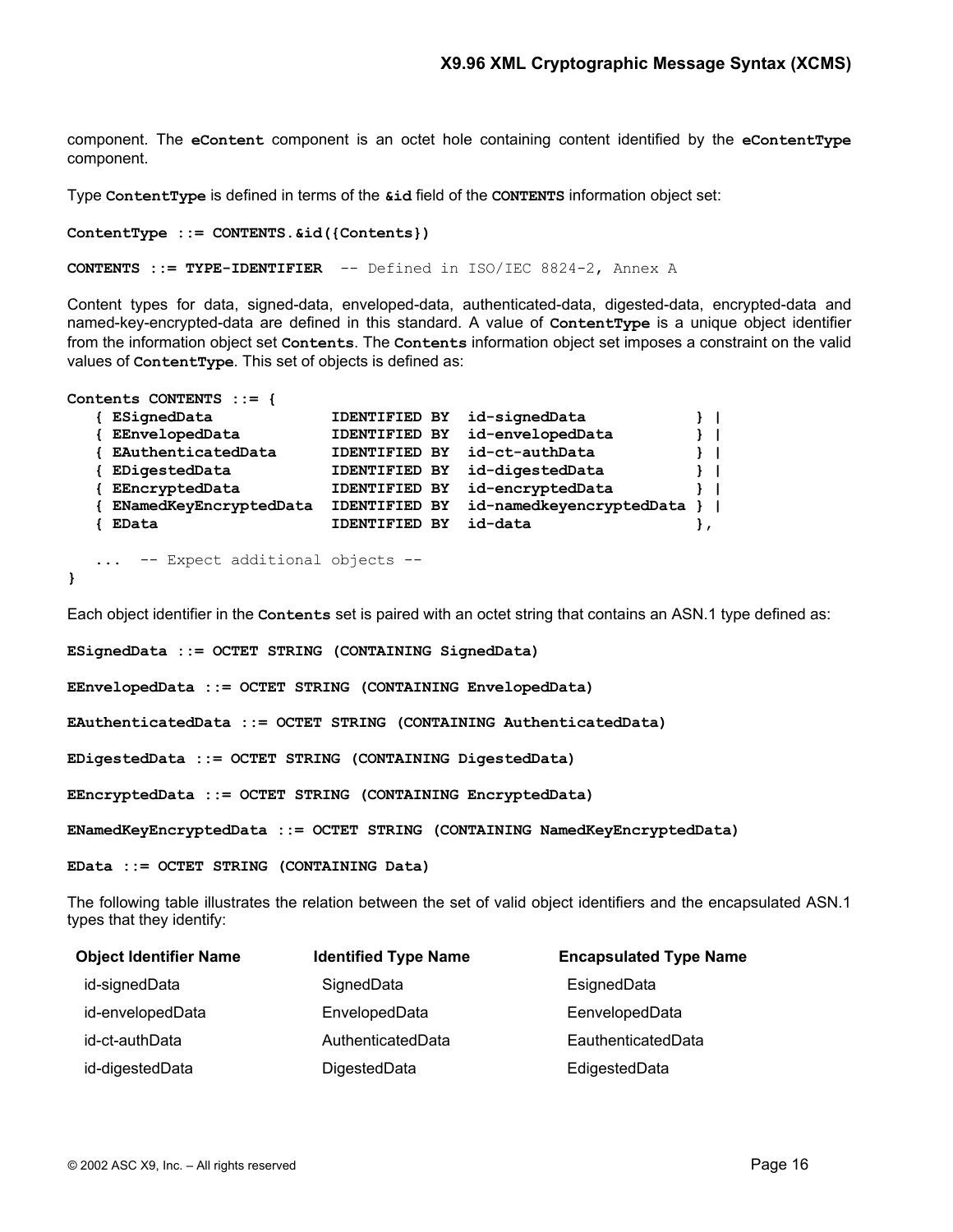| id-encryptedData         | EncryptedData         | EencryptedData         |
|--------------------------|-----------------------|------------------------|
| id-namedkeyencryptedData | NamedKeyEncryptedData | EnamedKeyEncryptedData |
| id-data                  | Data                  | Edata                  |

A value of type **EncapsulatedContentInfo** can be represented using XML markup as

```
<enCapContentInfo> 
    <eContentType> 1.2.840.113549.1.7.2 </eContentType>
    <eContent>
       <SignedData> 
            ... 
       </SignedData> 
    </eContent> 
</enCapContentInfo>
```
Here the **eContentType** indicates that the complete encoding of a value of type **SignedData** is encapsulated in the **eContent** component. In this example, an ellipsis is used as a placeholder for the **SignedData** components.

The object identifier values that identify the content types in this standard are defined below. All of the object identifiers defined in this standard are based on an alias for values of type **OBJECT IDENTIFIER**, the defined type **OI[D2](#page-18-0)**.

```
id-data ::= <OID> 1.2.840.113549.1.7.1 </OID>
id-signedData ::= <OID> 1.2.840.113549.1.7.2 </OID>
id-envelopedData ::= <OID> 1.2.840.113549.1.7.3 </OID> 
id-digestedData ::= <OID> 1.2.840.113549.1.7.5 </OID>
id-encryptedData ::= <OID> 1.2.840.113549.1.7.6 </OID> 
id-ct-authData ::= <OID> 1.2.840.113549.1.9.16.1.2 </OID> 
id-namedkeyencryptedData ::= <OID> 1.2.840.10060.1.2 </OID>
```
The id-data content type identifies opaque information, such as ASCII text, word processing files, spreadsheets, biometric information, or any other type of data whose structural details and interpretation are left to the application. Applications may use context to determine the actual type of underlying data, or MIME processing may be required to determine the actual content type.

The message types defined in this standard may be nested recursively to provide multiple security services. For example, to provide confidentiality, authentication, and integrity, the sender would typically create an instance of encrypted-data, and use it as the content for an instance of signed-data.

l

<span id="page-18-0"></span> $2$  The ASN.1 XML Value Notation is used in this standard where possible to demonstrate how values are encoded as XML markup. The more verbose and familiar Basic Value Notation is used to specify the same values in the complete ASN.1 modules found in the normative annexes.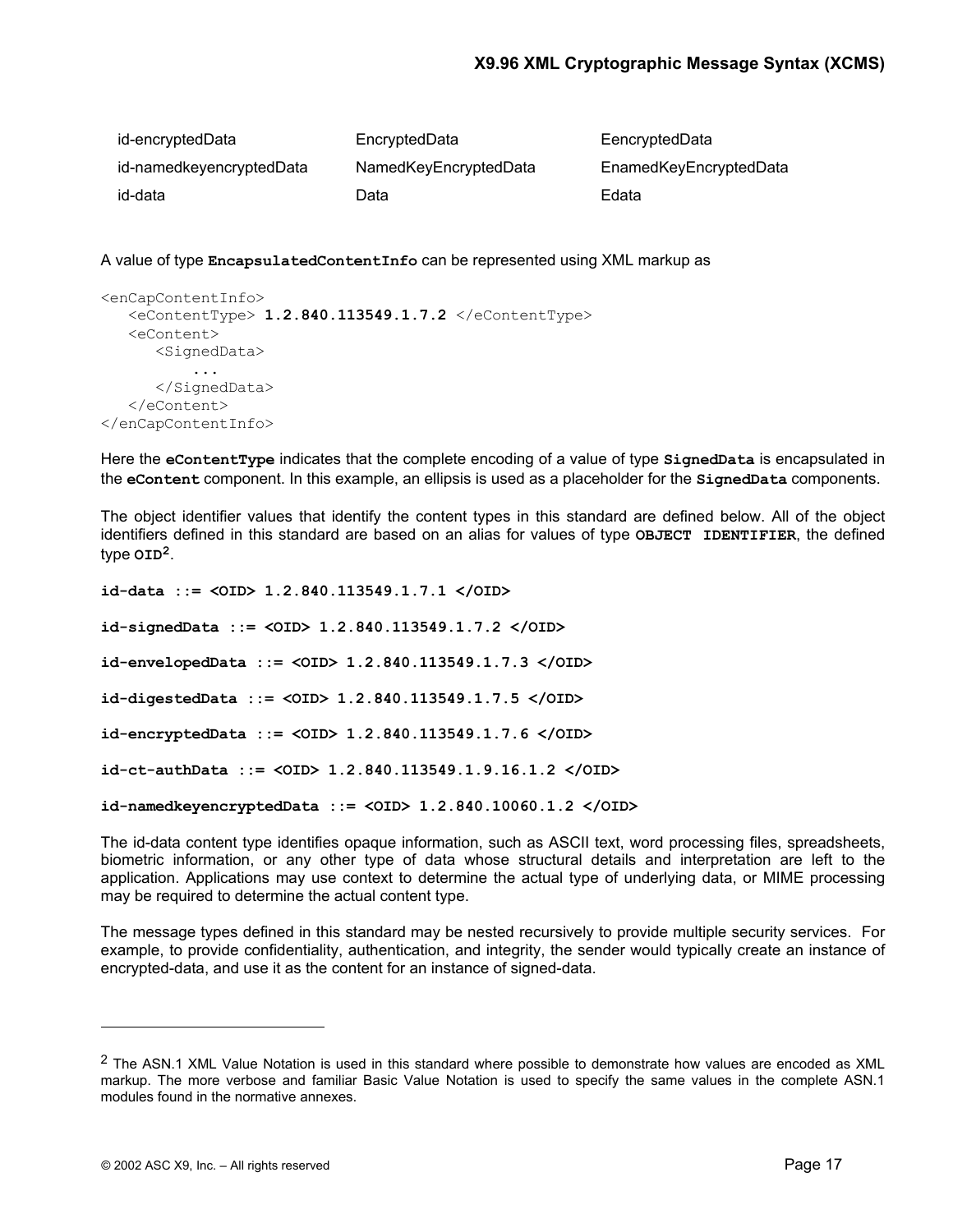<span id="page-19-0"></span>The following sections describe signed-data, enveloped-data, authenticated-data, digested-data and encrypteddata.

#### **6.2 Signed Data**

#### **6.2.1 Schema Definition**

The **SignedData** type may consist of message content and one or more signatures and sets of certificates and Certificate Revocation Lists (CRLs) that can be used in signature verification. The **SignedData** type may also have no message content and no signers, and used in this manner as a mechanism to distribute certificates and CRLs.

For each signer, a **SignedData** value may include the following:

- a set of certificates and a set of CRLs needed to verify the signer's signature, and validate the signer's certificate.
- a set of attributes protected with the message content by the signer's signature;
- $-$  the signer's signature;
- a set of unsigned attributes.

The signed-data message provides origin authentication, data integrity, and (with appropriate additional measures such as auditing and accurate time-stamping), non-repudiation.

The message recipient uses a certificate identifier in a signature block to locate the certificate(s) needed to verify the signature.

The **SignedData** type is defined as:

```
SignedData ::= SEQUENCE {
   version Version,
   digestAlgorithms DigestAlgorithmIdentifiers,
   encapContentInfo EncapsulatedContentInfo,
   certificates [0] CertificateSet OPTIONAL, 
   crls [1] CertificateRevocationLists OPTIONAL,
   signerInfos SignerInfos
}
```
The **version** component is an integer value that identifies the schema version number. Type **Version** is defined as:

```
Version ::= INTEGER { vx9-96(96) } ( vx9-96, ... )
```
The **version** for the schema in this standard is **vx9-96**. The extension marker, "…" allows any other version identifier to be used in an application.

The **digestAlgorithms** component is a value of type **DigestAlgorithmIdentifiers**, a collection of zero or more message digest algorithm identifiers. Each element in the collection identifies the message digest algorithm and any associated parameters used by one or more signer. Only ANSI X9 approved cryptographic hash algorithms are supported. Type **DigestAlgorithmIdentifiers** is defined as: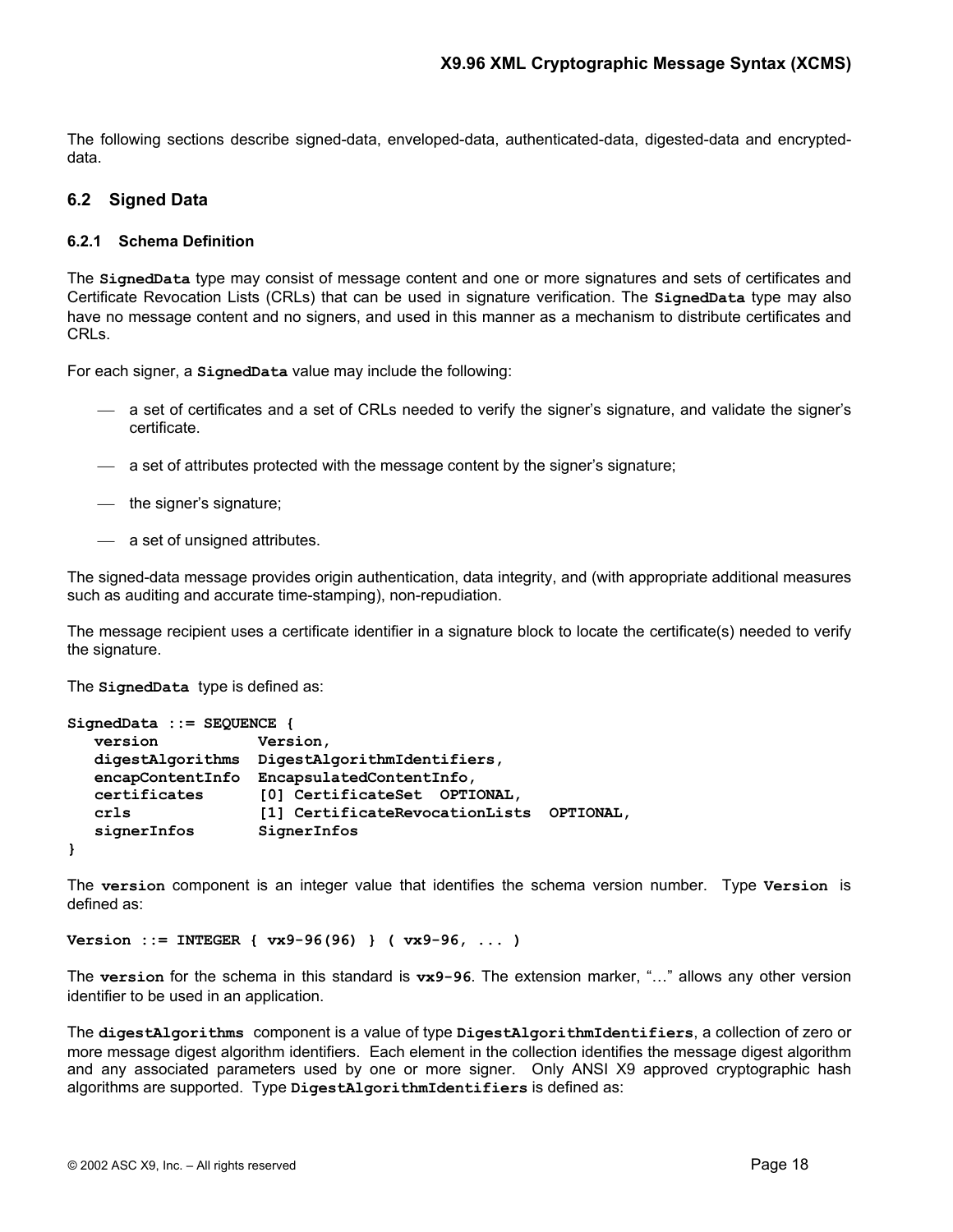```
DigestAlgorithmIdentifiers ::= SET SIZE(0..MAX) OF DigestAlgorithmIdentifier 
DigestAlgorithmIdentifier ::= AlgorithmIdentifier {{ DigestAlgorithms }} 
DigestAlgorithms ALGORITHM ::= { 
    SHA-Algorithms,
    ... -- Expect other digest algorithms --
}
```
The **encapContentInfo** component is a value of type **EncapsulatedContentInfo**, which identifies and optionally carries the signed content. The **eContentType** component of type **EncapsulatedContentInfo** is an object identifier value that indicates the content type. When present, the optional **eContent** component contains the message content. This component may be absent to allow construction of "detached signatures", but when the **eContent** value is absent, the signer calculates the signature on the message content as though the value were present.

The **certificates** component is a value of type **CertificateSet**, a collection of one or more certificates. This type is treated as an opaque string in this standard, and defined as:

#### **CertificateSet ::= OCTET STRING**

The certificates used in this standard are signed binary objects, whose digital signatures have been calculated over values encoded using the Distinguished Encoding Rules (DER) of ASN.1 using the schema defined for these types in ANS X9.73. In order to verify the signatures on these objects, their original encodings must be maintained. But these values must also be represented in XML encodings in a useful textual format. So the values in the **certificates** component of type **CertificateSet** have been Base64 armored to minimize their size when represented using XML markup while preserving their original encodings. The input to the Base64 processing is defined in ANS X9.73 as a Basic Encoding Rules (BER) encoded value of type **SET OF CertificateChoices**.

Any combination of ANS X9.68 [9] domain certificates, X.509 [24] certificates and attribute certificates may be included in the **CertificateSet** type, and they may appear in any order. There may be more or fewer certificates than needed for any purpose. Certificates are provided as needed to support key management techniques used in this standard. Use of the **CertificateSet** type to distribute certificates is not required. They may be obtained by other means, or an online certificate validation service may be used instead. Only version one ANS X9.68 domain certificates, version three X.509 certificates and version two attribute certificates are supported in this standard, to meet the needs of the financial services community as described in [22] and [23].

The **crls** component is a value of type **CertificateRevocationLists**, a collection of one or more CRLs. This type is treated as an opaque string in this standard, and defined as:

#### **CertificateRevocationLists ::= OCTET STRING**

The CRLs used in this standard are signed binary objects, whose digital signatures have been calculated over values encoded using the Distinguished Encoding Rules (DER) of ASN.1 using the schema defined for these types in ANS X9.73. In order to verify the signatures on these objects, their original encodings must be maintained. But these values must also be represented in XML encodings in a useful textual format. So the values in the **crls** component of type **CertificateRevocationLists** have been Base64 armored to minimize their size when represented using XML markup while preserving their original encodings. The input to the Base64 processing is defined in ANS X9.73 as a Basic Encoding Rules (BER) encoded value of type **SET OF CertificateList**. Any number of CRLs may be included in the **CertificateRevocationLists** type, and they may appear in any order. There may be more or fewer CRLs than needed for any purpose. CRLs are provided as needed to support certificate validation. Use of the **CertificateRevocationLists** type to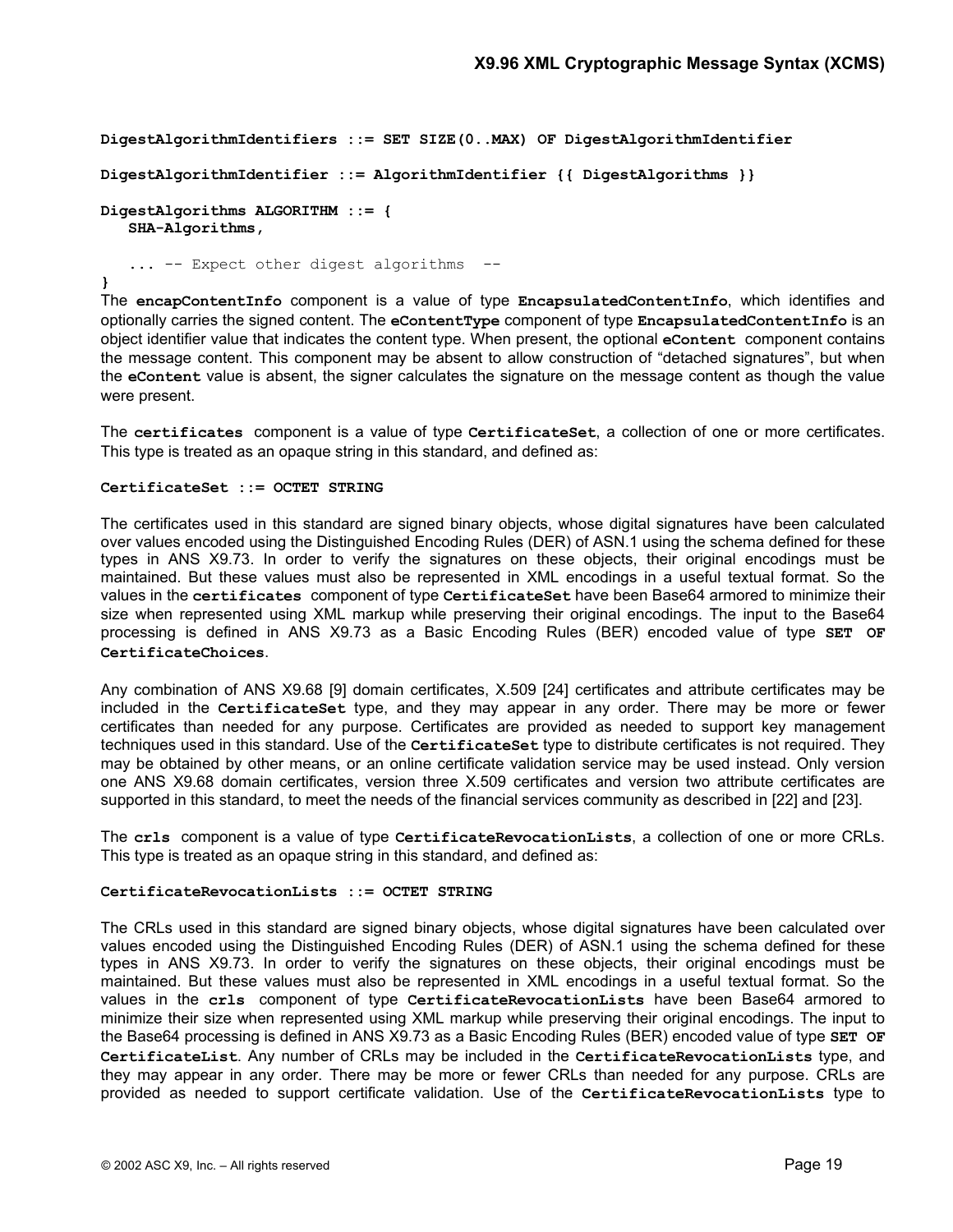distribute CRLs is not required. CRLs may be obtained by other means, or an online certificate validation service may be used instead. Only version two certificate revocation lists are supported in this standard.

#### **Signer Information**

Information about individual signers is represented in type **SignerInfo**.

```
SignerInfos ::= SET OF SignerInfo
SignerInfo ::= SEQUENCE {
   version Version,
   sid SignerIdentifier, 
   digestAlgorithm DigestAlgorithmIdentifier,
   signedAttrs [0] SignedAttributes OPTIONAL,
   signatureAlgorithm SignatureAlgorithmIdentifier,
   signature SignatureValue,
   unsignedAttrs [1] UnsignedAttributes OPTIONAL
}
```
The value of **version** is the schema version number. This value shall be ninety-six for this standard.

The **sid** component of **SignerInfo** identifies the signer's certificate. This standard provides three alternatives for identifying the signer's public key – **issuerAndSerialNumber**, **subjectKeyIdentifier**, and **certHash**.

```
SignerIdentifier ::= CHOICE { 
   issuerAndSerialNumber IssuerAndSerialNumber, 
   subjectKeyIdentifier [0] SubjectKeyIdentifier, 
   certHash [73] EXPLICIT Hash
}
```
The **issuerAndSerialNumber** choice alternative of type **SignerIdentifier** identifies the signer's X.509 certificate by the certificate's issuer distinguished name and serial number. ANS X9.68 domain certificates are uniquely identified by their owner names. They do not have an issuer-distinguished name and serial number, so this choice alternative may not be used to identify ANS X9.68 certificates. Type **IssuerAndSerialNumber** is defined as:

```
IssuerAndSerialNumber ::= SEQUENCE { 
   issuer Name,
   serialNumber CertificateSerialNumber,
}
```
The **subjectKeyIdentifier** choice alternative of type **SignerIdentifier** identifies the signer's certificate by the X.509 or ANS X9.68 domain certificate **subjectKeyIdentifier** extension value.

```
SubjectKeyIdentifier ::= OCTET STRING
```
The **certHash** choice alternative of type **SignerIdentifier** can be used to identify any certificate format using the hash of the entire certificate. This alternative is a value of type **Hash** defined as:

```
Hash ::= CHOICE {
   ietf CertHash, -- SHA-1 hash of entire certificate
   withAlgID DigestInfo 
}
```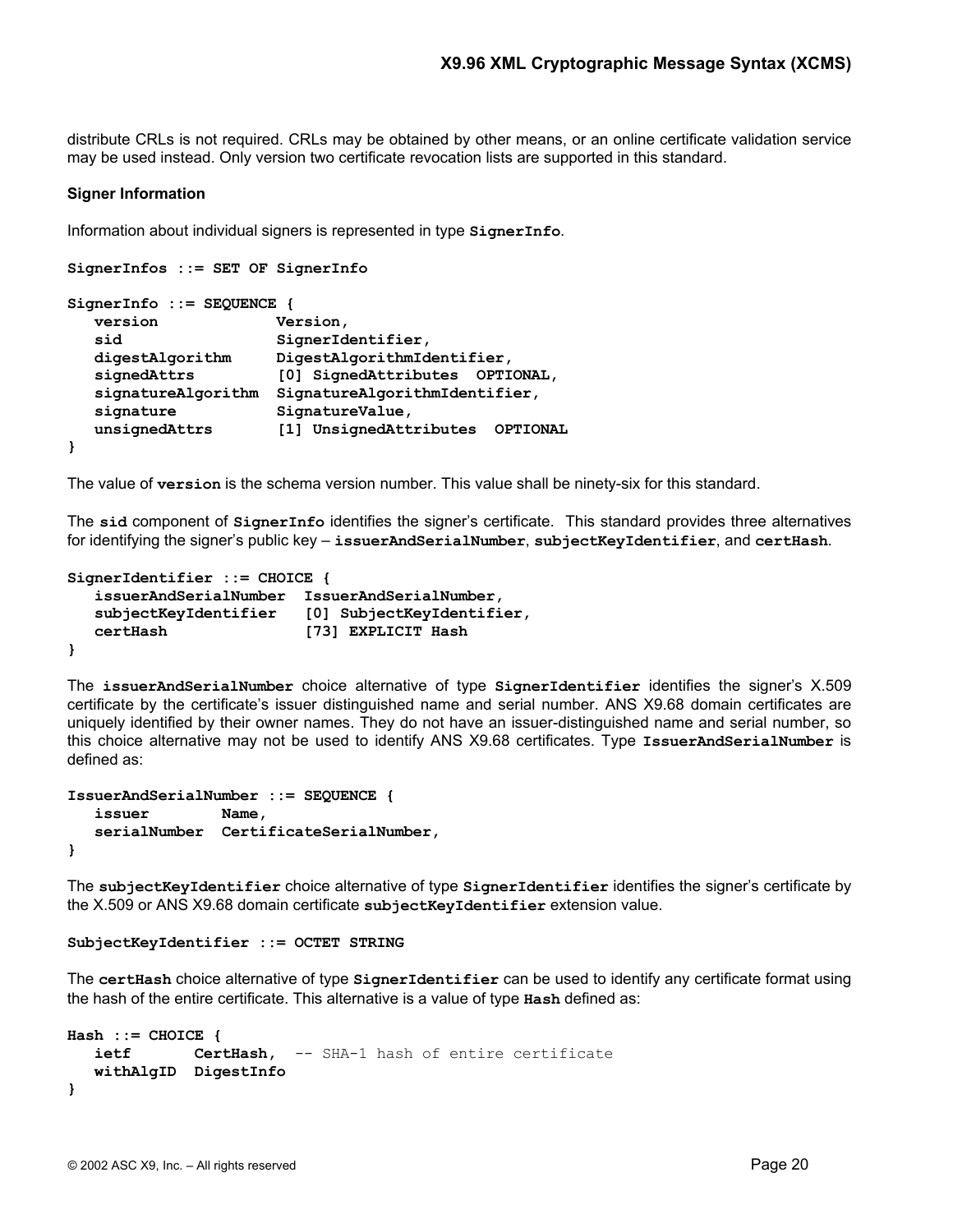```
CertHash ::= OCTET STRING (ENCODED BY sha-1) 
DigestInfo ::= SEQUENCE {
   hashAlgorithm DigestAlgorithmIdentifier, 
    digest OCTET STRING
}
```
Type **Hash** offers two choice alternatives. The **ietf** alternative requires a SHA-1 [3] hash, and the **withAlGID** alternative allows any X9 approved hash algorithm to be used.

The **digestAlgorithm** component of type **SignerInfo** identifies the X9 approved message digest algorithm used by the content signer, and any associated algorithm parameters.

The **signedAttrs** component of type **SignerInfo** is a collection of attributes that are signed along with the message content. This component shall be present if the content type of the **EncapsulatedContentInfo** value being signed is not ordinary data identified by **id-data**.

The **signatureAlgorithm** component of type **SignerInfo** identifies the X9 approved signature algorithm, DSA [2], RSA [4], or ECDSA [7] and any associated parameters used by the content signer to generate the digital signature.

```
SignatureAlgorithmIdentifier ::= AlgorithmIdentifier {{ SignatureAlgorithms }}
```

```
SignatureAlgorithms ALGORITHM ::= {
```

```
 { OID dsa-with-sha1 PARMS NullParms } |
 { OID ecdsa-with-SHA1 PARMS NullParms } |
   { OID sha1WithRSAEncryption PARMS NullParms },
```
 **...** -- Expect other signature algorithms --

**}** 

The **signature** component of type **SignerInfo** is the digital signature on the **eContent** value (and any signed attributes) using the signer's **digestAlgorithm** and private key.

**SignatureValue ::= OCTET STRING**

The **unsignedAttrs** component of type **SignerInfo** is a collection of attributes that are not signed.

A value of type **SignedData** can be encoded using XML markup as:

```
<SignedData> 
    <version> 96 </version> 
    <digestAlgorithms> 
      <DigestAlgorithmIdentifier>
          <algorithm> 1.3.14.3.2.26 </algorithm> 
          <parameters> <NullParms/> </parameters> 
       </DigestAlgorithmIdentifier> 
    </digestAlgorithms> 
    <encapContentInfo> 
       <eContentType> 1.2.840.113549.1.7.1 </eContentType> 
    </encapContentInfo> 
    <signerInfos> 
       <SignerInfo> 
          <version> 96 </version>
```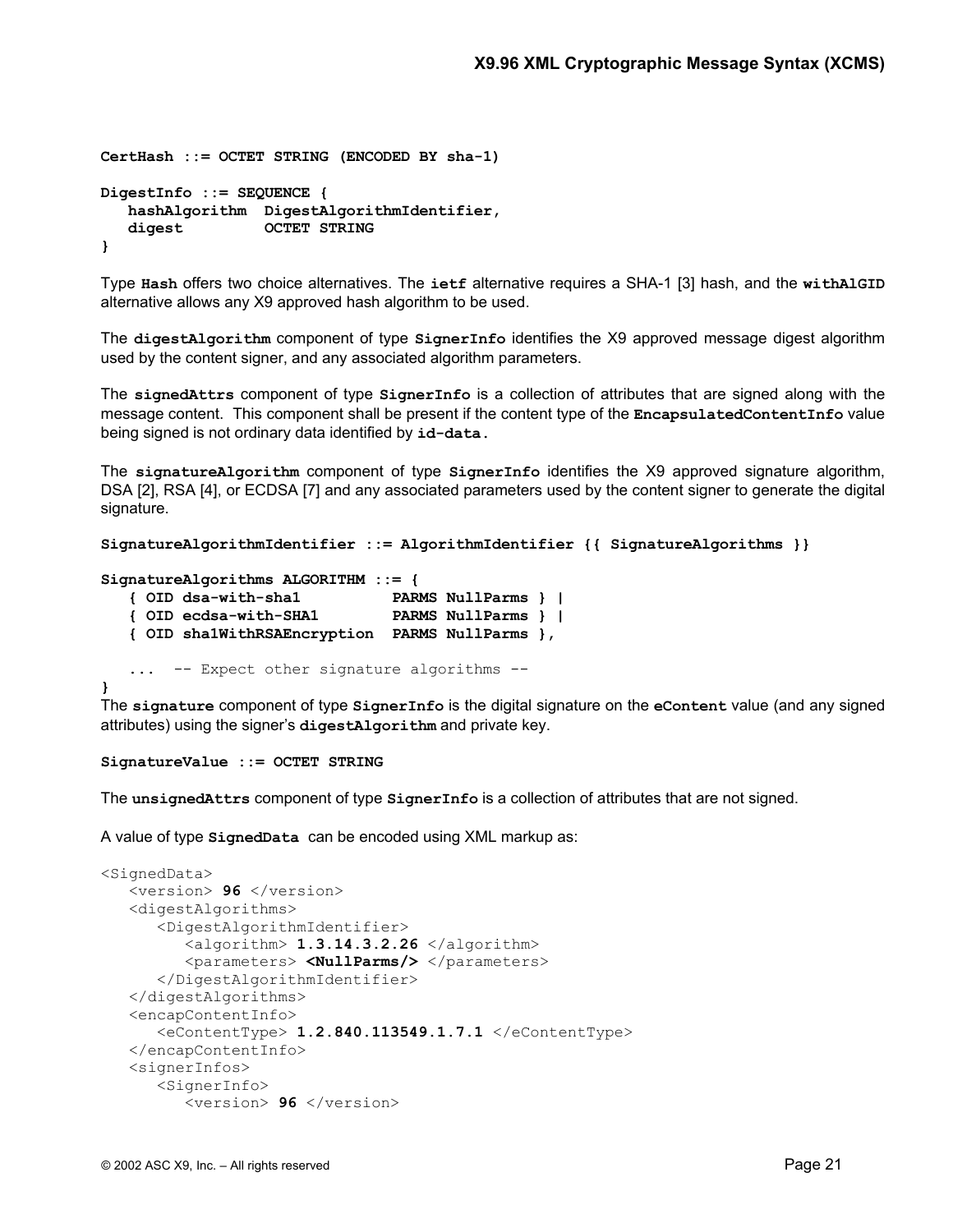```
<sid> <certHash> 
                 <withAlgID> 
                     <hashAlgorithm> 
                        <algorithm> 1.3.14.3.2.26 </algorithm> 
                        <parameters> <NullParms/> </parameters> 
                     </hashAlgorithm> 
                    <digest>
                       E6E66A9245BCD6749F43C1A16D270BAF249B70CA 
                     </digest> 
                 </withAlgID> 
              </certHash> 
         \langle/sid\rangle<digestAlgorithm>
              <algorithm> 1.3.14.3.2.26 </algorithm> 
              <parameters> <NullParms/> </parameters> 
           </digestAlgorithm> 
         <signatureAlgorithm>
              <algorithm> 1.2.840.10040.4.3 </algorithm> 
              <parameters> <NullParms/> </parameters> 
          </signatureAlgorithm> 
          <signature> 
              302C02144F9CA4507E2638AE9B632A3698A7AE84858F13 
              3802140BD484312B36B090D2DF8B8A4719353F9A1EFAA5 
          </signature> 
       </SignerInfo> 
    </signerInfos> 
</SignedData>
```
Here the value in the <version> elements identifies this value of type **SignedData** as conforming to this standard. The <digestAlgorithms> element shows a single digest algorithm is used, a SHA-1 hash. TBS

#### **6.2.2 Signed Attributes**

This section defines a number of useful signed attributes. Applications are free to define their own attributes as well (see ANS X9.45 [6] for examples).

```
SignedAttributes ::= SET SIZE(1..MAX) OF SignedAttribute
SignedAttribute ::= Attribute {{Signed}}
Attribute { ATTRIBUTE:IOSet } ::= SEQUENCE { 
   type ATTRIBUTE.&id({IOSet}),
   values SET OF ATTRIBUTE.&Type({IOSet}{@type}) 
} 
Signed ATTRIBUTE ::= {
   { WITH SYNTAX ContentType ID id-contentType } | 
   { WITH SYNTAX MessageDigest ID id-messageDigest } | 
 { WITH SYNTAX SignaturePurposes ID id-signaturePurpose } | 
 { WITH SYNTAX SigningTime ID id-signingTime } | 
   { WITH SYNTAX SigningCertificate ID id-signingCertificate } | 
   { WITH SYNTAX OtherSigningCertificate ID id-otherSigningCert } |
   { WITH SYNTAX BiometricSyntax ID id-biometricSyntax } |
```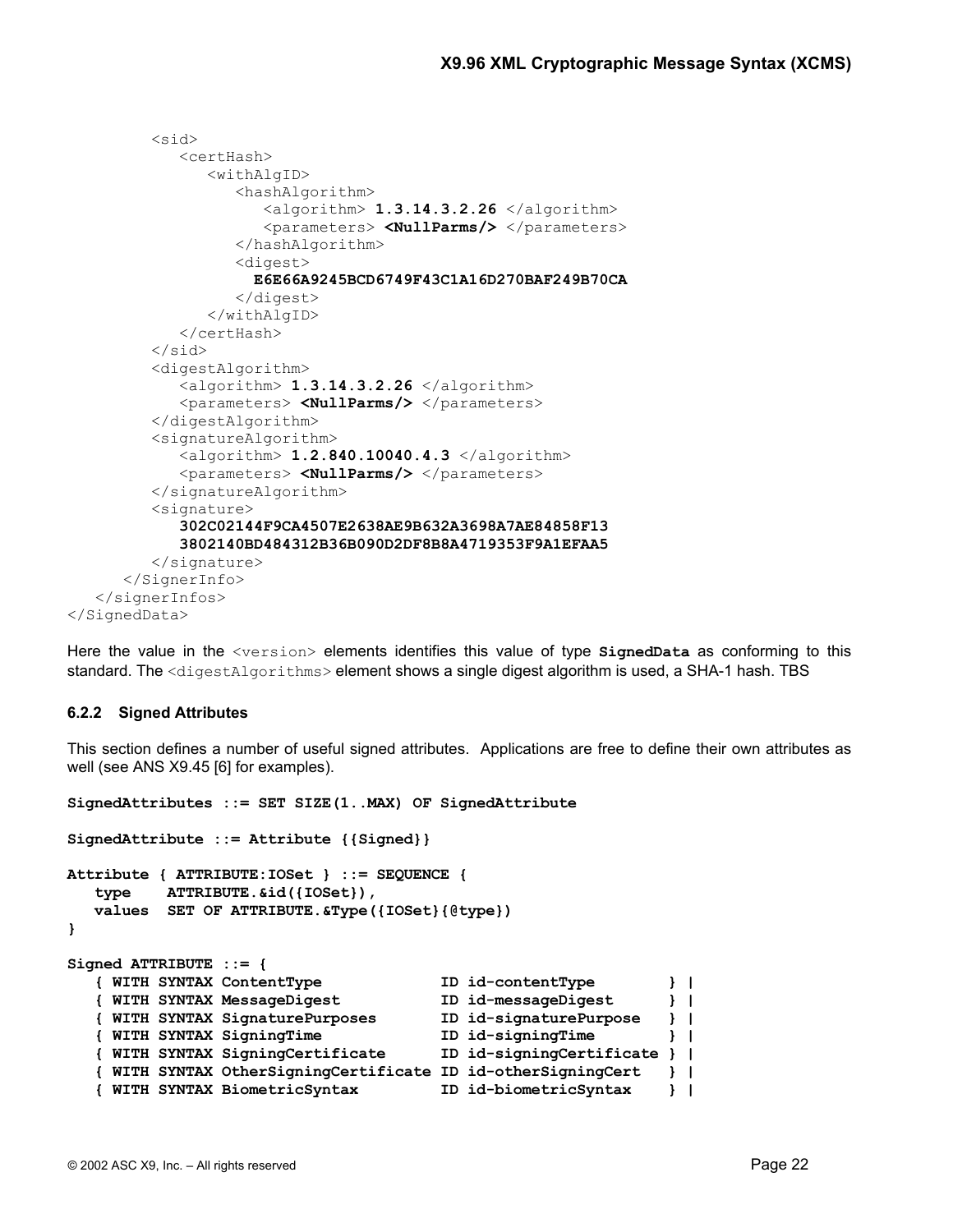```
 { WITH SYNTAX MsgSequenceNo ID id-msgSequenceNo } | 
   { WITH SYNTAX Content ID id-contentIdentifier } | 
   { WITH SYNTAX MessageComponents ID id-messageComponents }, 
   ... -- Expect additional objects --
}
```
#### **6.2.2.1 Content Type**

The content-type attribute identifies the type of content being signed. This attribute must be included in the signature computation when the content being signed is not ordinary data, or when any signed attributes are included in the message. This requirement allows malicious substitution of the **contentType** component of **EncapsulatedContentInfo** to be detected by the message recipient.

The <type> element of a content-type attribute contains the object identifier value **id-contentType**, which identifies one or more values of type **ContentType**. The **id-contentType** value is defined as:

```
id-contentType ::= <OID> 1.2.840.113549.1.9.3 </OID>
```
Type **ContentType** is defined in terms of the **&id** field of the **CONTENTS** information object set:

```
ContentType ::= CONTENTS.&id({Contents})
```

```
CONTENTS ::= TYPE-IDENTIFIER -- Defined in ISO/IEC 8824-2, Annex A
```
A value of **ContentType** is a unique object identifier from the information object set **Contents**. The **Contents** information object set imposes a constraint on the valid values of **ContentType**. This set of objects is defined as:

```
Contents CONTENTS ::= {
```

|  | ESignedData            | <b>IDENTIFIED BY</b> | id-signedData            |              |
|--|------------------------|----------------------|--------------------------|--------------|
|  | EEnvelopedData         | <b>IDENTIFIED BY</b> | id-envelopedData         | $\mathbf{1}$ |
|  | EAuthenticatedData     | <b>IDENTIFIED BY</b> | id-ct-authData           |              |
|  | EDigestedData          | <b>IDENTIFIED BY</b> | id-digestedData          |              |
|  | EEncryptedData         | <b>IDENTIFIED BY</b> | id-encryptedData         |              |
|  | ENamedKeyEncryptedData | <b>IDENTIFIED BY</b> | id-namedkeyencryptedData |              |
|  | EData                  | IDENTIFIED BY        | id-data                  |              |
|  |                        |                      |                          |              |

The valid values of type **ContentType** are the object identifiers **id-signedData**, **id-envelopedData**, **id-ct-authData**, **id-digestedData**, **id-encryptedData**, **id-namedkeyencryptedData**, and **id-data**.

In a value of type **SignerInfo**, a **signedAttrs** component containing a content-type attribute can be encoded using XML markup as:

```
<signedAttrs> 
    <SignedAttribute> 
       <type> 1.2.840.113549.1.9.3 </type> 
       <values> 
          <SET> <ContentType> 
                  1.2.840.113549.1.7.5
              </ContentType> 
          \langle/SET>
```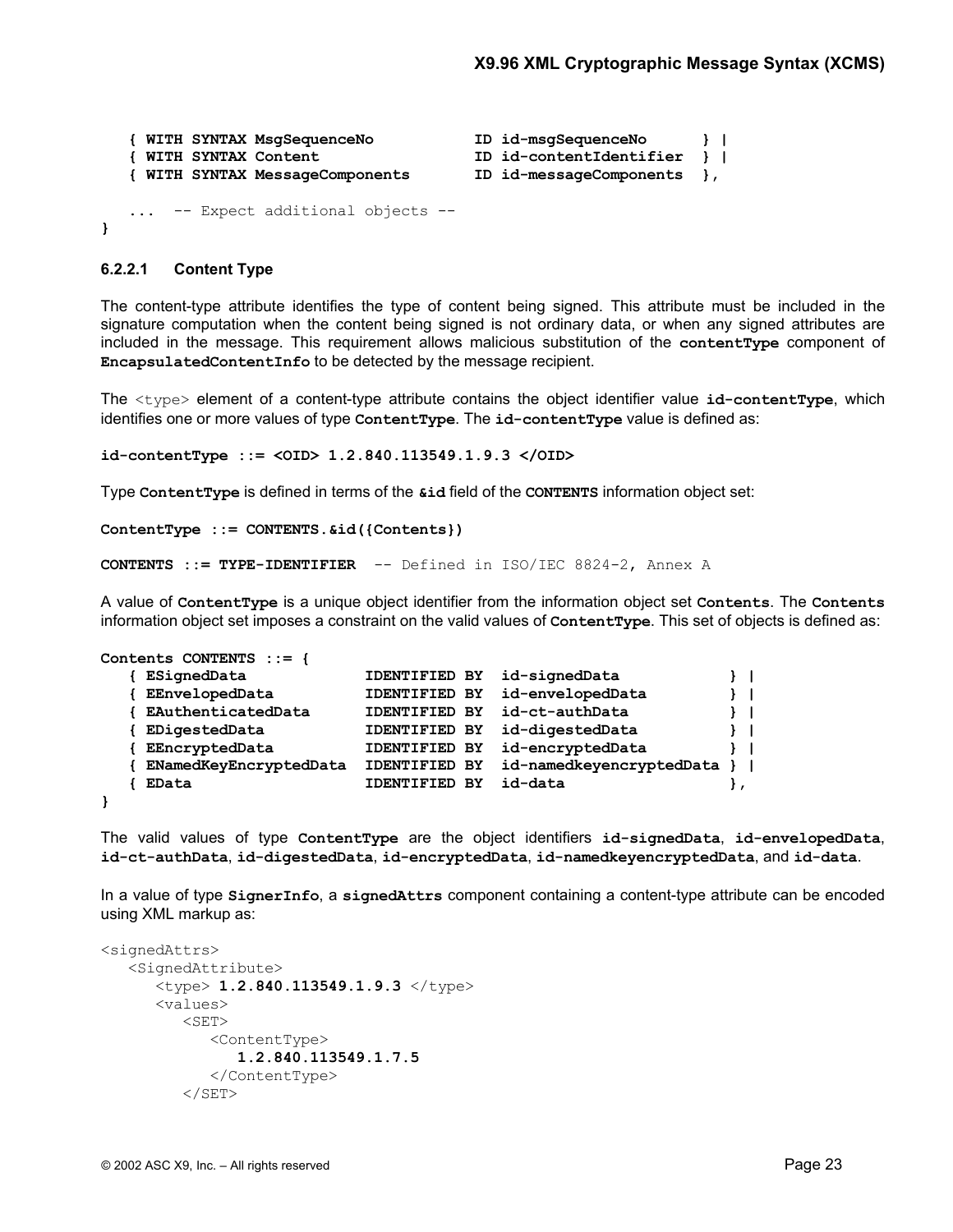```
 </values> 
    </SignedAttribute>
</signedAttrs>
```
Here the <signedAttrs> element contains a single attribute, a value of type signedAttribute. The <type> element of <SignedAttribute> contains an **id-contentype** value that indicates this attribute is a content-type attribute. The <values> element contains a set of one value of type **ContentType**. The **ContentType** value in this example identifies the content as **DigestedData**.

### **6.2.2.2 Message Digest**

The message-digest attribute carries a hash of the message being signed so that the message is indirectly included in the signature computation. This hash is a value of type **MessageDigest**. This attribute is required if any other signed attributes are present.

The <type> element of a message-digest attribute contains the object identifier value **id-messageDigest**, which identifies one or more values of type **MessageDigest**, an octet string. The **id-messageDigest** value is defined as:

**id-messageDigest ::= <OID> 1.2.840.113549.1.9.4 </OID>** 

Type **MessageDigest** is defined as:

**MessageDigest ::= OCTET STRING**

In a value of type **SignerInfo**, a **signedAttrs** component containing a message-digest attribute can be encoded using XML markup as:

```
<signedAttrs> 
    <SignedAttribute> 
       <type> 1.2.840.113549.1.9.4 </type> 
       <values> 
         <SET> <MessageDigest> 
                 1DCA28DF401F13D5A49A17505DB229E401EE87C2
              </MessageDigest> 
         </SET>
       </values> 
    </SignedAttribute>
</signedAttrs>
```
Here the  $\langle$ signedAttrs> element contains a single attribute, a value of type signedAttribute. The  $\langle$ type> element of <SignedAttribute> contains an **id-messageDigest** value that indicates this attribute is a message-digest attribute. The <values> element contains a set of one value of type **MessageDigest**.

### **6.2.2.3 Signature Purpose**

The signature-purpose attribute may be used to indicate the reason a signature was applied. For example, the attribute might indicate the signature is to attach a time-stamp, to provide a receipt, etc. It is a set of values of type **OBJECT IDENTIFIER**, defined as type **SignaturePurposes**. ANS X9.45, Section 6.1.2 gives more information.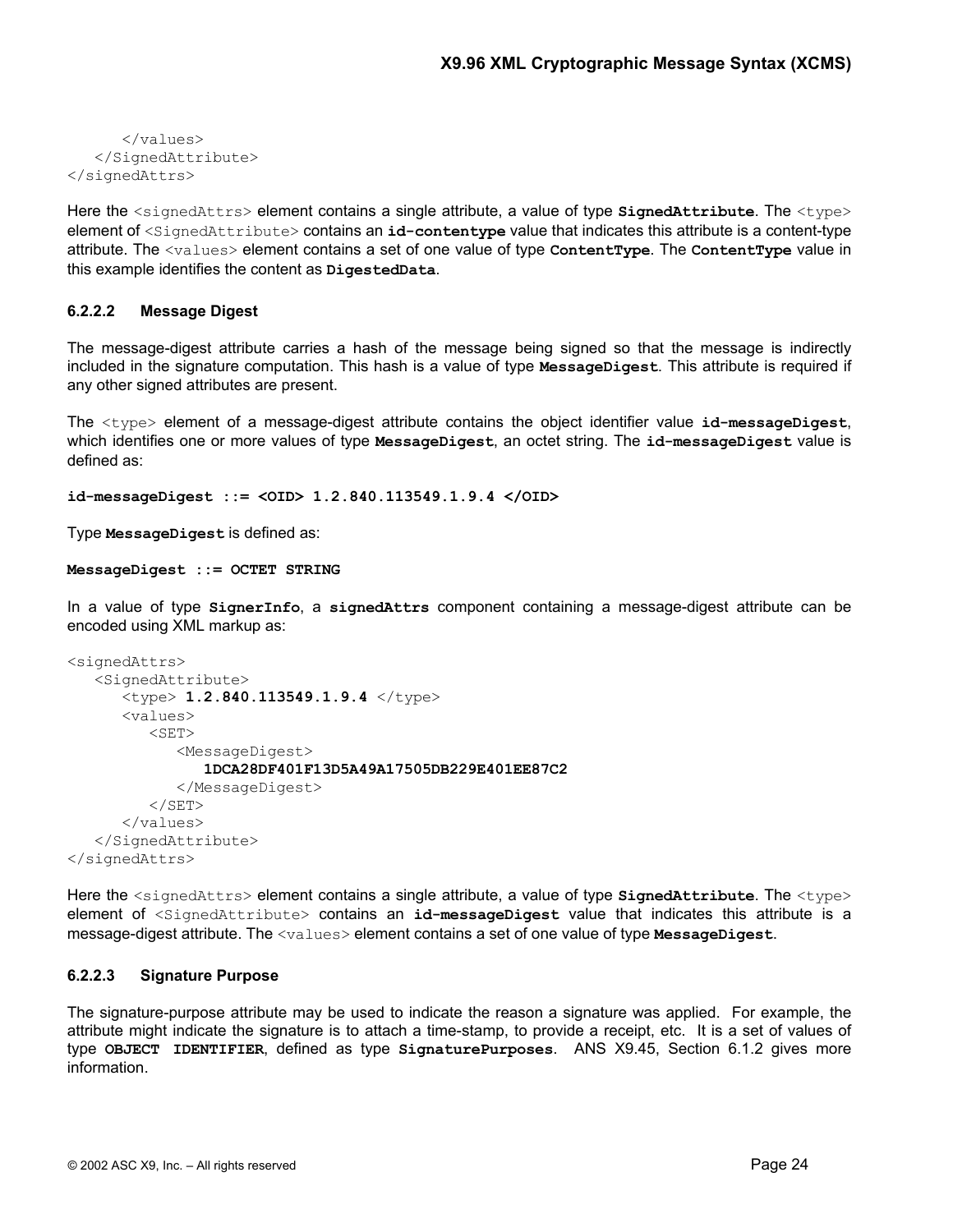The <type> element of a signature-purpose attribute contains the object identifier value **id-signaturPurpose**, which identifies one or more values of type **SignaturePurposes**. The **id-signaturePurpose** value is defined as:

```
id-signaturePurpose ::= <OID> 1.2.840.10052.23 </OID>
```
Type **SignaturePurposes** is a series of zero or more values of type **SignaturePurpose**. This type is defined as:

**SignaturePurposes ::= SEQUENCE SIZE(0..MAX) OF SignaturePurpose**

Type **SignaturePurpose** is defined in terms of the **&id** field of the **PURPOSE** information object set:

```
SignaturePurpose ::= PURPOSE.&id({SignerPurposes}) 
PURPOSE ::= CLASS { 
    &id OBJECT IDENTIFIER UNIQUE
} 
  WITH SYNTAX { SIGNER &id }
```
A value of this type is a unique object identifier from the information object set **SignerPurposes**, which imposes a constraint on the valid values of type **SignaturePurpose**. The **SignerPurposes** information object set is defined as:

```
SignerPurposes PURPOSE ::= { 
   { SIGNER id-authorization } | 
    { SIGNER id-cosignature } | 
   { SIGNER id-witness } | 
   { SIGNER id-receipt } | 
   { SIGNER id-confirmation } | 
   { SIGNER id-timestamp } | 
   { SIGNER id-device } | 
   { SIGNER id-registry } | 
   { SIGNER id-integrity },
   ... -- Expect additional objects --
}
```
Each SignaturePurposes object is an object identifier defined as follows. These signature purposes are discussed further in ANS X9.45.

```
id-authorization ::= <OID> 1.2.840.10052.1.23.1 </OID>
id-cosignature ::= <OID> 1.2.840.10052.1.23.2 </OID>
id-witness ::= <OID> 1.2.840.10052.1.23.3 </OID>
id-receipt ::= <OID> 1.2.840.10052.1.23.4 </OID>
id-confirmation ::= <OID> 1.2.840.10052.1.23.5 </OID>
id-timestamp ::= <OID> 1.2.840.10052.1.23.6 </OID>
id-device ::= <OID> 1.2.840.10052.1.23.7 </OID>
id-registry ::= <OID> 1.2.840.10052.1.23.8 </OID>
id-integrity ::= <OID> 1.2.840.10052.1.23.9 </OID>
```
In a value of type **SignerInfo**, a **signedAttrs** component containing a signature-purpose attribute can be encoded using XML markup as: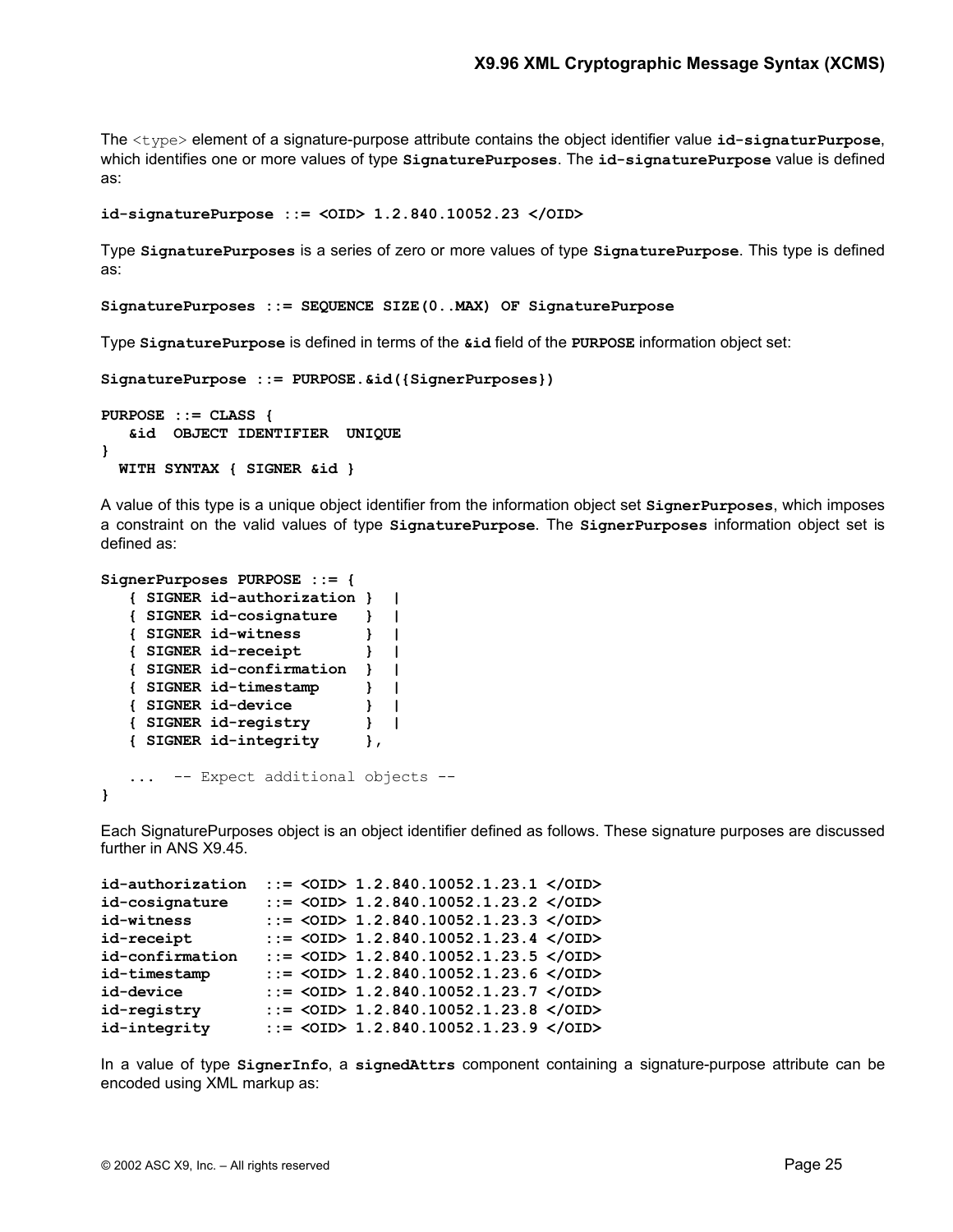```
<signedAttrs> 
    <SignedAttribute> 
       <type> 1.2.840.10052.23 </type> 
       <values> 
          <SET>
              <SignaturePurposes> 
                 <SignaturePurpose>
                     1.2.840.10052.1.23.9
                 </SignaturePurpose>
                 <SignaturePurpose>
                     1.2.840.10052.1.23.4
                 </SignaturePurpose>
              </SignaturePurposes> 
              <SignaturePurposes> 
                 <SignaturePurpose>
                     1.2.840.10052.1.23.6
                 </SignaturePurpose>
              </SignaturePurposes> 
          \langle/SET>
       </values> 
    </SignedAttribute>
</signedAttrs>
```
Here the <signedAttrs> element contains a single attribute, a value of type signedAttribute. The <type> element of <SignedAttribute> contains an **id-signaturePurpose** value that indicates this attribute is a signature-purpose attribute. The <values> element in this example contains a set of two values of type **SignaturePurposes**. Type **SignaturePurposes** is itself a series of one or more values of type **SignaturePurpose**, a signature purpose object identifier.

The first set of signature purposes contains two <SignaturePurpose> elements, indicating integrity and receipt purposes. The second set of signature purposes contains a single <SignaturePurpose> element. This element indicates a signature purpose of time stamping.

### **6.2.2.4 Signing Time**

The signing-time attribute type may be used to attach signed date and time information to a message, to indicate that the message was created prior to that time. No requirement is imposed by this standard as to the correctness of the signing time, and the acceptance of a purported signing time is a matter of a recipient's discretion. It is expected, however, that some signers, such as time-stamp servers, will be trusted implicitly.

The <type> element of a signing-time attribute contains the object identifier value **id-signingTime**, which identifies one or more values of type **SigningTime**. The **id-signingTime** value is defined as:

**id-signingTime ::= <OID> 1.2.840.113549.1.9.5 </OID>** 

Type **SigningTime** is defined as:

```
SigningTime ::= CHOICE { 
   utcTime UTCTime, 
   generalizedTime GeneralizedTime
}
```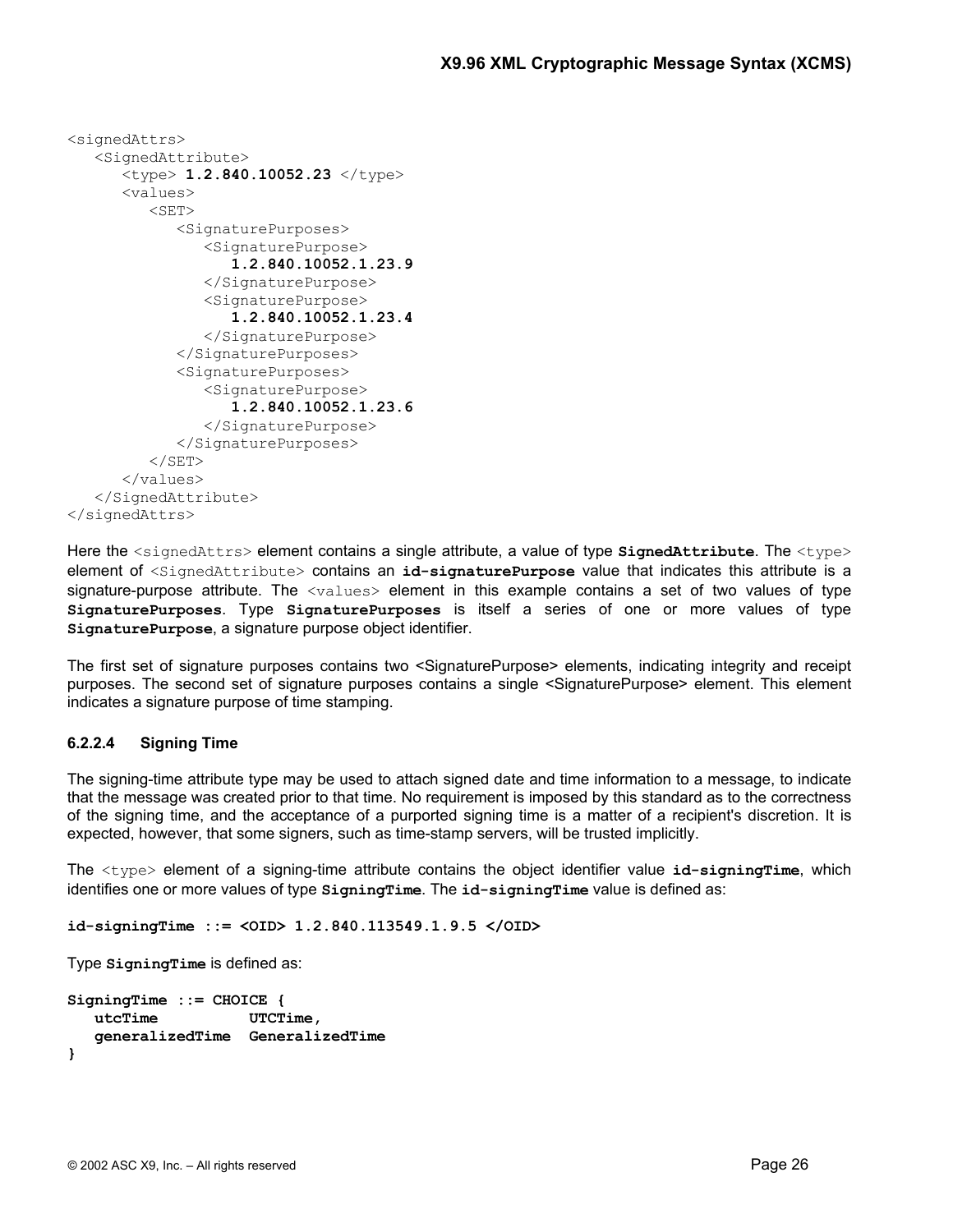In a value of type **SignerInfo**, a **signedAttrs** component containing a signing-time attribute can be encoded using XML markup as:

```
<signedAttrs> 
    <SignedAttribute> 
       <type> 1.2.840.113549.1.9.5 </type> 
       <values> 
          <SET> <SigningTime> 
                  <generalizedTime>
                     19801004000000Z 
                  </generalizedTime>
              </SigningTime> 
          \langle/SET>
       </values> 
    </SignedAttribute>
</signedAttrs>
```
Here the <signedAttrs> element contains a single attribute, a value of type signedAttribute. The <type> element of <SignedAttribute> contains an **id-signingTime** value that indicates this attribute is a signing-time attribute. The <values> element contains a set of one value of type **SigningTime**. The time string in this example represents midnight, October 4, 1980.

#### **6.2.2.5 Signing Certificate**

The signing-certificate attribute may be used to indicate the certificate required to verify a signature, and the policy under which the signature was applied. It has syntax:

The <type> element of a signing-certificate attribute contains the object identifier value **id-signingCertificate**, which identifies one or more values of type **SigningCertificate**. The **id-signingCertificate** value is defined as:

```
id-signingCertificate ::= <OID> 1.2.840.113549.1.9.16.2.12 </OID>
```
Type **SigningCertificate** is defined as:

```
SigningCertificate ::= SEQUENCE { 
    certs ESSCertIDs,
    policies PolicyInfos OPTIONAL
} 
ESSCertIDs ::= SEQUENCE OF ESSCertID
ESSCertID ::= SEQUENCE { 
    certHash Hash, 
    issuerSerial IssuerSerial OPTIONAL
} 
Hash ::= CHOICE {
    ietf OCTET STRING, 
    withAlgID DigestInfo 
}
```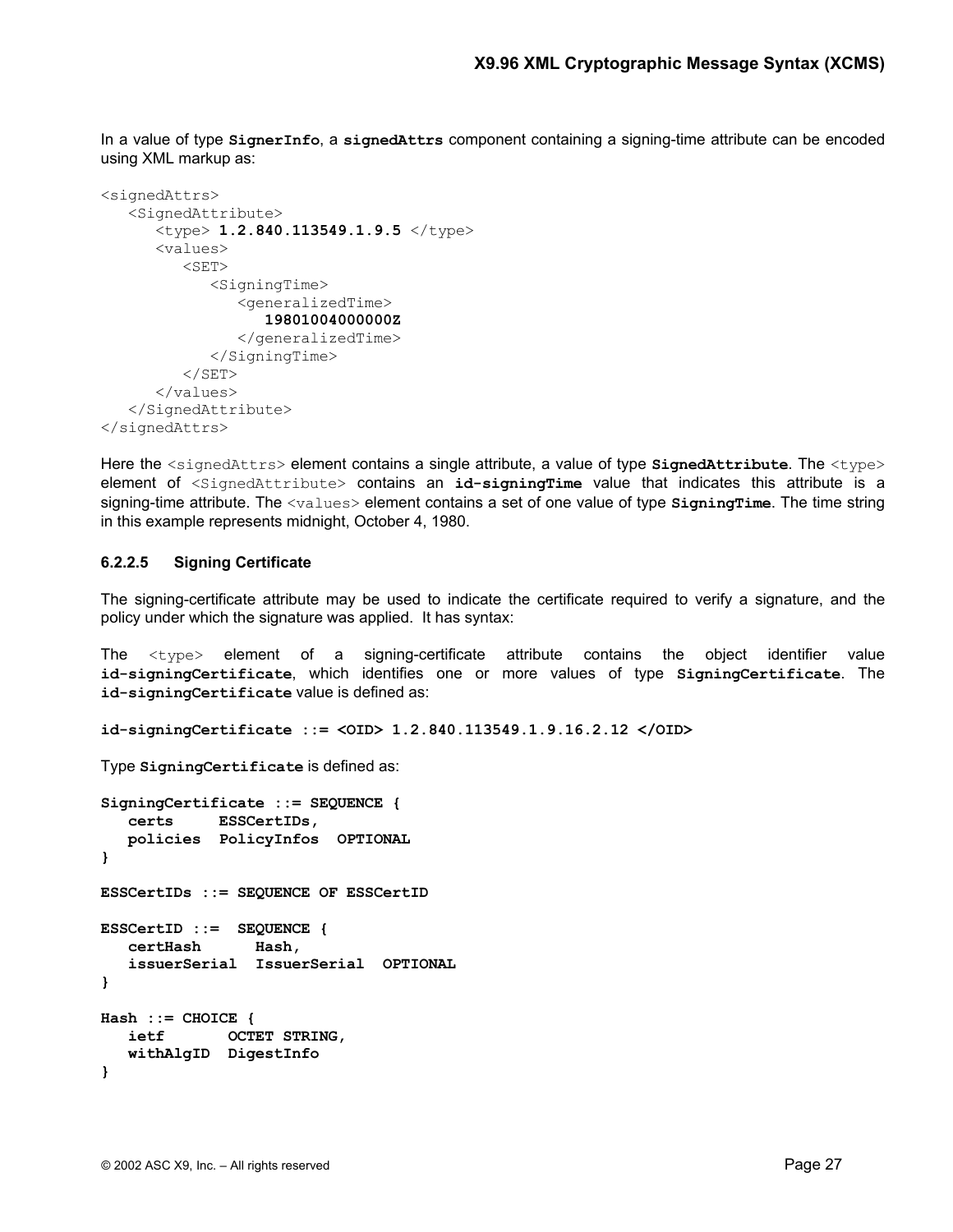In a value of type **SignerInfo**, a **signedAttrs** component containing a signing-certificate attribute can be encoded using XML markup as:

```
<signedAttrs> 
    <SignedAttribute> 
        <type> 1.2.840.113549.1.9.16.2.12 </type> 
       <values> 
          <SET> <SigningCertificate> 
                  <certs>
                      <ESSCertID> 
                         <certHash>
                            \langleietf>
                                1DCA28DF401F13D5A49A17505DB229E401EE87C2
                            \langle/ietf>
                         </certHash>
                      </ESSCertID>
                  </certs>
               </SigningCertificate> 
          \langle/SET> </values> 
    </SignedAttribute>
</signedAttrs>
```
Here the <signedAttrs> element contains a single attribute, a value of type signedAttribute. The <type> element of <SignedAttribute> contains an **id-signingCertificate** value that indicates this attribute is a signing-certificate attribute. The <values> element contains a set of one value of type **SigningCertificate**.

The <certs> element contains a single occurrence of the <ESSCertID> element, so that only a single signing certificate is identified. The optional <policies> element is not present in the parent <signingCertificate> element. The presence of the  $\langle \text{i} \in \mathcal{E} \rangle$  element indicates that the **ietf** choice alternative of type **Hash** is used to identify the signing certificate using a SHA-1 digest of the entire DER encoding of the certificate.

#### **6.2.2.6 Other Signing Certificate**

The other-signing-certificate attribute has syntax **OtherSigningCertificate**, and allows the use of any ANSI X9 approved cryptographic hash algorithm.

The <type> element of an other-signing-certificate attribute contains the object identifier value **id-otherSigningCert**, which identifies one or more values of type **OtherSigningCertificate**. The **id-otherSigningCert** value is defined as:

**id-otherSigningCert ::= <OID> 0.4.0.1733.1.1.12 </OID>**

Type **OtherSigningCertificate** is defined as:

```
OtherSigningCertificate ::= SEQUENCE { 
   certs OtherCertIDs,
   policies PolicyInfos OPTIONAL
}
```

```
OtherCertIDs ::= SEQUENCE OF OtherCertID
```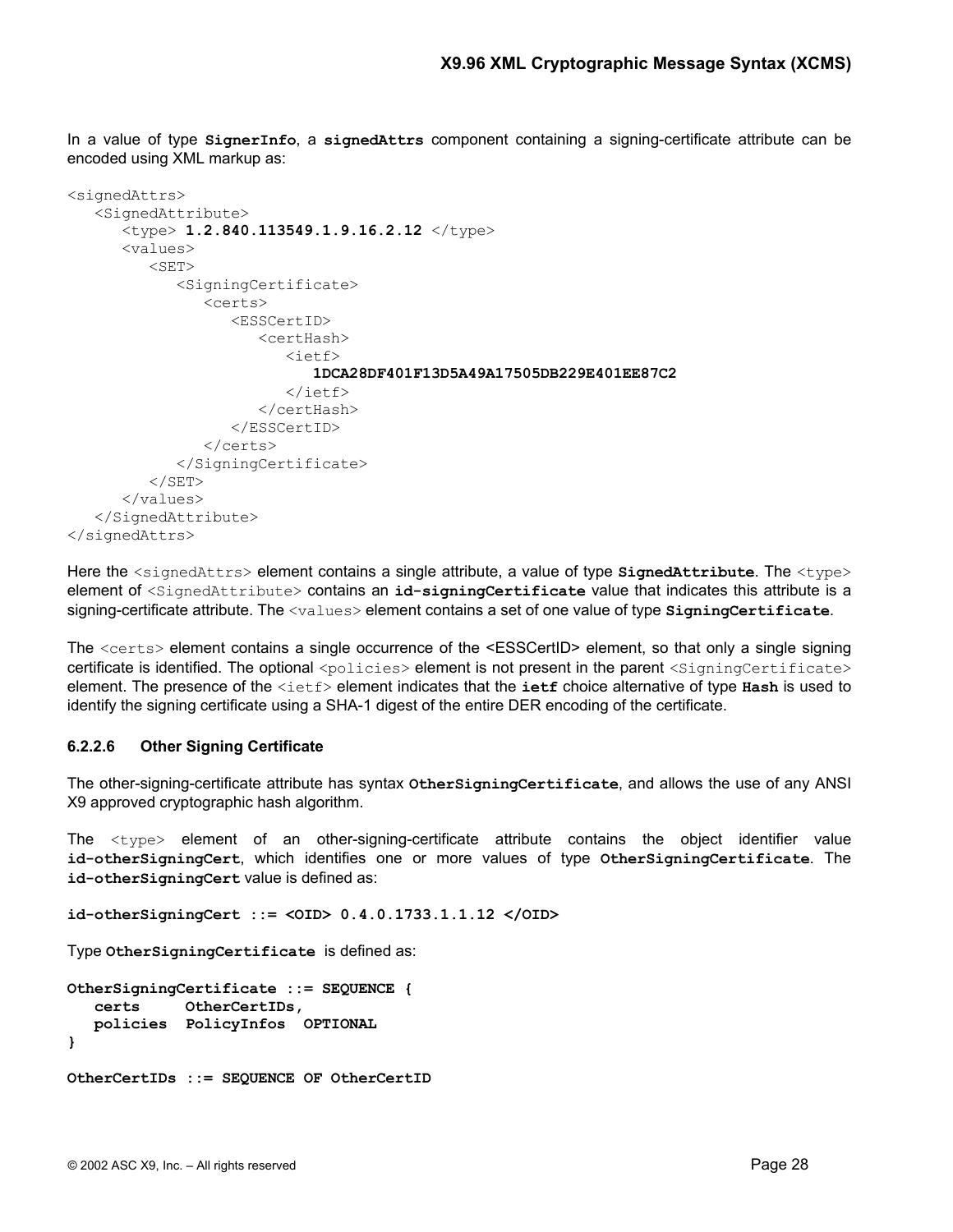```
OtherCertID ::= SEQUENCE { 
    certHash Hash,
    issuerSerial IssuerSerial OPTIONAL
}
```
In a value of type **SignerInfo**, a **signedAttrs** component containing an other-signing-certificate attribute can be encoded using XML markup as:

```
<signedAttrs> 
    <SignedAttribute> 
        <type> 0.4.0.1733.1.1.12 </type>
        <values> 
           \angleSET>
               <OtherSigningCertificate> 
                  \langle \text{parts} \rangle <OtherCertID> 
                           <certHash>
                              <ietf>
                                  3D5AF40149A175051DCA28DF1DB229E401C2EE87
                             \langle/ietf>
                           </certHash>
                       </OtherCertID> 
                   </certs>
               </OtherSigningCertificate> 
           \langle/SET> </values> 
    </SignedAttribute>
</signedAttrs>
```
Here the <signedAttrs> element contains a single attribute, a value of type signedAttribute. The <type> element of <SignedAttribute> contains an **id-otherSigningCert** value that indicates this attribute is an other-signing-certificate attribute. The <values> element contains a set of one value of type **OtherSigningCertificate**.

The <certs> element contains a single occurrence of the <OtherCertID> element, so that only a single certificate is identified. The optional <policies> element is not present in the parent <OtherSigningCertificate> element. The presence of the  $\langle \text{i} \in \mathbf{f} \rangle$  element indicates that the **ietf** choice alternative of type **Hash** is used to identify the other signing certificate using a SHA-1 digest of the entire DER encoding of the certificate.

### **6.2.2.7 Biometric Object**

The biometric-object attribute is used to convey biometric information. This attribute has syntax **BiometricSyntax**, and is defined in ANS X9.84 [13]. The biometric data may already be signed or encrypted, in which case the information may be conveyed as an unsigned attribute.

The <type> element of a biometric-object attribute contains the object identifier value **id-biometricSyntax**, which identifies one or more values of type **BiometricSyntax**. The **id-biometricSyntax** value is defined as:

```
id-biometricSyntax ::= <OID> 1.2.840.10060.1.2 </OID>
```
In a value of type **SignerInfo**, a **signedAttrs** component containing a biometric-object attribute can be encoded using XML markup as: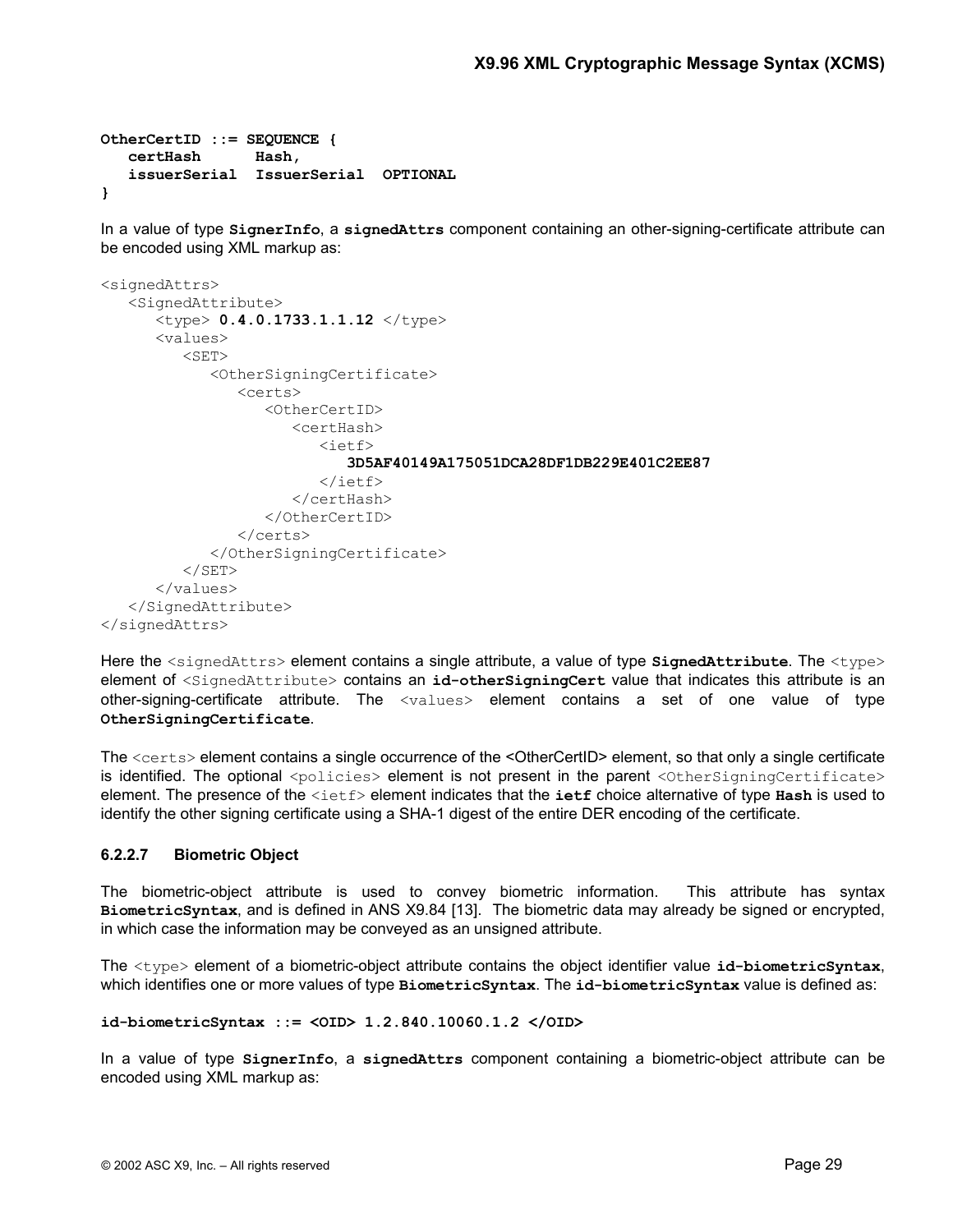```
<signedAttrs> 
    <SignedAttribute> 
       <type> 1.2.840.10060.1.2 </type>
       <values> 
         <SET>
             <BiometricSyntax> 
 ...
             </BiometricSyntax>
         </SET> </values> 
    </SignedAttribute>
</signedAttrs>
```
Here the  $\langle$ signedAttrs> element contains a single attribute, a value of type signedAttribute. The  $\langle$ type> element of <SignedAttribute> contains an **id-biometricSyntax** value that indicates this attribute is a biometric-object attribute. The <values> element contains a set of one value of type **BiometricSyntax**.

#### **6.2.2.8 Sequence Number**

The sequence-number attribute may be used by the application to maintain pair wise counters or sequence numbers between two entities. This sequence number is a value of type **MsgSequenceNo** and is defined in this standard as an integer greater than zero.

The <type> element of a sequence-number attribute contains the object identifier value **id-msgSequenceNo**, which identifies one or more values of type **MsgSequenceNo**. The **id-msgSequenceNo** value is defined as:

**id-msgSequenceNo ::= <OID> 1.2.840.10060.1.1 </OID>** 

Type **MsgSequenceNo** is defined as:

```
MsgSequenceNo ::= INTEGER (0..MAX)
```
In a value of type **SignerInfo**, a **signedAttrs** component containing a sequence-number attribute can be encoded using XML markup as:

```
<signedAttrs> 
    <SignedAttribute> 
       <type> 1.2.840.10060.1.1 </type>
       <values> 
         <SET> <MsgSequenceNo> 
68
             </MsgSequenceNo> 
         \langle/SET> </values> 
    </SignedAttribute>
</signedAttrs>
```
Here the <signedAttrs> element contains a single attribute, a value of type signedAttribute. The <type> element of <SignedAttribute> contains an **id-msgSequenceNo** value that indicates this attribute is a sequence-number attribute. The <values> element contains a set of one value of type **MsgSequenceNo**.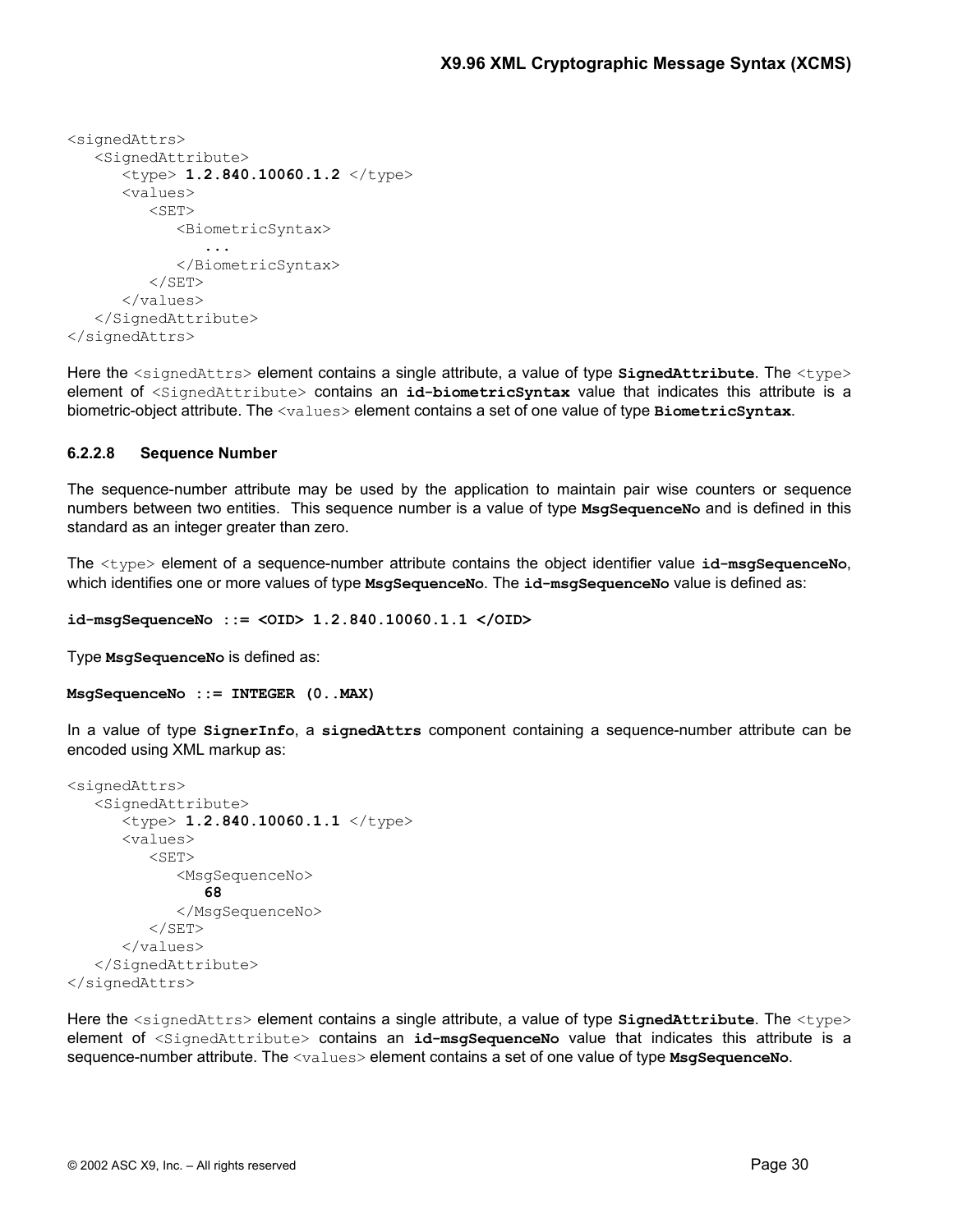#### **6.2.2.9 Content Identifier**

The content-identifier attribute may be used by an application to attach a meaningful identifier to the message. A standard means of message identification is not defined, and is left to the application. A nonce, a URI, a date and time string, a string of descriptive text, or some other indication may be used.

The  $\langle \text{type} \rangle$  element of a content-identifier attribute contains the object identifier value **id-contentIdentifier**, which identifies one or more values of type **Content**. The **id-contentIdentifier** value is defined as:

**id-contentIdentifier ::= <OID> 1.2.840.113549.1.9.16.2.7 </OID>**

Type **Content** is defined as:

**Content ::= OCTET STRING** 

In a value of type **SignerInfo**, a **signedAttrs** component containing a content-identifier attribute can be encoded using XML markup as:

```
<signedAttrs> 
    <SignedAttribute> 
       <type> 1.2.840.113549.1.9.16.2.7 </type>
       <values> 
          <SET> <Content> 
                  1066
               </Content> 
          \langle/SET>
      \langle/values>
    </SignedAttribute>
</signedAttrs>
```
Here the <signedAttrs> element contains a single attribute, a value of type signedAttribute. The <type> element of <SignedAttribute> contains an **id-contentIdentifier** value that indicates this attribute is a content-identifier attribute. The <values> element contains a set of one value of type **Content**.

#### **6.2.2.10 Message Components**

The message-components attribute carries a list of those parts of a message that are being signed. The message can be any ASN.1 defined type. The list of message components may be in any order chosen by the signer. The complete message from which the list of parts is derived is the value of the optional **eContent** component of type **EncapsulatedContentInfo**.

The  $lt_type$  element of a message-components attribute contains the object identifier value defined in this standard, **id-messageComponents**. The **id-messageComponents** value is defined as:

**id-messageComponents ::= <OID> 1.3.133.16.840.9.96.1.1 </OID>** 

This OID identifies one or more values of type **MessageComponents**, a sequence of values of type **Component**, which is defined as type **UTF8String**. Type **MessageComponents** is defined as:

**MessageComponents ::= SEQUENCE SIZE(1..MAX) OF Component**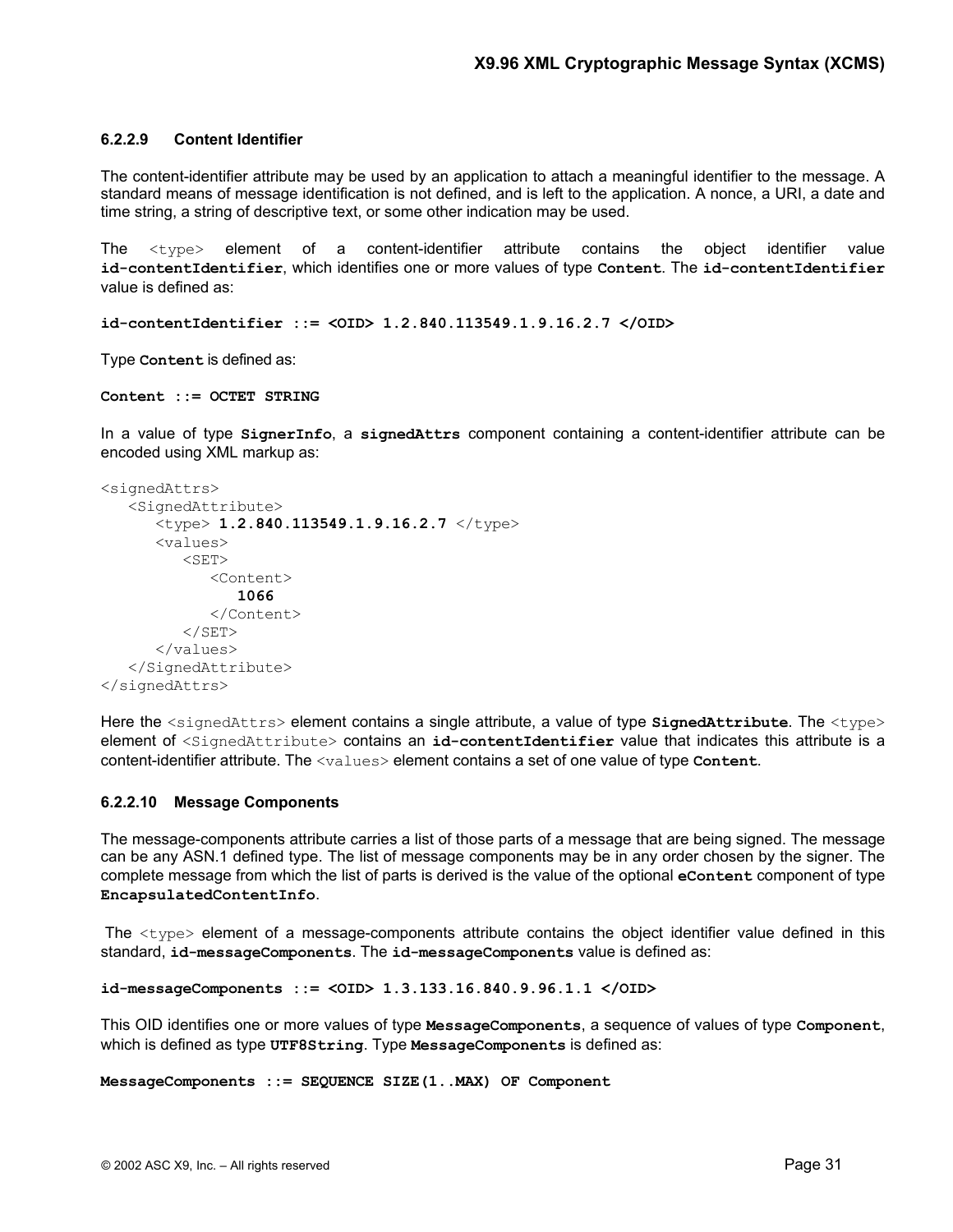#### **Component ::= UTF8String**

Each value of type **Component** identifies one fully qualified element in an ASN.1 module. Each element is a dotted string of characters of the form **Module.Type[.index][.identifier]**, where

| Module | The name of an ASN.1 module. An ASN.1 module name appears as the          |
|--------|---------------------------------------------------------------------------|
|        | first symbol in the first line of the module. Within a given set of ASN.1 |
|        | modules used in an encoding application, each module is required to have  |
|        | a unique module identifier name. This allows references to defined types  |
|        | having the same name but existing in more than one module to be uniquely  |
|        | identified.                                                               |

- **Type** The name of any ASN.1 type defined in **Module**. The first symbol of an assignment that defines a type or a parameterized type uniquely identifies that type within a given ASN.1 module.
- **index** An optional positive integer value indicating the specific instance of a type, or the optional wildcard symbol "**\***" indicating all such instances, in a **SEQUENCE OF** or **SET OF** type. The value "**1**" indicates the first instance of the type. When the **index** is not present and the **Type** is a **SEQUENCE OF** or **SET OF** type, the wildcard symbol is assumed.
- **identifier** The optional unique name of a component of the ASN.1 type identified by **Module.Type**.

Note that in the example:

```
P DEFINITIONS ::= BEGIN 
    G ::= SEQUENCE {
       one INTEGER,
       too SET OF PrintableString 
    } 
END
```
"**P**" is a **Module** name, "**G**" is a **Type** name, and "**one**" and "**too**" are the "**identifier**" names of the two components of type **G**. The notation "**P.G.one**" may be used in a value of type **Component** to indicate that the complete encoding of a value of type **INTEGER** is to be signed. The notation "**P.G.too.2**" indicates the second instance in a set of values of type **PrintableString**. The notations "**P.G.too**" and "**P.G.too.\***" both indicate the entire set of values.

Using this example ASN.1 module **P**, and notation to indicate that all instances in the set of values of type **PrintableString** are to be signed, a value of type **SignerInfo**, a **signedAttrs** component containing a message-components attribute can be encoded using XML markup as:

```
<signedAttrs> 
    <SignedAttribute> 
       <type> 1.3.133.16.840.9.96.1.1 </type>
       <values> 
         <SET> <MessageComponents> 
                 <Component> P.G.too </Component>
              </MessageComponents> 
         </SET>
```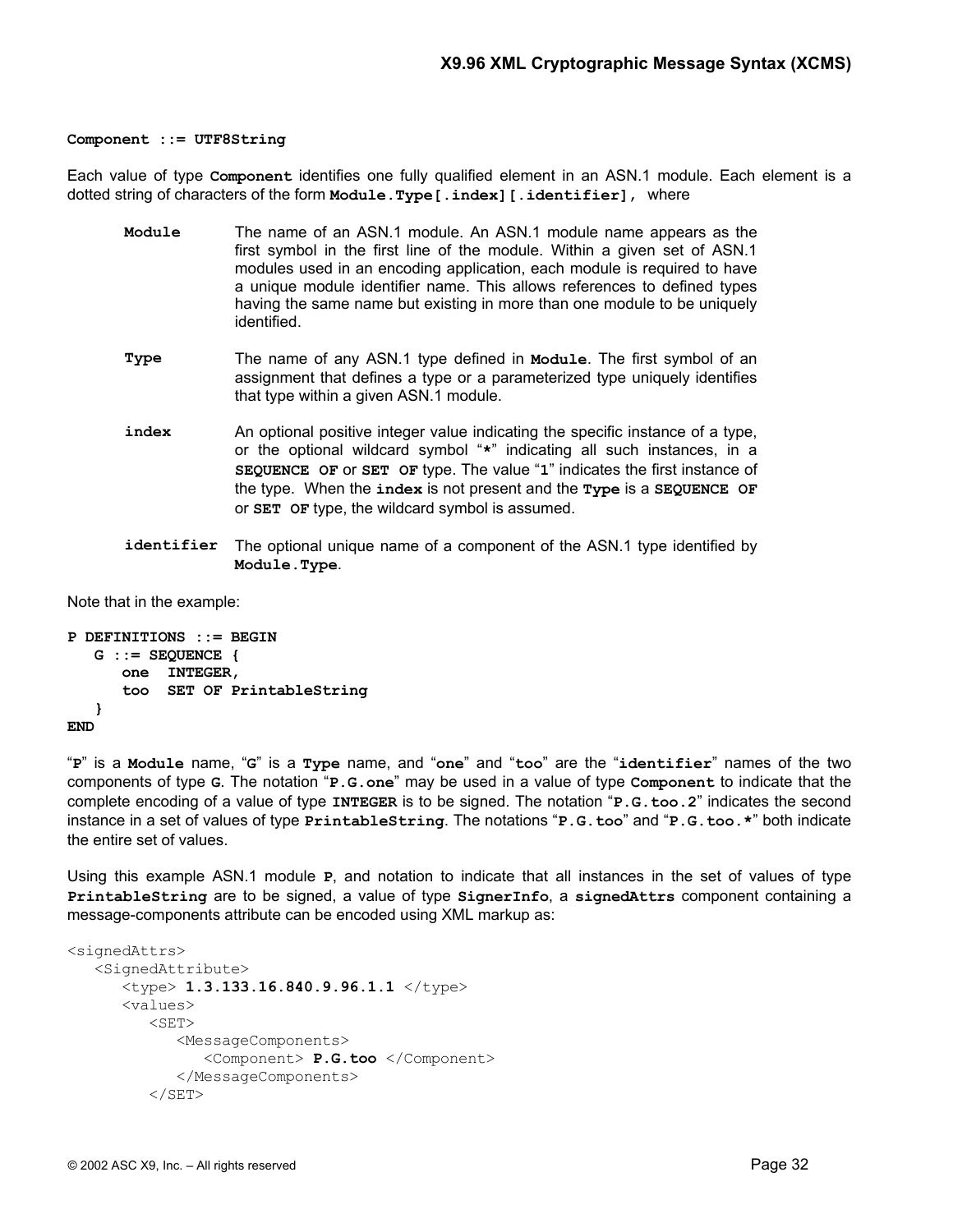```
\langle/values>
    </SignedAttribute>
</signedAttrs>
```
Here the <signedAttrs> element contains a single attribute, a value of type signedAttribute. The <type> element of <SignedAttribute> contains an **id-messageComponents** value that indicates this attribute is a message-components attribute. The <values> element of <SignedAttribute> contains a set of one value of type **MessageComponents**, which indicates the list of message components to be signed, and which contains a single value of type **Component**.

The notation <Component> **P.G.too** </Component> indicates that the complete encoding of a value of type **SET OF INTEGER**, including the starting and ending XML markup tags <too> and </too>, are input to the message digest phase of the digital signature process.

When more than one value of type **Component** is present in the list, the input to the message digest processing is the concatenation, in the order presented in the list, of a series of complete encodings of the values indicated. Though the content to be signed may be detached or included in the optional **eContent** component of type **EncapsulatedContentInfo**, it is an error if a value of type **Component** indicates a value that is not present in the content to be signed.

#### **6.2.3 Unsigned Attributes**

This section defines two useful attributes that are not signed. One of these, the biometric-object attribute, as an option, may also appear in using applications as a signed attribute. Applications may define their own attributes as well.

**UnsignedAttributes ::= SET SIZE(1..MAX) OF UnsignedAttribute UnsignedAttribute ::= Attribute {{Unsigned}} Unsigned ATTRIBUTE ::= { { WITH SYNTAX Countersignature ID id-countersignature } | { WITH SYNTAX BiometricSyntax ID id-biometricSyntax }, ...** -- Expect additional objects -- **}** 

#### **6.2.3.1 Counter Signature**

The countersignature attribute carries a signature computed over the **signature** component of the value of type **SignerInfo** in which this countersignature appears as an attribute.

The <type> element of a content-type attribute contains the object identifier value **id-countersignature**, which identifies one or more values of type **Countersignature**. The **id-countersignature** value is defined as:

**id-countersignature ::= <OID> 1.2.840.113549.1.9.6 </OID>**

Type **Countersignature** is defined as:

```
Countersignature ::= SignerInfo
```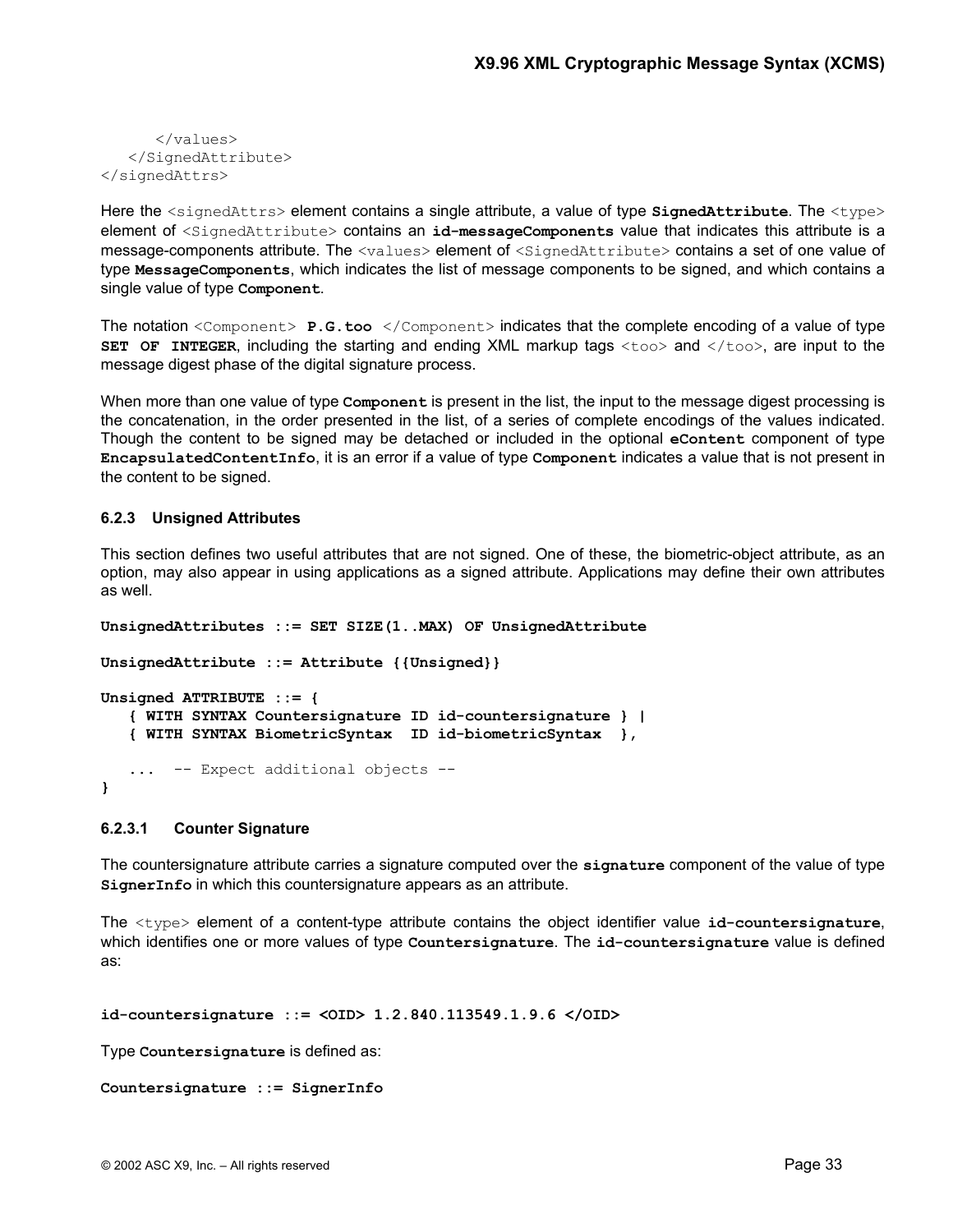Countersignatures can provide proof of the order of signature application. Countersignature values have the same requirements as values of type **SignerInfo** in **SignedData** for ordinary signatures, except that:

- The **signedAttrs** component must contain a message-digest attribute if it contains any other attributes, but need not contain a content-type attribute;
- The input to the message-digesting process is the value octets (not including the tag and link octets) of the DER encoding of the **signature** component of the **SignerInfo** value with which the attribute is associated.

In a value of type **SignerInfo**, a **signedAttrs** component containing a message-digest attribute can be encoded using XML markup as:

```
<unsignedAttrs> 
    <UnsignedAttribute> 
       <type> 1.2.840.113549.1.9.6 </type> 
       <values> 
          \langleSET>
              <Countersignature>
                 <version> 96 </version> 
                \leqsid> <certHash> 
                     <ietf> 
                        401F1E87C29E23D1DCA28D17F5A49A505DB2401E
                    \langleietf>
                     </certHash> 
                 </sid>
                 <digestAlgorithm>
                     <algorithm> 1.3.14.3.2.26 </algorithm> 
                     <parameters> <NullParms/> </parameters> 
                 </digestAlgorithm>
                 <signatureAlgorithm>
                     <algorithm> 1.2.840.113549.1.1.5 </algorithm>
                     <parameters> <NullParms/> </parameters> 
                 </signatureAlgorithm>
                 <signature>
                     A28D17F5A49A5 ... BAD21C712F854BA5
                 </signature>
              </Countersignature> 
          \langle/SET>
       </values> 
    </UnsignedAttribute>
</unsignedAttrs>
```
Here the <unsignedAttrs> element contains a single attribute, a value of type **CounterSignature**. The <type> element of <UnsignedAttribute> contains an object identifier that indicates this attribute is a countersignature attribute. The <values> element contains a set of one value of type **CounterSignature**.

#### **6.2.3.2 Biometric Object**

The biometric-object attribute is used to convey biometric information. This attribute has syntax **BiometricSyntax**, and is defined in ANS X9.84. The biometric data may already be signed or encrypted, in which case the information may be conveyed as an unsigned attribute.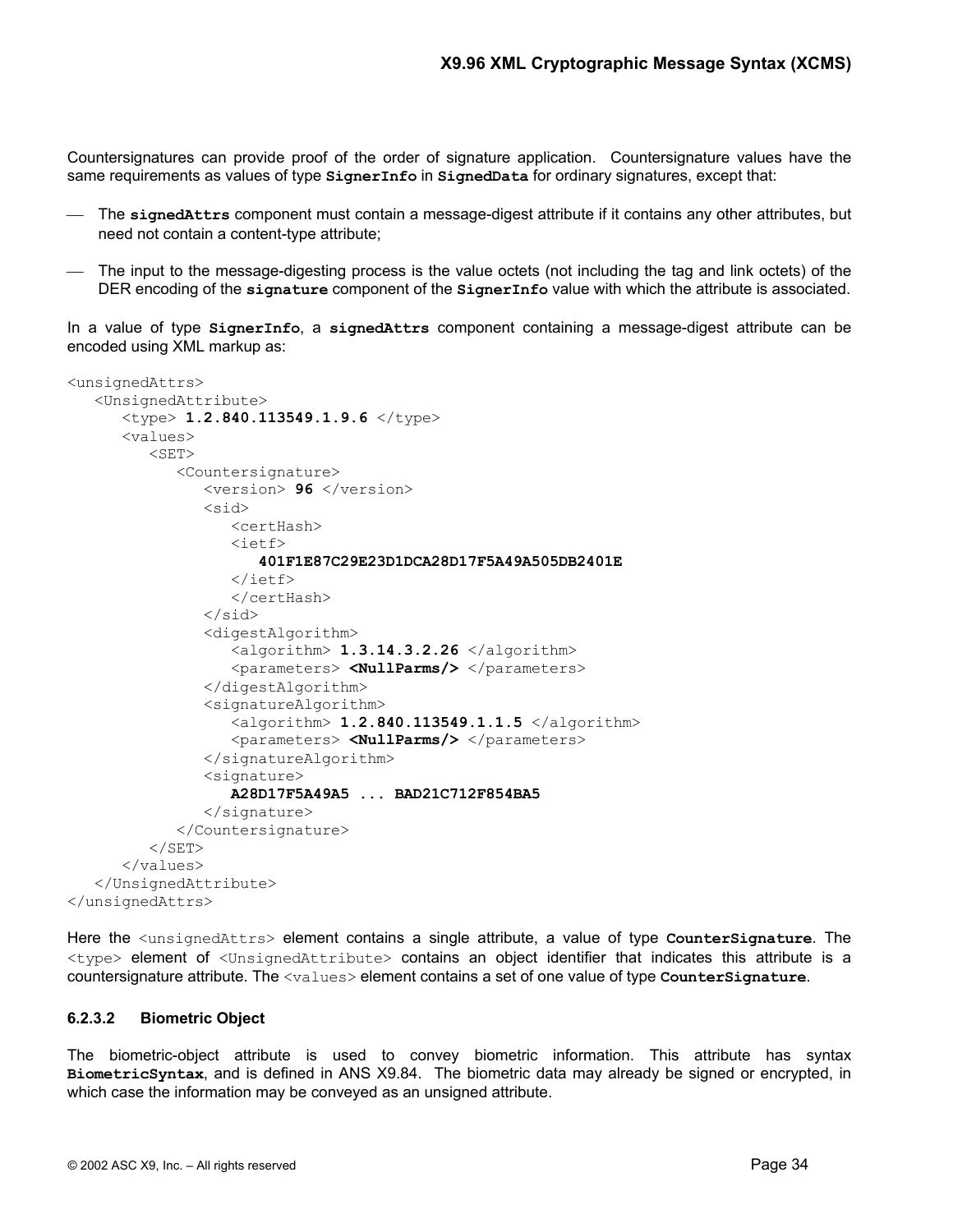<span id="page-36-0"></span>**id-biometricSyntax ::= <OID> 1.2.840.10060.1.2 </OID>** 

In a value of type **SignerInfo**, a **signedAttrs** component containing a biometric-object attribute can be encoded using XML markup as:

```
<unsignedAttrs> 
    <UnsignedAttribute> 
       <type> 1.2.840.113549.1.9.4 </type> 
       <values> 
         <SET> <BiometricObject> 
                 <biometricHeader>
                    <version> 0 </version>
                    <recordType> <id> 5 </id> </recordType> 
                    <dataType> <processed/> </dataType>
                    <purpose> <audit/> </purpose>
                    <quality> -1 </quality>
                    <validityPeriod> 
                        <notBefore> 1986.7.13 </notBefore>
                        <notAfter> 2003.7.12.23.59.59 </notAfter>
                    </validityPeriod> 
                    <format> 
                        <formatOwner>
                           <oid> 2.23.42.9.10.4.2.2 </oid>
                        </formatOwner>
                   \langle/format>
                 </biometricHeader>
                 <biometricData> A239C ... DE0B2C1D </biometricData> 
              </BiometricObject> 
         \langle/SET> </values>
    </UnsignedAttribute>
</unsignedAttrs>
```
Here the  $\langle$ signedAttrs> element contains a single attribute, a value of type signedAttribute. The  $\langle$ type> element contains an object identifier that indicates this attribute is a biometric-object attribute. The <values> element contains a set of one value of type **BiometricObject**.

#### <span id="page-36-1"></span>**6.2.4 Certificate Formats**

This standard supports all of the certificate formats defined ANS X9.73, including X.509 version three certificates, version two attribute certificates, and the compact domain certificate format defined in ANS X9.68.

#### **6.2.5 Detached Signatures**

Detached signatures are signatures that are conveyed separately from the content in an **EncapsulatedContentInfo** value. As with the other data types defined here, the content, i.e. the **eContent** component of the **EncapsulatedContentInfo** type, is optional. This allows the content to be conveyed separately, with the application maintaining the connection between the content and the signature(s).

For example, applications can convey the content as one MIME body part, and the signature(s) as another. This allows a recipient to process the content while ignoring the signature body part if the application is not capable of signature verification.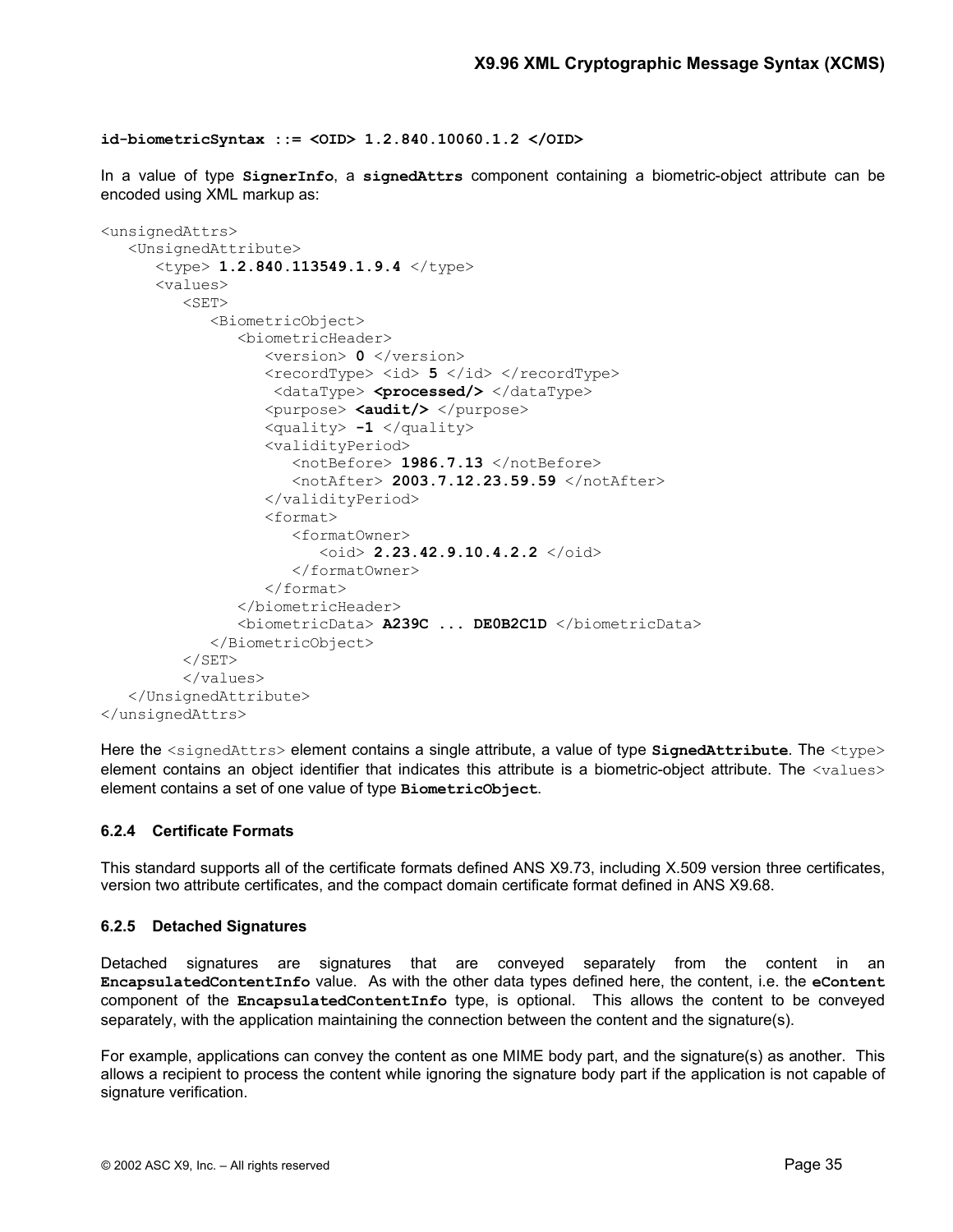#### <span id="page-37-0"></span>**6.2.6 Signature Process**

A message digest is used to create the digital signature carried in the **signature** component of the **SignerInfo** component of type **SignedData**. The message digest is calculated using the **algorithm** and **parameters** components of a value of type **DigestAlgorithmIdentifier** indicated by the **digestAlgorithm** component of **SignerInfo**, the value of the **eContent** component of type **EncapsulatedContentInfo**, and any attributes in the **signedAttrs** component of **SignerInfo**. The **eContentType** component of **EncapsulatedContentInfo** identifies the type of message content being signed.

When a value of type **SignedData** is represented as XML markup, the starting and ending **eContent** tags are excluded from the message digest process. Only the "value" portion of the complete canonical XER encoding of **eContent** is digested. This can be any sort of data whatsoever, including the Base64 armored contents of a word processing file, fragments of an XML document, or an XML schema. The <eContent> and </eContent> tags of a value of type **EncapsulatedContentInfo** are excluded from the message digest process.

#### **6.2.6.1 Ordinary Data**

When the content type is ordinary data and there are no attributes to be signed, the value of the **eContent** component of **EncapsulatedContentInfo** is digested. The result of the message digest process is then digitally signed using the signer's private key and the signature **algorithm** and **parameters** specified in the **signatureAlgorithm** component of type **SignerInfo**. The result of the signature process becomes the value of the **signature** component of the **SignerInfo** component of type **SignedData**.

#### **6.2.6.2 Authenticated Attributes**

When the content type is not ordinary data or when there are any attributes to be signed, the message digest must be computed on the content being signed together with the authenticated attributes. The initial input to the message digest process is the value of the **eContent** component of **EncapsulatedContentInfo**. Only the value of the eContent component is digested, and the <eContent> and </eContent> tags of a value of type **EncapsulatedContentInfo** are excluded from the message digest process.

When the optional signedAttrs component of type SignedData is present, … TBS

#### <span id="page-37-1"></span>**6.3 Authenticated Data**

The authenticated-data message consists of message content and an ANSI X9 approved symmetric key authentication code [1], along with key management information used to convey the verification key to the recipients. Data integrity is provided by use of this type. Origin authentication may also be provided when an appropriate key management technique such as key agreement is used by the message originator.

| AuthenticatedData ::= SEQUENCE |                                         |  |  |  |
|--------------------------------|-----------------------------------------|--|--|--|
| version                        | Version,                                |  |  |  |
| originatorInfo                 | [0] OriginatorInfo OPTIONAL,            |  |  |  |
| recipientInfos                 | RecipientInfos,                         |  |  |  |
| macAlgorithm                   | MACAlgorithmIdentifier,                 |  |  |  |
| digestAlgorithm                | [1] DigestAlgorithmIdentifier OPTIONAL, |  |  |  |
| encapContentInfo               | EncapsulatedContentInfo,                |  |  |  |
| authenticatedAttributes        | [2] AuthAttributes OPTIONAL,            |  |  |  |
| mac                            | MessageAuthenticationCode,              |  |  |  |
| unauthenticatedAttributes      | [3] UnauthAttributes<br>OPTIONAL        |  |  |  |
|                                |                                         |  |  |  |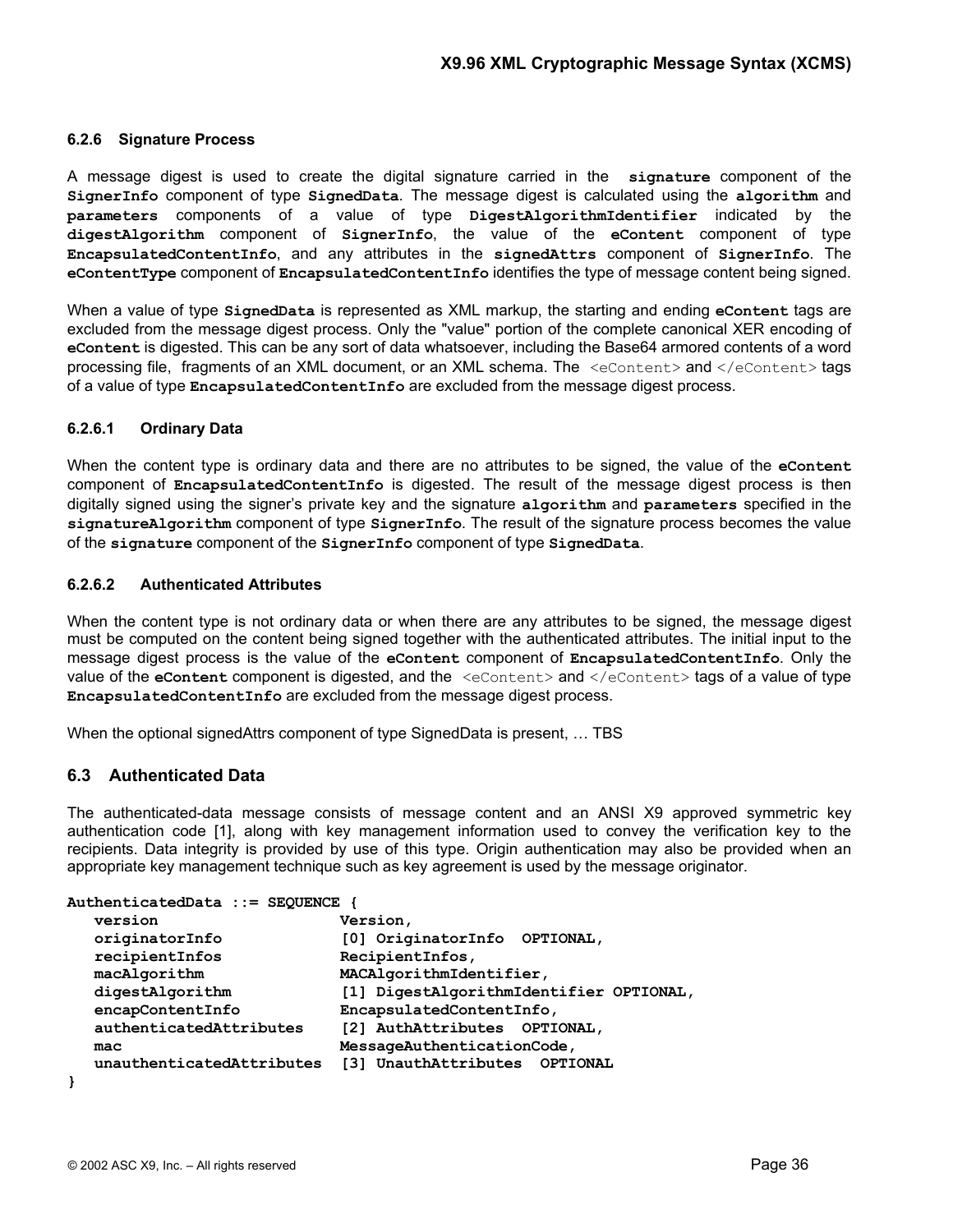The value of **version** is the schema version number. This value shall be ninety-six for this standard.

The **originatorInfo** component provides public key certificate and certificate revocation information about the message originator. It is present only if required by the key management method. It may contain certificates and CRLs that have been. Base64 armored to minimize their size when represented using XML markup, while preserving their original ASN.1 BER encodings. The Base64 processing of these values is fully described in section 6.2.1. The constraints on values of type **OriginatorInfo** specified in Section [6.7.2 Certificate Formats,](#page-46-1) also apply to the use of **AuthenticatedData** with domain certificates.

The **recipientInfos** component contains a list of per-recipient information. There shall be at least one element in the list of values of type **RecipientInfo**. All constraints on **RecipientInfo** defined in Section [6.7.2,](#page-46-1) [Certificate Formats,](#page-46-1) also apply to the use of **AuthenticatedData** with domain certificates.

The **macAlgorithm** component identifies an X9 approved message authentication code algorithm (a MAC or an HMAC [11] algorithm) used by the message sender, and any associated algorithm parameters. The type of the values in this component is **MACAlgorithmIdentifier**, which is defined as:

**MACAlgorithmIdentifier::= AlgorithmIdentifier {{MACAlgorithms}}** 

```
MACAlgorithms ALGORITHM ::= { 
    { OID hmac-with-SHA1 },
    ... -- expect other MAC or HMAC algorithms -- 
}
```
The **digestAlgorithm** component identifies an X9 approved message digest algorithm used by the message sender, and any associated algorithm parameters. This component is optional, but must be present when there are any authenticated attributes. X9 approved digest algorithms are fully specified in section 6.2.1.

The **encapContentInfo** component is a value of type **EncapsulatedContentInfo**, which is defined in section 6.1, identifies and optionally carries the authenticated message content. The **eContentType** component of type **EncapsulatedContentInfo** is an object identifier value that indicates the content type. When present, the optional **eContent** component of type **EncapsulatedContentInfo** contains the message content. This component may be absent to allow construction of "detached authentication codes", but when the **eContent** value is absent, the message sender calculates the authentication code on the message content as though the value were present.

The **authenticatedAttributes** component is a collection of attributes that are authenticated along with the message content. Some useful authenticated attributes are defined in section 6.2.2.

The **mac** component contains the results of calculating a message authentication code on the message content, and is defined as:

#### **MessageAuthenticationCode ::= OCTET STRING**

The **unauthenticatedAttributes** component is a collection of attributes that are not authenticated along with the message content. Some useful attributes that are not authenticated are defined in section 6.2.3.

The **AuthenticatedData** cryptographic content type is indicated by the object identifier value:

**id-ct-authData ::= <OID> 1.2.840.113549.1.9.16.1.2 </OID>**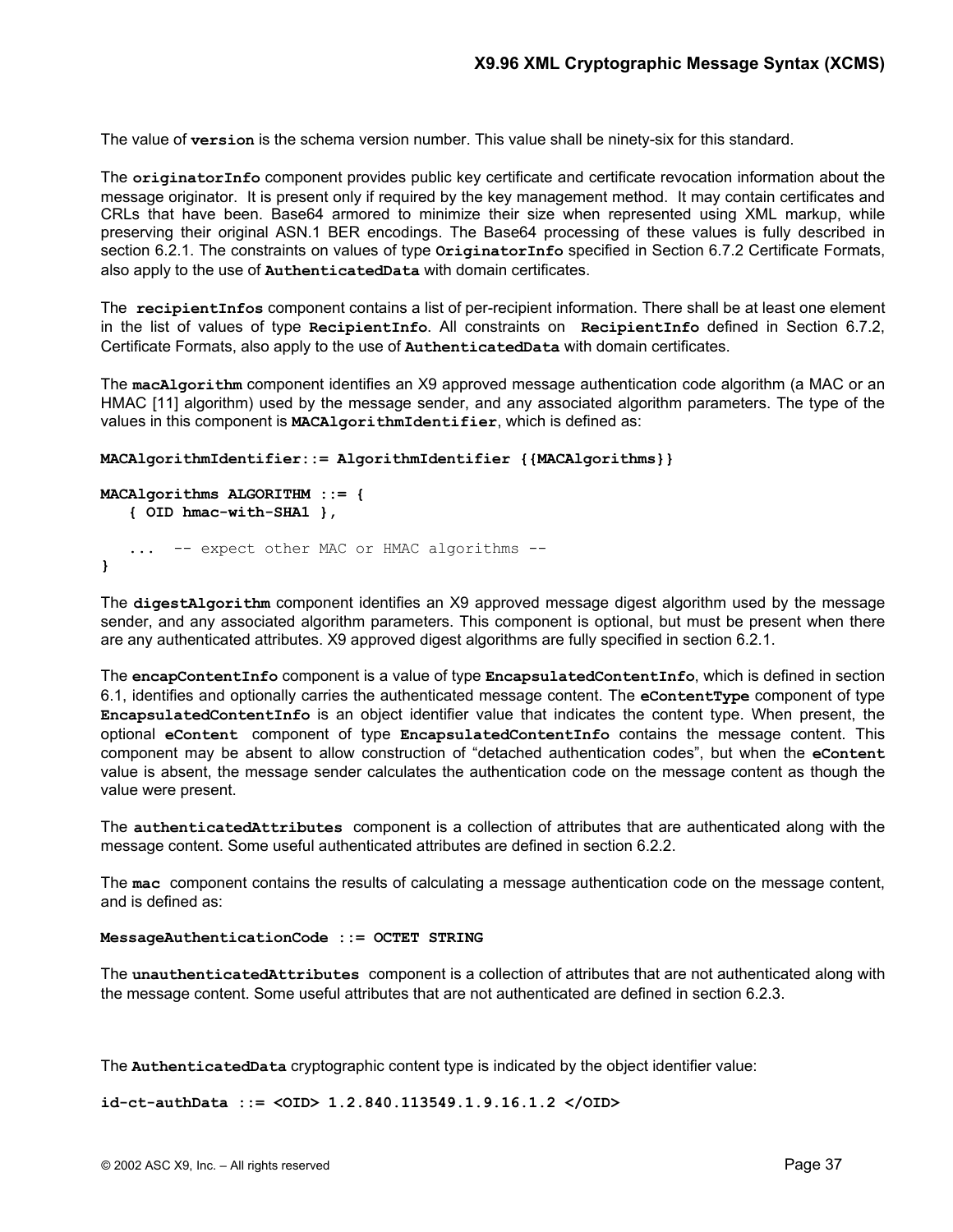<span id="page-39-0"></span>A value of type **AuthenticatedData** can be encoded using XML markup as:

```
<AuthenticatedData> 
    <version> 96 </version> 
    <recipientInfos>
       <RecipientInfo> 
         \langle k \rangle <version> 96 </version>
             <rid> <rKeyId>
                    <subjectKeyIdentifier>
                        1DC17505DB229E401EE87C2A28DF401F13D5A49A
                     </subjectKeyIdentifier> 
                 </rKeyId>
             \langlerid>
              <keyEncryptionAlgorithm> 
                 <algorithm> 1.2.840.113549.1.1.1 </algorithm>
                 <parameters> </NullParms> </parameters>
              </keyEncryptionAlgorithm> 
              <encryptedKey> 
                 229E402819B301DD9127488201F3A16C24BF7CCA482B
              </encryptedKey> 
           </ktri>
       </RecipentInfo> 
    </recipentInfos>
    <macAlgorithm>
       <algorithm> 1.3.6.1.5.5.8.1.2 </algorithm> 
     </macAlgorithm> 
   <encapContentInfo>
       <eContentType> 1.2.840.113549.1.7.1 </eContentType> 
    </encapContentInfo> 
   <mac> 1DC17505DB229E401EE87C2A28DF401F13D5A49A17505DB229E401EE87C2 
   \langle/mac\rangle</AuthenticatedData >
```
Here the value in the <version> element identifies this value of type **AuthenticatedData** as conforming to this standard. The <recipientInfos> element contains only one element, indicating that there is only one recipient of the information. The <ktri> element identifies the key transport key management technique being used for this message recipient, and the  $\langle$  algorithm> element indicates that the key encryption algorithm used to encrypt the symmetric key for transport is **rsaEncryption**. The <macAlgorithm> element indicates that an HMAC algorithm was used to create the value in the <mac> element. The <eContentType> element identifies the MACed content as ordinary data.

# **6.3.1 MAC and HMAC Creation**

A message authentication code (MAC or HMAC [11]) may be calculated on a message content value of any type, or calculated on a digest of the message content together with a collection of one or more authenticated attributes. The calculation process uses the X9 approved authentication code algorithm, and any associated algorithm parameters, indicated in the **macAlgorithm** component of type **AuthenticatedData**. The process also uses the message content, together with any optional authenticated attributes, and the authentication key conveyed in a value of type **RecipientInfo** for the message recipient. This key may be prearranged, or chosen at random, but shall be generated in accordance to the requirements of the X9 approved algorithm being used.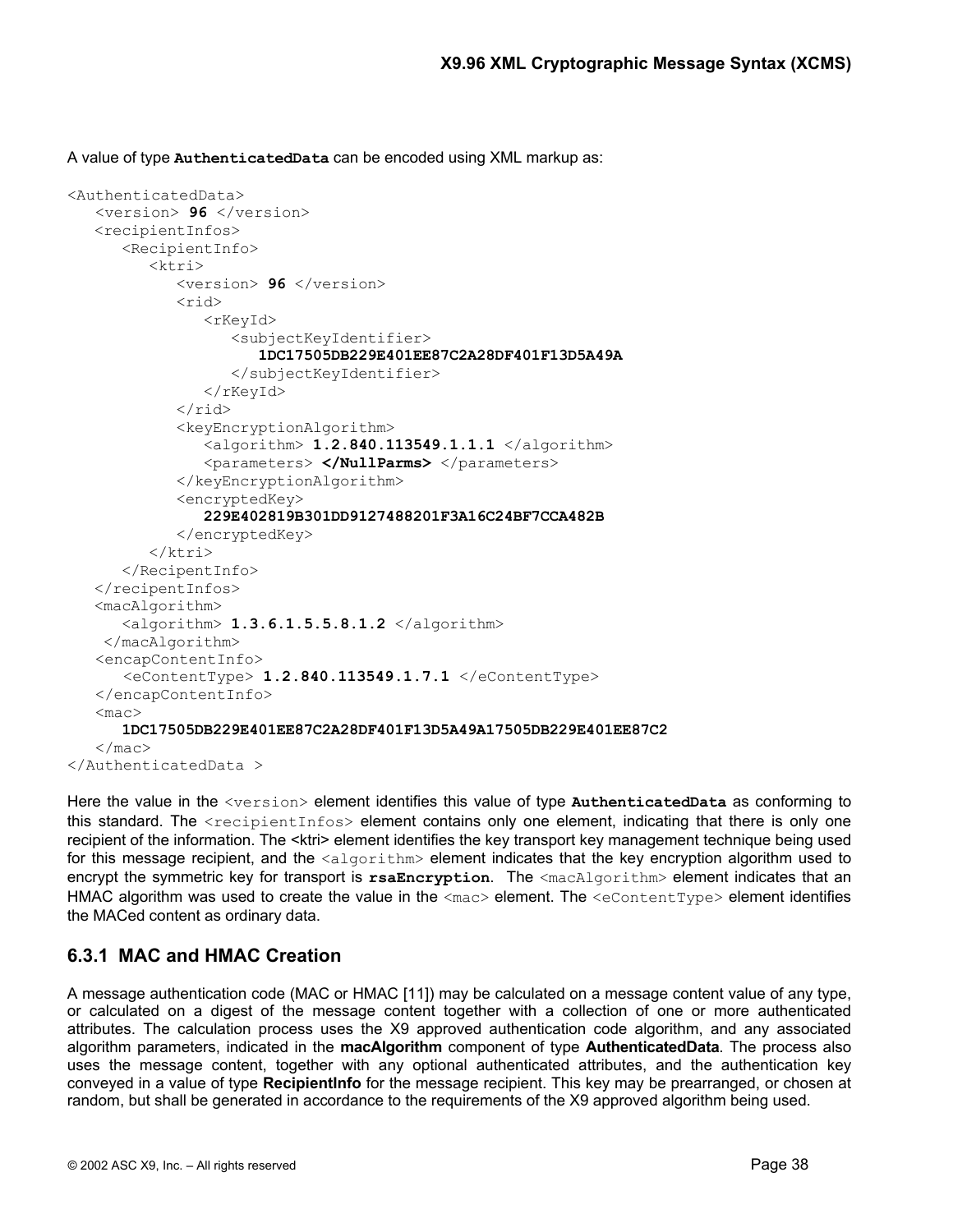<span id="page-40-0"></span>The result of this calculation becomes the message authentication code in the **mac** component of type **AuthenticatedData**. If the optional **authenticatedAttributes** component of type **AuthenticatedData** is not present, just the value of the **eContent** component of the **encapContentInfo** component of type **AuthenticatedData** is input to the message authentication code calculation process. The <eContent> and  $\le$ /eContent> elements are not included in the input.<sup>3</sup>

If the optional **authenticatedAttributes** component is present in a value of type **AuthenticatedData**, then the authenticated attributes are the input to the message authentication code calculation process, and both the **contentType** and **messageDigest** attributes defined in section 6.2 must be included in the input. The **contentType** attribute shall indicate the type of message content being authenticated. The **messageDigest** attribute shall include a message digest of that content. The <authenticatedAttributes> and </authenticatedAttributes> elements that encapsulate the collection of authenticated attributes shall also be included in the input to the calculation process.

The value of the **authenticatedAttributes** component must be encoded using the canonical variant (cXER) of the XML Encoding Rules (XER), even though the rest of the cryptographic message may be encoded using basic XER. The **authenticatedAttributes** component shall be present when the content is not ordinary data identified by **id-data**. When any authenticated attributes are present, the optional **digestAlgorithm** component of type **AuthenticatedData** shall also be present to indicate the digest algorithm used to create the **messageDigest** attribute. The input to the message digest process shall be the value of the **eContent** component of the **encapContentInfo** component of type **AuthenticatedData**. The <eContent> and </eContent> elements are not included in the input.

# **6.3.2 MAC and HMAC Verification**

To verify a message authentication code in the **mac** component of a value of type **AuthenticatedData**, a MAC or HMAC is computed using the same key used by the sender, the key carried in the RecipientInfo value for the message recipient. If there are no authenticated attributes present, a message authentication code is calculated on the message content, the value in the <eContent> element. The resulting value is compared to the value of the **mac** component of type **AuthenticatedData**. If they are identical, the value in the **mac** component is valid.

If authenticated attributes are present, a digest is computed on the message content, the value in the <eContent> element. For the message digest process to succeed, this resulting value must be equivalent to the value sent by the message originator in the **messageDigest** attribute. Next, a message authentication code is calculated on the authenticated attributes. The resulting value is compared to the value of the **mac** component of type **AuthenticatedData**. If they are identical, the value in the **mac** component is valid.

# **6.4 Digested Data**

l

A digested-data message consists of a message content identifier and a cryptographic hash of the identified content. The message content may also be present. Frequently, this message type is used as a building block for the creation of other messages, and the message content typically will be absent in the digested-data message, since this content can be carried elsewhere in the overall message.

<span id="page-40-1"></span><sup>3</sup> This processing requirement matches the requirement specified for use with binary encodings of **eContent** in both ANS X9.73 and ANS X9.84. In these standards, the tag and length octets of **eContent** are excluded from the MAC and HMAC calculation process, so that the length of the content being authenticated need not be known when the process is initiated. While not necessary for XML markup, which is always indefinite length encoded, this requirement allows a single programming solution to be used to implement ANS X9.73, ANS X9.84, and this standard.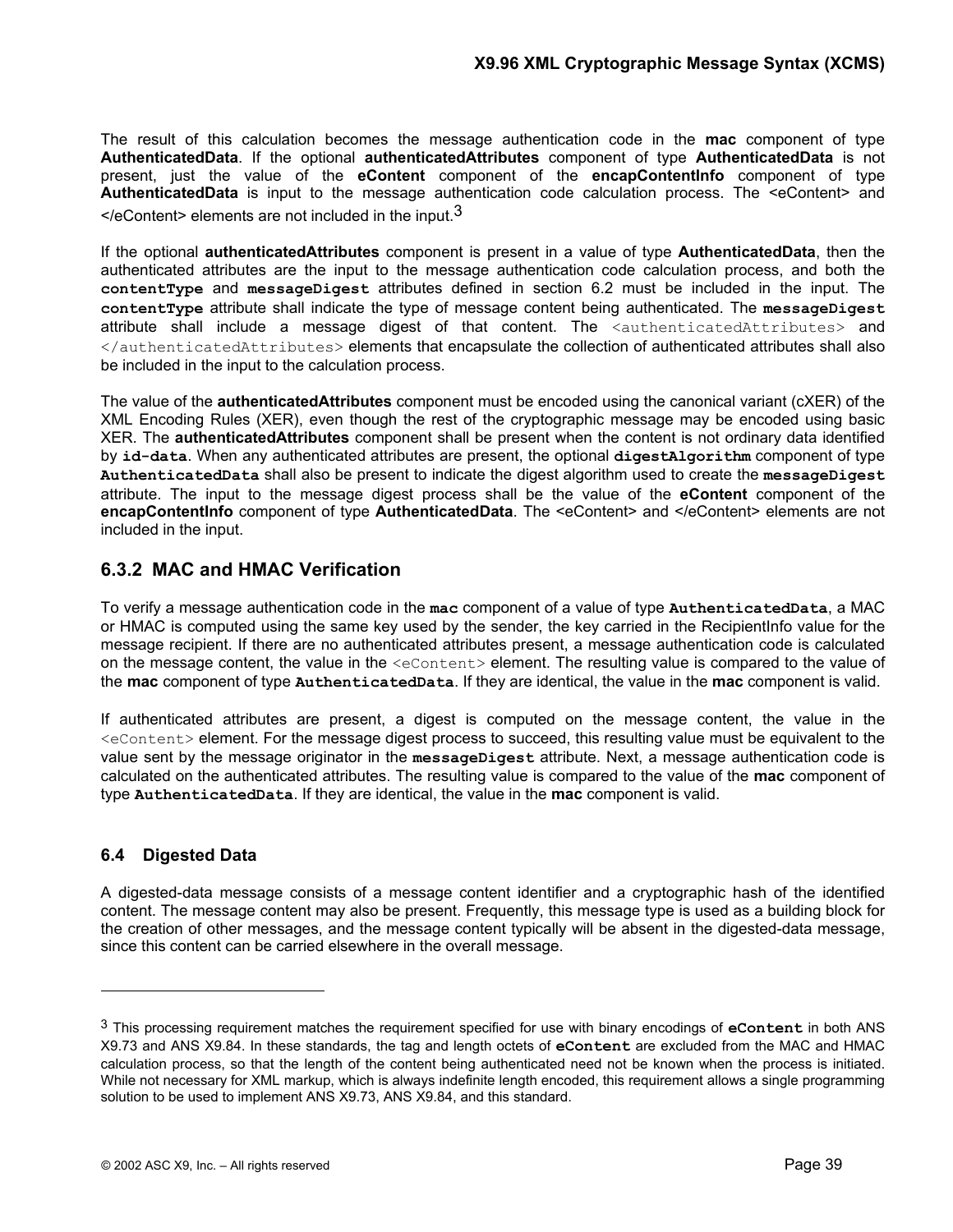```
DigestedData ::= SEQUENCE { 
   version Version,
   digestAlgorithm DigestAlgorithmIdentifier,
   encapContentInfo EncapsulatedContentInfo,
   digest Digest
}
```
The value of **version** is the schema version number. This value shall be ninety-six for this standard.

The **digestAlgorithm** component identifies an X9 approved message digest algorithm used by the message sender, and any associated algorithm parameters.

The **encapContentInfo** component is a value of type **EncapsulatedContentInfo**, which is defined in section 6.1.

The **digest** component is a value of type **Digest**. This value contains the result of applying the hash function indicated by the **digestAlgorithm** component to the message content. Type **Digest** is defined as:

**Digest ::= OCTET STRING**

The **DigestedData** cryptographic content type is indicated by the object identifier value:

```
id-digestedData ::= <OID> 1.2.840.113549.1.7.5 </OID>
```
A value of type **DigestedData** can be encoded using XML markup as:

```
<DigestedData> 
    <version> 96 </version> 
    <digestAlgorithm> 
       <algorithm> 2.16.840.1.101.3.4.2.1 </algorithm>
     </digestAlgorithm> 
   <encapContentInfo>
       <eContentType> 1.2.840.113549.1.7.1 </eContentType> 
    </encapContentInfo> 
    <digest> 
       1DC17505DB229E401EE87C2A28DF401F13D5A49A17505DB229E401EE87C2 
    </digest> 
</DigestedData>
```
Here the value in the <version> element identifies this value of type **DigestedData** as conforming to this standard. The <digestAlgorithm> element indicates that the digest algorithm used to create the value in the <digest> element is a two hundred and fifty-six bit FIPS 180-2 Secure Hash Algorithm. The <eContentType> element identifies the digested content as ordinary data.

#### **6.5 Encrypted Data**

An encrypted-data message consists of encrypted message content without any associated key management information. It is typically used as a building block in other messages, or for local protected data storage.

```
EncryptedData ::= SEQUENCE { 
   version Version,
   encryptedContentInfo EncryptedContentInfo
}
```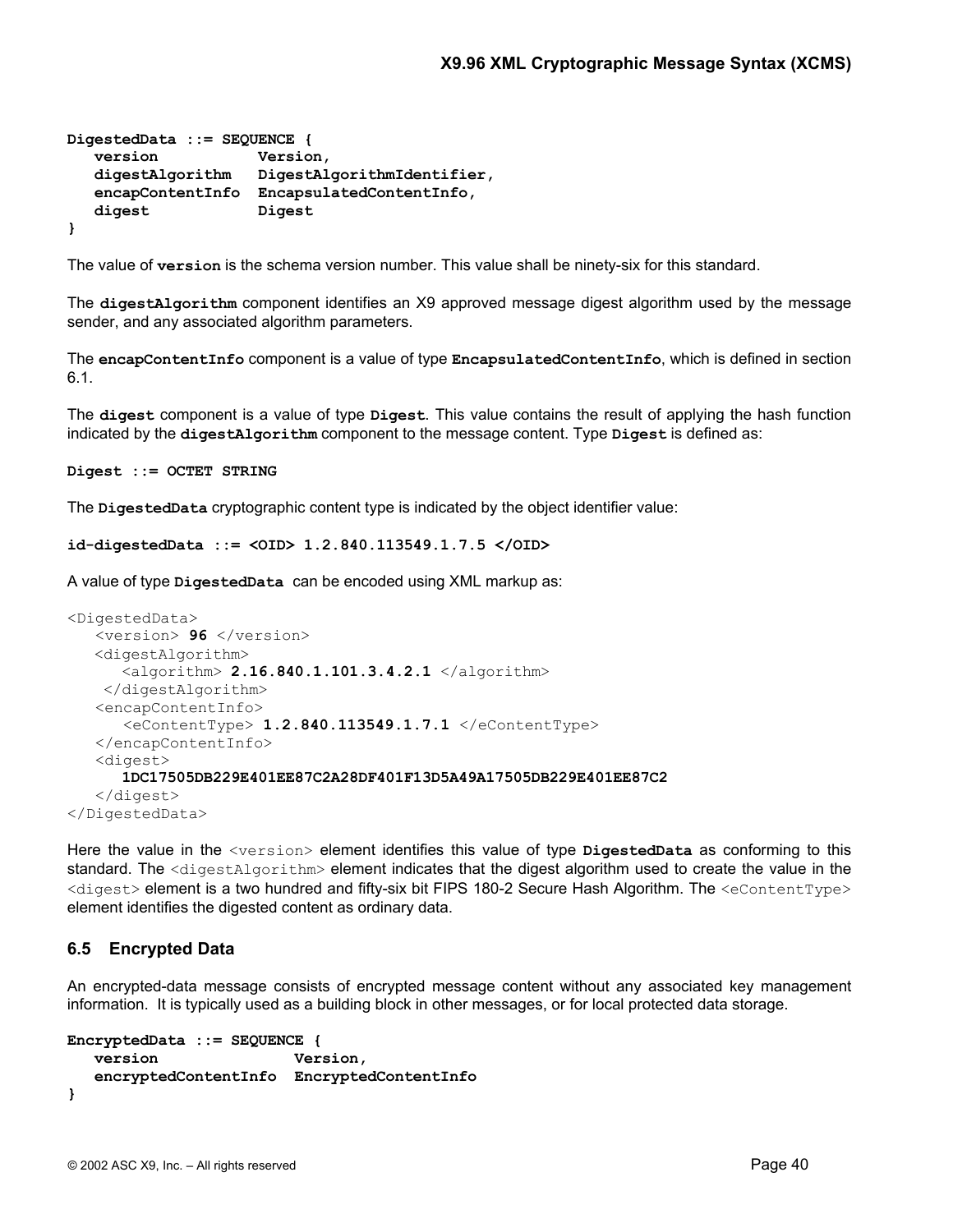The value of **version** is the schema version number. This value shall be ninety-six for this standard.

The **encryptedContentInfo** component is a value of type **EncryptedContentInfo** defined as:

```
EncryptedContentInfo ::= SEQUENCE { 
   contentType ContentType,
   contentEncryptionAlgorithm ContentEncryptionAlgorithmIdentifier,
   encryptedContent [0] EncryptedContent OPTIONAL
}
```
The type of encrypted content is indicated by an object identifier value in the **contentType** component.

The **contentEncryptionAlgorithm** component identifies content encryption algorithm and any associated algorithm parameters used to encrypt the message content.

The **encryptedContent** component contains the result of encrypting the content identified by the **contentType** component using the algorithm and parameters identified in the **contentEncryptionAlgorithm** component.

The **EncryptedData** cryptographic content type is indicated by the object identifier value:

**id-encryptedData ::= <OID> 1.2.840.113549.1.7.6 </OID>** 

Examples of encrypted-data use in financial services include POS transactions, ATM transactions and encrypted PINs, where the content encryption key is communicated by other means, perhaps by wrapping this message within a signed-data message that includes a key identification attribute.

A value of type **EncryptedData** can be encoded using XML markup as:

```
<EncryptedData> 
    <version> 96 </version> 
   <encryptedContentInfo>
       <contentType> 1.2.840.113549.1.7.5 </contentType> 
       <contentEncryptionAlgorithm> 
          <algorithm> 1.2.840.113549.3.7 </algorithm> 
         <parameters>
             <IV> 14FEA1DE6E3BC59C </IV> 
          </parameters> 
       </contentEncryptionAlgorithm> 
       <encryptedContent> 
          4A915A2D ... EAF8732B
       </encryptedContent> 
    </encryptedContentInfo> 
</EncryptedData>
```
Here the value in the <version> element identifies this value of type **EncryptedData** as conforming to this standard. The  $\leq$ contentType> element identifies the encrypted content as digested-data, a nested cryptographic type defined in this standard. The <contentEncryptionAlgorithm> identifies the Triple DES algorithm and its associated parameters, and initialization vector,  $\langle IV \rangle$ .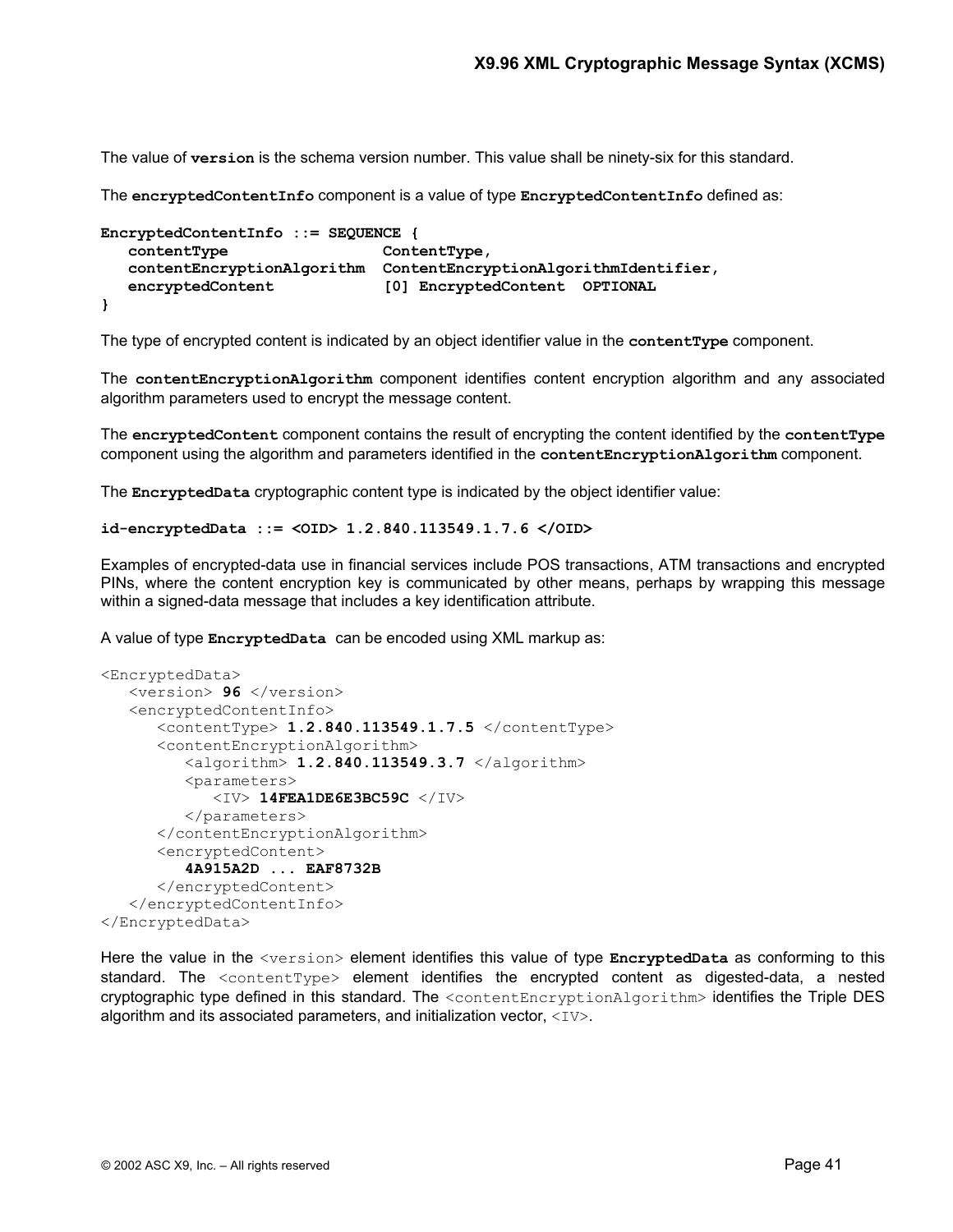## <span id="page-43-0"></span>**6.6 Named Key Encrypted Data**

A named-key-encrypted-data message consists of content encrypted with a single key and a key name. The name of the key is given in the **keyName** component of type **NamedKeyEncryptedData**. The encrypted content is carried in the **encryptedData** component, a value of type **EncryptedData**. Type **NamedKeyEncryptedData** is defined as:

```
NamedKeyEncryptedData ::= SEQUENCE { 
   keyName OCTET STRING (SIZE (1..MAX)),
   encryptedData EncryptedData
  }
```
The **NamedKeyEncryptedData** cryptographic content type is indicated by the object identifier value:

```
id-namedkeyencryptedData ::= <OID> 1.2.840.10060.1.2 </OID>
```
Examples of named-key-encrypted-data use in financial services include POS transactions, ATM transactions and encrypted PINs, where the name of the key may be used to identify a particular device.

A value of type **NamedKeyEncryptedData** can be encoded using XML markup as:

```
<NamedKeyEncryptedData> 
    <keyName> A6EF73B45ADEA73D1E </keyName> 
    <encryptedData> 
       <version> 96 </version> 
       <encryptedContentInfo> 
          <contentType> 1.2.840.113549.1.7.6 </contentType> 
          <contentEncryptionAlgorithm> 
             <algorithm> 1.2.840.113549.3.7 </algorithm> 
            <parameters>
                 <IV> 14FEA1DE6E3BC59C </IV> 
             </parameters> 
          </contentEncryptionAlgorithm> 
         <encryptedContent>
              4A915A2D ... EAF8732B
          </encryptedContent> 
       </encryptedContentInfo> 
    </encryptedData> 
</NamedKeyEncryptedData>
```
Here the value in the <version> element identifies this value of type **NamedKeyEncryptedData** as conforming to this standard. The  $\langle\text{keyName}\rangle$  element contains the name of the key used to encrypt the value in the <encryptedContent> element, and the <contentType> element identifies the encrypted content as ordinary data. The <contentEncryptionAlgorithm> identifies the Triple DES algorithm and its associated parameters, and initialization vector,  $\langle IV \rangle$ .

#### <span id="page-43-2"></span>**6.7 Enveloped Data**

#### <span id="page-43-1"></span>**6.7.1 General**

The enveloped-data message consists of an encrypted message content, along with key management information for each recipient. The content is encrypted under a symmetric content-encryption key (CEK). The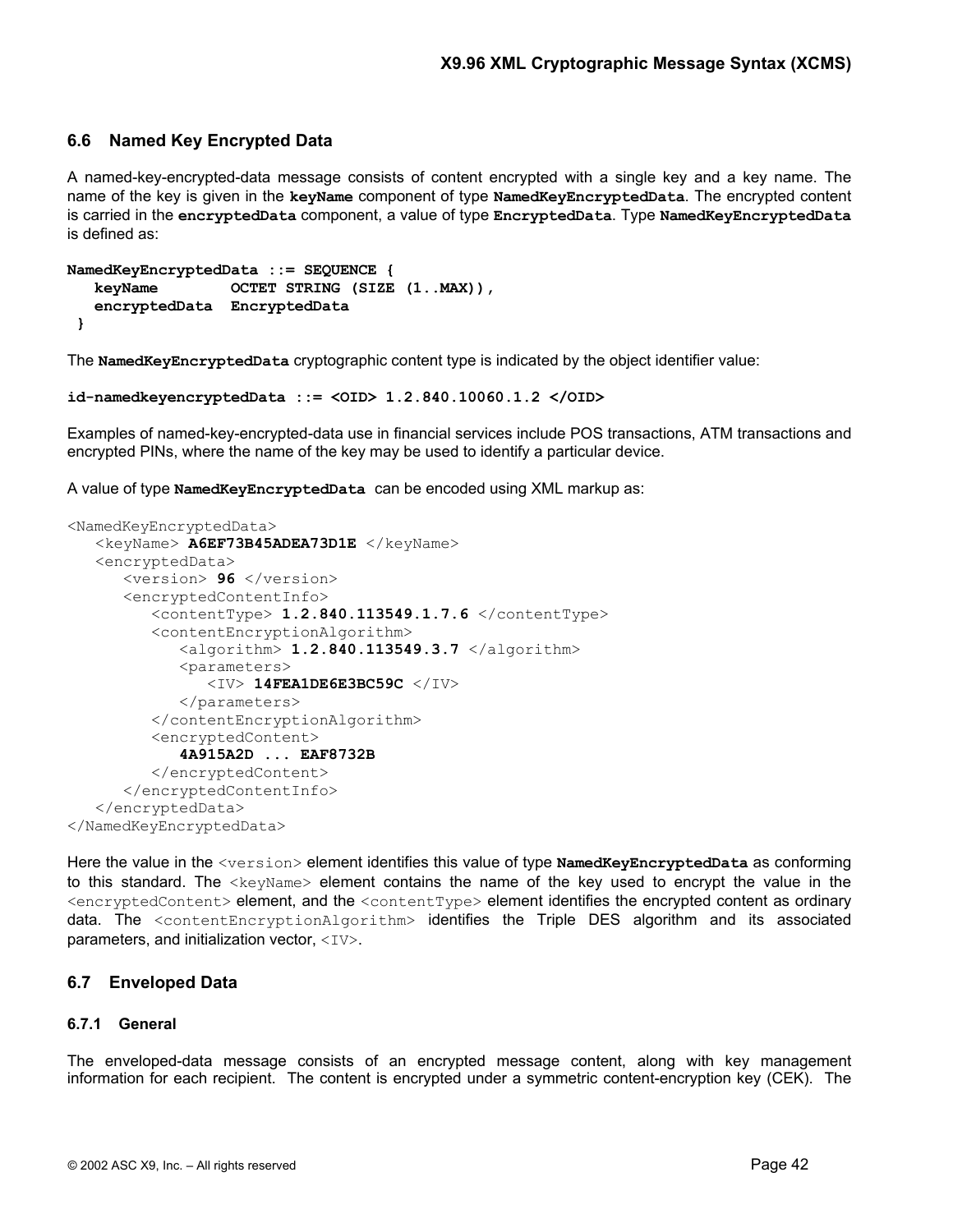CEK is, in turn, encrypted under each recipient's public key or a shared symmetric key, and included in the key management information. Any type of content can be enveloped for any number of recipients.

The typical application of the enveloped-data content type will represent one or more recipients' digital envelopes on the content of the data or signed-data content types.

A recipient opens the envelope by decrypting one of the encrypted CEK and decrypting the encrypted message content with the recovered CEK.

The following object identifier identifies the enveloped-data content type:

```
id-envelopedData ::= <OID> 1.2.840.113549.1.7.3 </OID>
```
Type **EnvelopedData** is defined as:

```
EnvelopedData ::= SEQUENCE { 
   version Version,
   originatorInfo [0] OriginatorInfo OPTIONAL,
   recipientInfos RecipientInfos, 
   encryptedContentInfo EncryptedContentInfo,
   unprotectedAttrs [1] UnprotectedAttributes OPTIONAL
}
```
The value of **version** is the schema version number. This value shall be ninety-six for this standard.

The **originatorInfo** component provides information about the originator. It is present only if required by the key management method. It may contain certificates and CRLs that have been Base64 armored to minimize their size when represented using XML markup, while preserving their original ASN.1 BER encodings. The Base64 processing of these values is fully described in section 6.2.1.

```
OriginatorInfo ::= SEQUENCE { 
    certs [0] CertificateSet OPTIONAL, 
    crls [1] CertificateRevocationLists OPTIONAL
}
```
**certs** is an optional collection of one or more certificates.

**crls** is an optional collection of one or more certificate revocation lists.

**recipientInfos** is a collection of per-recipient information. There shall be at least one element in the collection.

```
RecipientInfos ::= SET SIZE(1..MAX) OF RecipientInfo
```

```
RecipientInfo ::= CHOICE { 
    ktri KeyTransRecipientInfo, 
    kari [1] KeyAgreeRecipientInfo, 
    kekri [2] KEKRecipientInfo, 
    -- Choice [3] reserved for IETF password-based encryption mechanism 
    ori [4] ExtendedKeyMgmtRecipientInfo 
}
```
Four key management techniques are supported in the choice alternatives of type **RecipientInfo**: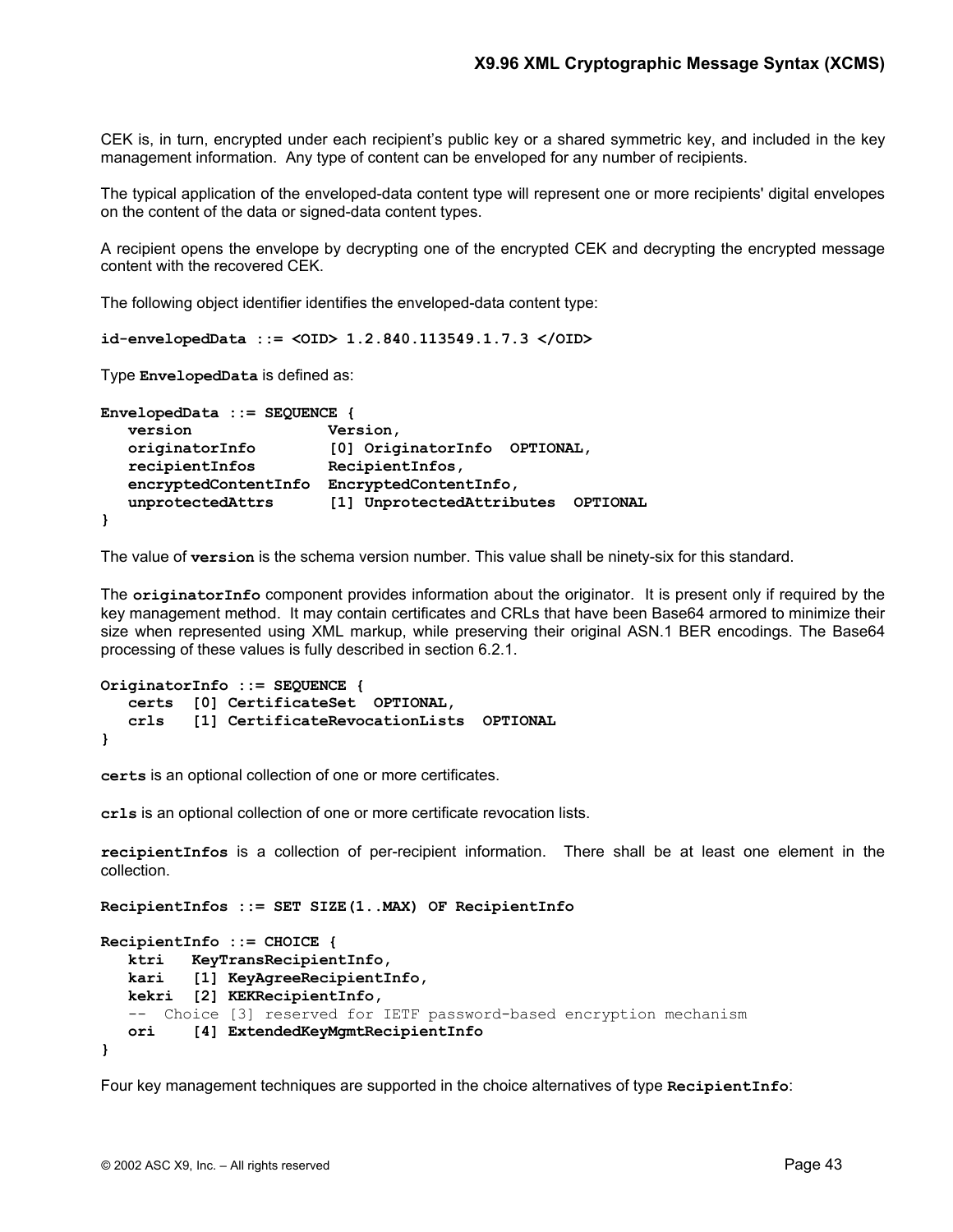- 1) **ktri** key transport: the content-encryption key is encrypted in the recipient's public key;
- 2) **kari** key agreement: the recipient's public key and the sender's private key are used to generate a pair wise symmetric key, then the content-encryption key is encrypted in the pair wise symmetric key;
- 3) **kekri** pre-established key encrypted keys: the content-encryption key is encrypted in a previously distributed symmetric key; and
- 4) **ori** external mechanisms: this allows the use of additional key management mechanisms. In this standard, constructive key management, as defined in ANS X9.69 [10], is implemented as an external mechanism.

The **RecipientInfo** construct is extended in this standard to support these mechanisms.

Section [7,](#page-46-2) [Key Management,](#page-46-2) discusses key management using ANSI X9 approved algorithms in detail.

**encryptedContentInfo** is the encrypted contents.

```
EncryptedContentInfo ::= SEQUENCE { 
   contentType ContentType,
   contentEncryptionAlgorithm ContentEncryptionAlgorithmIdentifier,
   encryptedContent [0] EncryptedContent OPTIONAL
}
```
The **contentType** indicates the type of content.

The **contentEncryptionAlgorithm** identifies the X9 approved content encryption algorithm [??], and any associated parameters, used to encrypt the content. The same content-encryption algorithm and contentencryption key is used for all recipients.

```
ContentEncryptionAlgorithmIdentifier ::= 
                      AlgorithmIdentifier {{ContentEncryptionAlgorithms}}
```

```
ContentEncryptionAlgorithms ALGORITHM ::= { 
    { OID des-ede3-cbc PARMS IV },
```

```
 ... -- Expect other content encryption algorithms --
```
**}** 

The **encryptedContent** is the result of encrypting the content. This component is optional and if not present in the message must be provided by other means. When the encrypted content is not present, it is the responsibility of the communicating applications to associate the encrypted content with the encryption key.

**EncryptedContent ::= OCTET STRING**

The **unprotectedAttrs** component of type **EnvelopedData** is a collection of attributes that are not protected by encryption.

```
UnprotectedAttributes ::= SET SIZE(1..MAX) OF Attribute {{ Unprotected }}
Unprotected ATTRIBUTE ::= { ... -- Expect additional objects -- }
```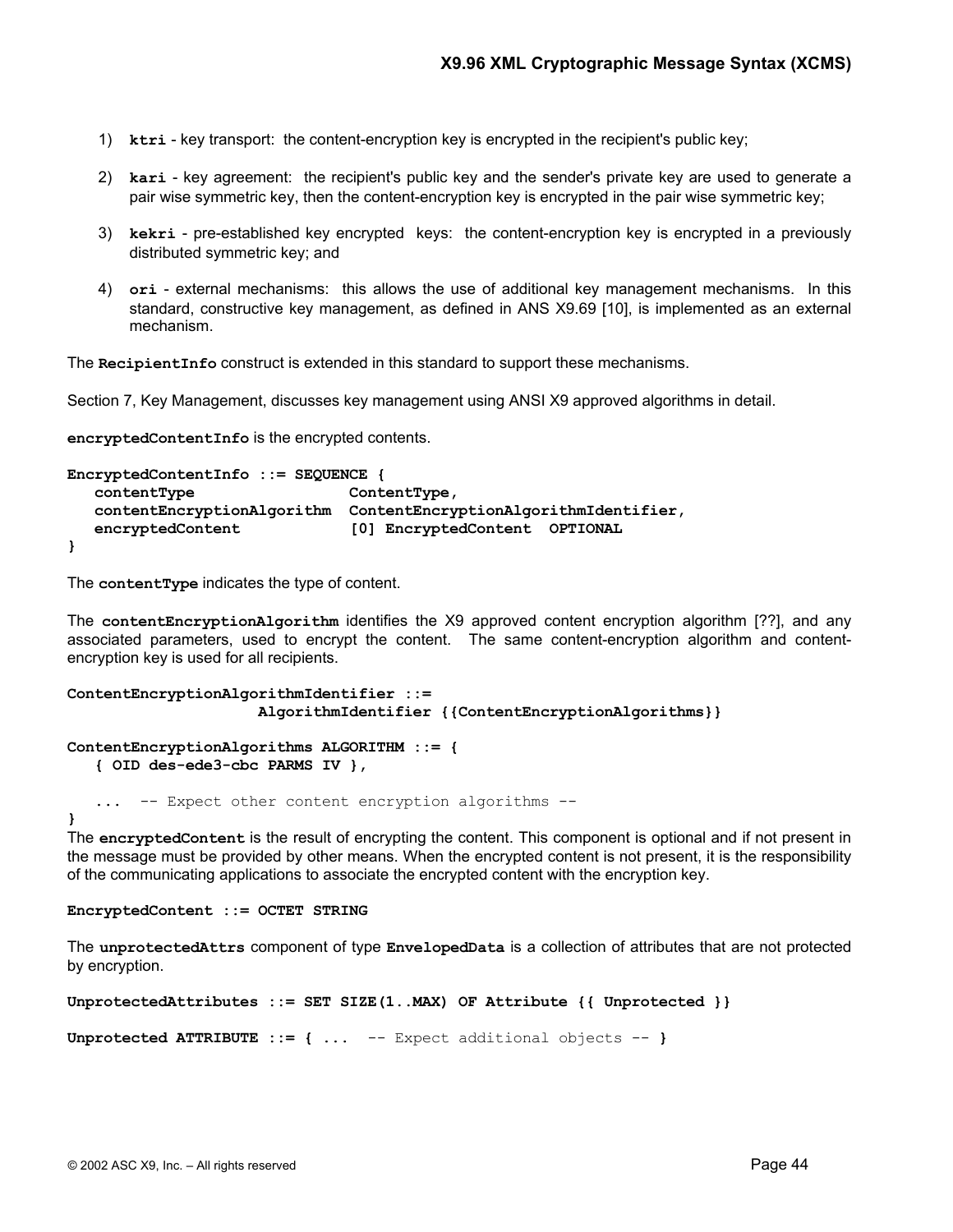#### <span id="page-46-1"></span><span id="page-46-0"></span>**6.7.2 Certificate Formats**

As discussed in Section [6.2.4,](#page-36-1) [Certificate Formats,](#page-36-1) this standard supports the use of domain certificates as defined in ANS X9.68. This is reflected in the following areas of the **EnvelopedData** syntax that is defined in Section [6.7.1 above:](#page-43-1)

- 1) The certificates in **OriginatorInfo** may include domain certificates in type **CertificateSet**;
- 2) The **rid** component in **KeyTransRecipientInfo** and the **originatorCert** component in **KeyAgreeRecipientInfo** must contain subject key identifiers or certificate hashes rather than the issuer and serial number specified by a CA;
- 3) The **rid** component of **RecipientEncryptedKey** shall use the **certHash** choice alternative;
- 4) The domain certificate extensions may contain subject key identifiers. If not, the extensions are identified using the **certHash** choice alternative.

# <span id="page-46-2"></span>**7 Key Management**

### **7.1 General**

This section defines mechanisms for conveying a symmetric key (for encryption or the computation of an authentication code) in a key management information structure. Different keys are generated for encryption (using **EnvelopedData**, Section [6.7,](#page-43-2) [Enveloped Data\)](#page-43-2) and authentication (using **AuthenticatedData**, Section [6.3, Authenticated Data\)](#page-37-1).

### **7.2 Asymmetric Key Transport**

In asymmetric key transport, the **RecipientInfo** contains an identifier of the recipient's public key certificate. This allows the retrieval of the associated private key, and the decryption of the CEK. ANS X9.63 [8] contains ANSI X9 approved key transport mechanisms (See also X9.44 (draft) [21]).

```
KeyTransRecipientInfo ::= SEQUENCE { 
   version Version,
   rid RecipientIdentifier,
   keyEncryptionAlgorithm KeyEncryptionAlgorithmIdentifier, 
   encryptedKey EncryptedKey
} 
KeyEncryptionAlgorithmIdentifier ::= 
         AlgorithmIdentifier {{ KeyEncryptionAlgorithms }} 
RecipientIdentifier ::= CHOICE { 
   issuerAndSerialNumber IssuerAndSerialNumber, 
   rKeyId [0] RecipientKeyIdentifier, 
   certHash [73] EXPLICIT Hash
} 
KeyEncryptionAlgorithms ALGORITHM ::= { 
   { OID rsaEncryption PARMS NullParms },
```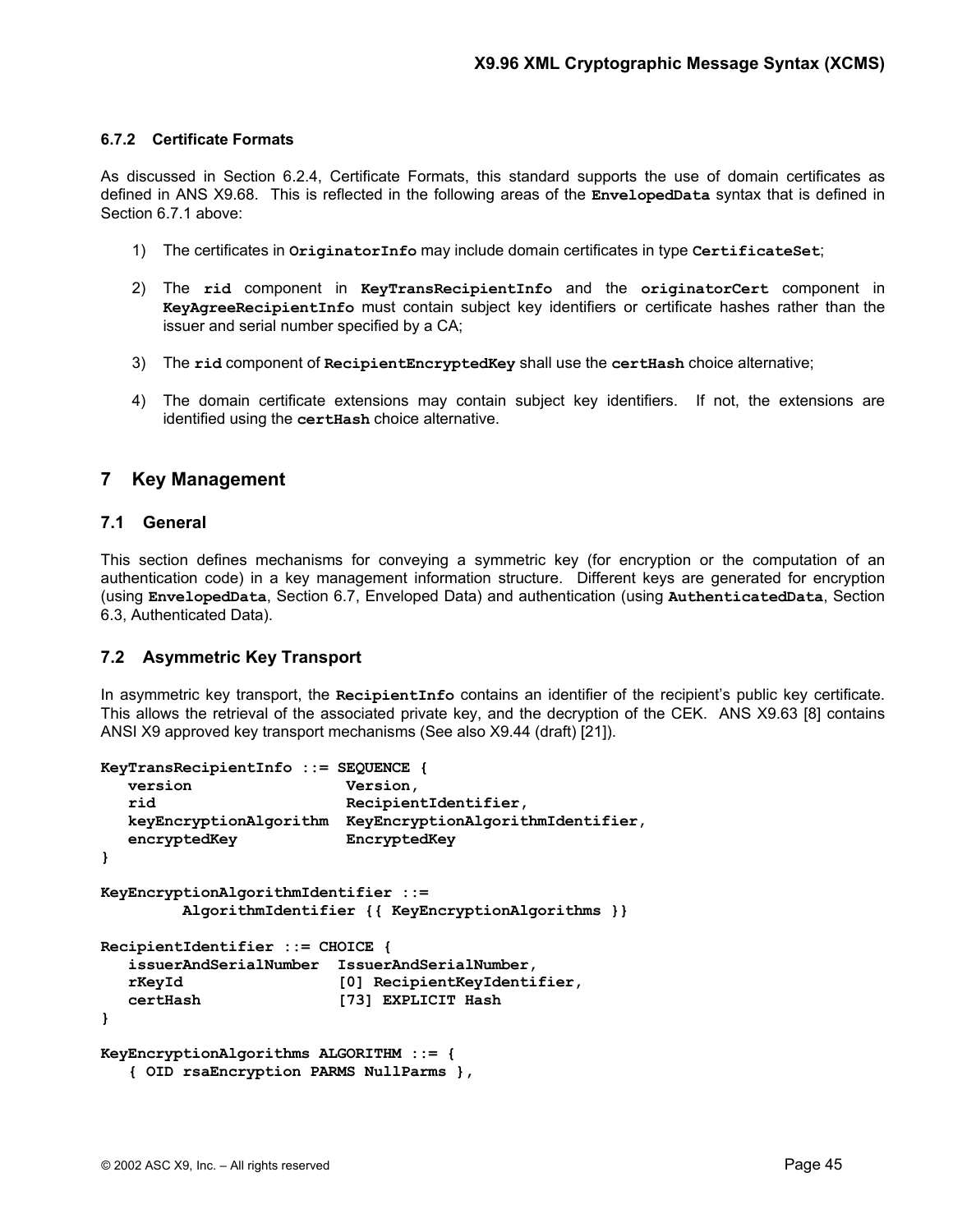```
 ... -- expect other key encryption algorithms -- 
}
```
#### **EncryptedKey ::= OCTET STRING**

The value of **version** is the schema version number. This value shall be ninety-six for this standard.

#### **7.3 Asymmetric Key Agreement**

In key agreement, the sender will derive a symmetric key encryption key (KEK) for each recipient, using the private key(s) of the sender and the public key of the recipient. The KEK is then used to encrypt the contentencryption key. Relevant parameters include the KEK algorithm identifier (unless it can be inferred from the key transport mechanism identifier), an additional ephemeral public key for the sender (for some ANS X9.42 [5] and ANS X9.63 variants), and a nonce. These may be carried in the **ukm** component of **KeyAgreeRecipientInfo**.

```
KeyAgreeRecipientInfo ::= SEQUENCE { 
   version Version,
   originator [0] EXPLICIT OriginatorIdentifierOrKey, 
   ukm [1] EXPLICIT UserKeyingMaterial OPTIONAL, 
   keyEncryptionAlgorithm KeyEncryptionAlgorithmIdentifier, 
   recipientEncryptedKeys RecipientEncryptedKeys
} 
RecipientEncryptedKeys ::= SEQUENCE OF RecipientEncryptedKey 
RecipientEncryptedKey ::= SEQUENCE { 
    rid RecipientIdentifier,
   encryptedKey EncryptedKey
} 
OriginatorIdentifierOrKey ::= CHOICE { 
    issuerAndSerialNumber IssuerAndSerialNumber, 
    subjectKeyIdentifier [0] SubjectKeyIdentifier,
   originatorKey [1] OriginatorPublicKey,
   certHash [73] EXPLICIT Hash 
} 
OriginatorPublicKey ::= SEQUENCE { 
    algorithm AlgorithmIdentifier {{ ... }}, 
   publicKey BIT STRING 
}
```
The value of **version** is the schema version number. This value shall be ninety-six for this standard.

The following ANS X9.42 and ANS X9.63 variants are particularly appropriate for use in this standard:

a) and the contract of the contract of the contract of the contract of the contract of the contract of the contract of the contract of the contract of the contract of the contract of the contract of the contract of the con sender generates an ephemeral key pair and sends the ephemeral public key to the recipient (in the **ukm** component). This key pair must use the same domain parameters as the recipient's certified key pair. The content-encryption key is then derived by the sender using the ephemeral key pair and the recipient's certified static key pair. The recipient should perform a validation of the originator's ephemeral public key, as described in ANS X9.42 and ANS X9.63. This scheme corresponds to the **dhOneFlow** scheme of ANS X9.42 and the 1-Pass Diffie-Hellman scheme of ANS X9.63. This variant does not provide data origin authentication and, therefore, should be used with signed-data and not authenticated-data. This variant provides forward secrecy.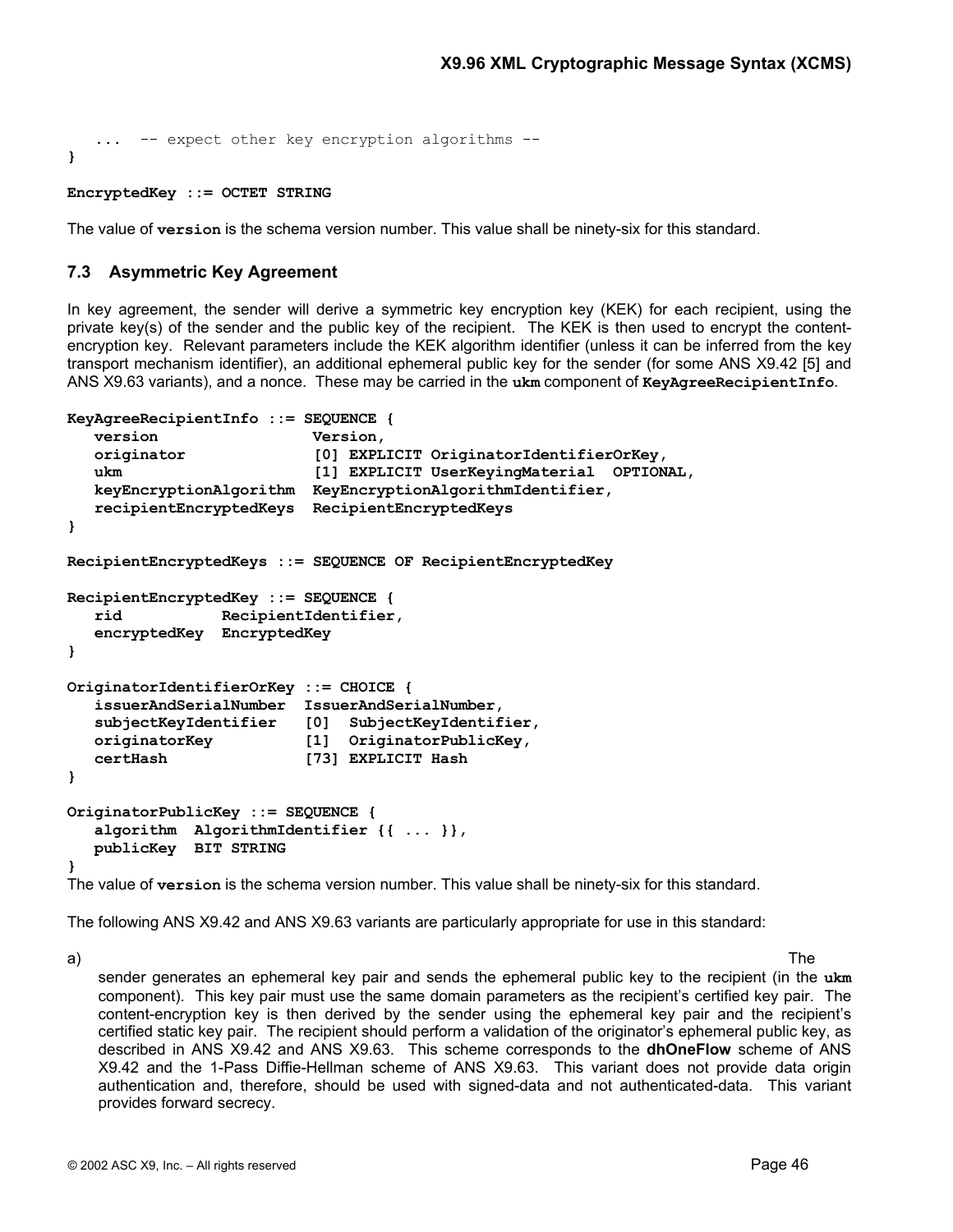- <span id="page-48-0"></span>b) A key may be derived using certified key pairs for the sender and recipient. This method provides data origin authentication and can be used with authenticated-data. The key is static for the life of the certificates, in this case, so exposure of either (sender or recipient) private key will reveal all messages between the sender and recipient, i.e. this method does not provide forward secrecy. This is an instance of the **dhStatic** model in ANS X9.42 and the static Unified Model scheme of ANS X9.63.
- c) The mechanism of (b) can be used, but with the addition of a nonce (conveyed in the **ukm** component) which is used in deriving the KEK. This generates a different KEK for each message, but forward secrecy is not provided. This variant uses the **dhStatic** model of ANS X9.42, and the static Unified Model scheme of ANS X9.63 and can be used with authenticated-data.

# **7.4 Pre-established Key Encryption Keys**

In pre-established key encrypting keys, the sender encrypts the content-encryption key under a shared KEK established by other means. No domain parameters are required for this mechanism.

```
KEKRecipientInfo ::= SEQUENCE { 
   version Version, 
   kekid KEKIdentifier,
   keyEncryptionAlgorithm KeyEncryptionAlgorithmIdentifier, 
   encryptedKey EncryptedKey
} 
KEKIdentifier ::= SEQUENCE { 
   kekIdentifier OCTET STRING,
   date GeneralizedTime OPTIONAL, 
   other OtherKeyAttribute OPTIONAL
}
```
The value of **version** is the schema version number. This value shall be ninety-six for this standard.

### **7.5 External Mechanisms – Constructive Key Management**

The Constructive Key Management technique (CKM), described in ANS X9.69, is used to encrypt objects. It may be used with CMS to encrypt a message (as the object) to a set of users sharing a common set of values (known as key components). Access to the message content may be controlled by distributing subsets of these key components to users. The key components used for the encryption of a specific message are chosen by the sender, and these components define the intended recipients of the message. The sender-chosen components are combined with a random component to produce an object key to be used as the content-encryption key. CKM is particularly useful where the data flows among groups of users are well known and predefined.

# **8 Conformance Classes**

The conformance classes for this standard include all of those defined in ANS X9.73. These classes are intended to simplify the procurement of conforming products, allowing implementations to state the classes to which they conform, and the algorithms that they support. One additional class is defined in this standard. That is support for the ASN.1 XML Encoding Rules (XER).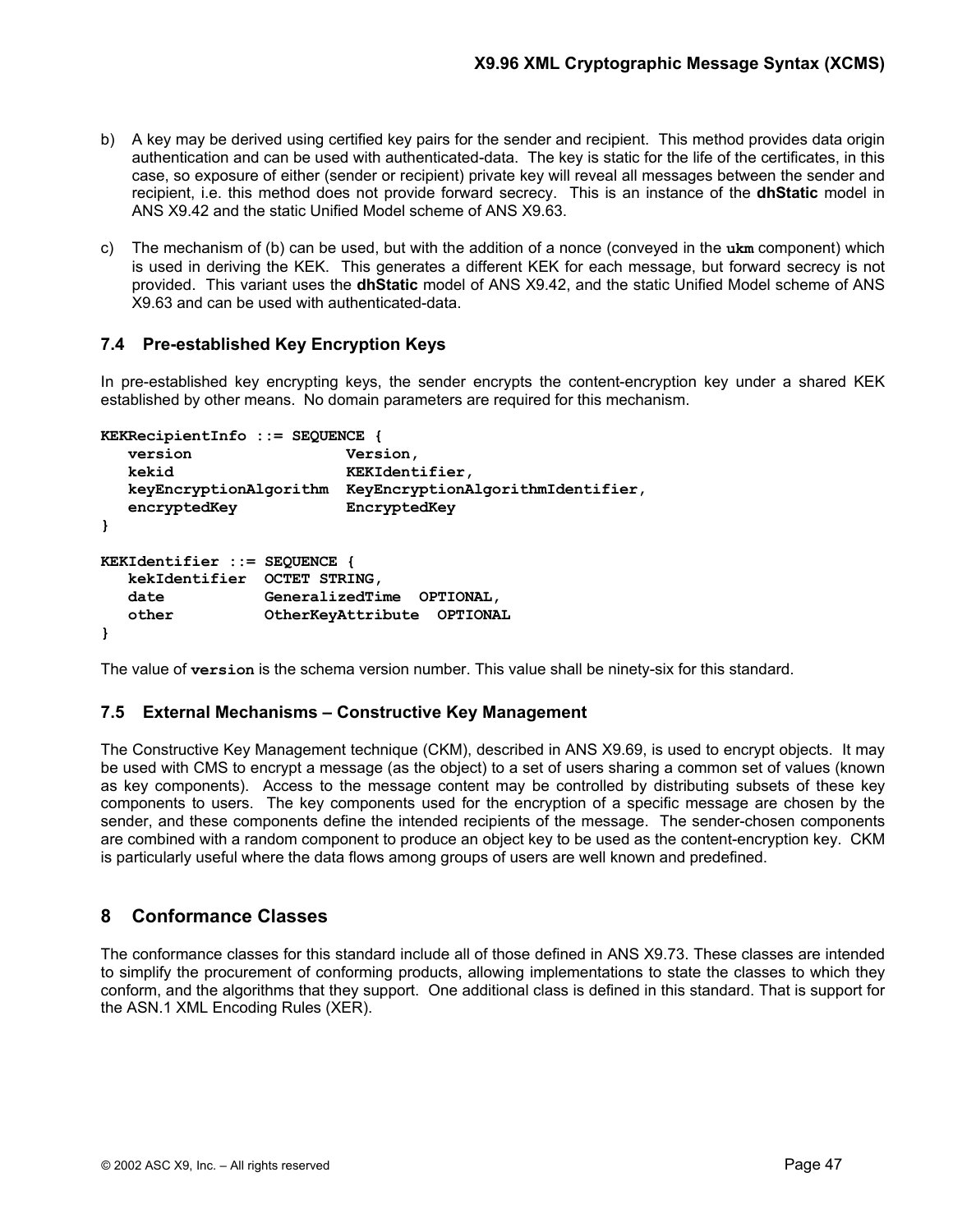# **Annex A**

(normative)

# **XML CMS Object Identifiers**

<span id="page-49-0"></span>This annex includes object identifiers for content types, attributes, and other objects used in this standard. Many of these are defined in other documents, but are included here for completeness.

```
XCMSObjectIdentifers { 
    iso(1) identified-organization(3) tc68(133) country(16) x9(840) 
       x9Standards(9) x9-96(96) module(0) oids(1) } 
 DEFINITIONS EXPLICIT TAGS ::= BEGIN
-- EXPORTS All; --
IMPORTS 
    ALGORITHM
       FROM XMLCryptographicMessageSyntax {
          iso(1) identified-organization(3) tc68(133) country(16) x9(840) 
             x9Standards(9) x9-96(96) module(0) xcms(2) } ;
OID ::= OBJECT IDENTIFIER -- Alias
-- Content types, from PKCS #7 and S/MIME --
pkcs7 OID ::= { 
    iso(1) member-body(2) us(840) rsadsi(113549) pkcs(1) pkcs7(7) 
} 
id-data OID ::= { pkcs7 data(1) } 
id-signedData OID ::= { pkcs7 signedData(2) } 
id-envelopedData OID ::= { pkcs7 envelopedData (3) }
id-digestedData OID ::= { pkcs7 digestedData(5) } 
id-encryptedData OID ::= { pkcs7 encryptedData (6) }
pkcs9 OID ::= { 
    iso(1) member-body(2) us(840) rsadsi(113549) pkcs(1) pkcs9(9) 
} 
smime OID ::= { pkcs9 smime(16) } 
id-ct-authData OID ::= { smime ct(1) 2 } 
id-namedkeyencryptedData OID ::= { 
    iso(1) member-body(2) us(840) x973(10060)
```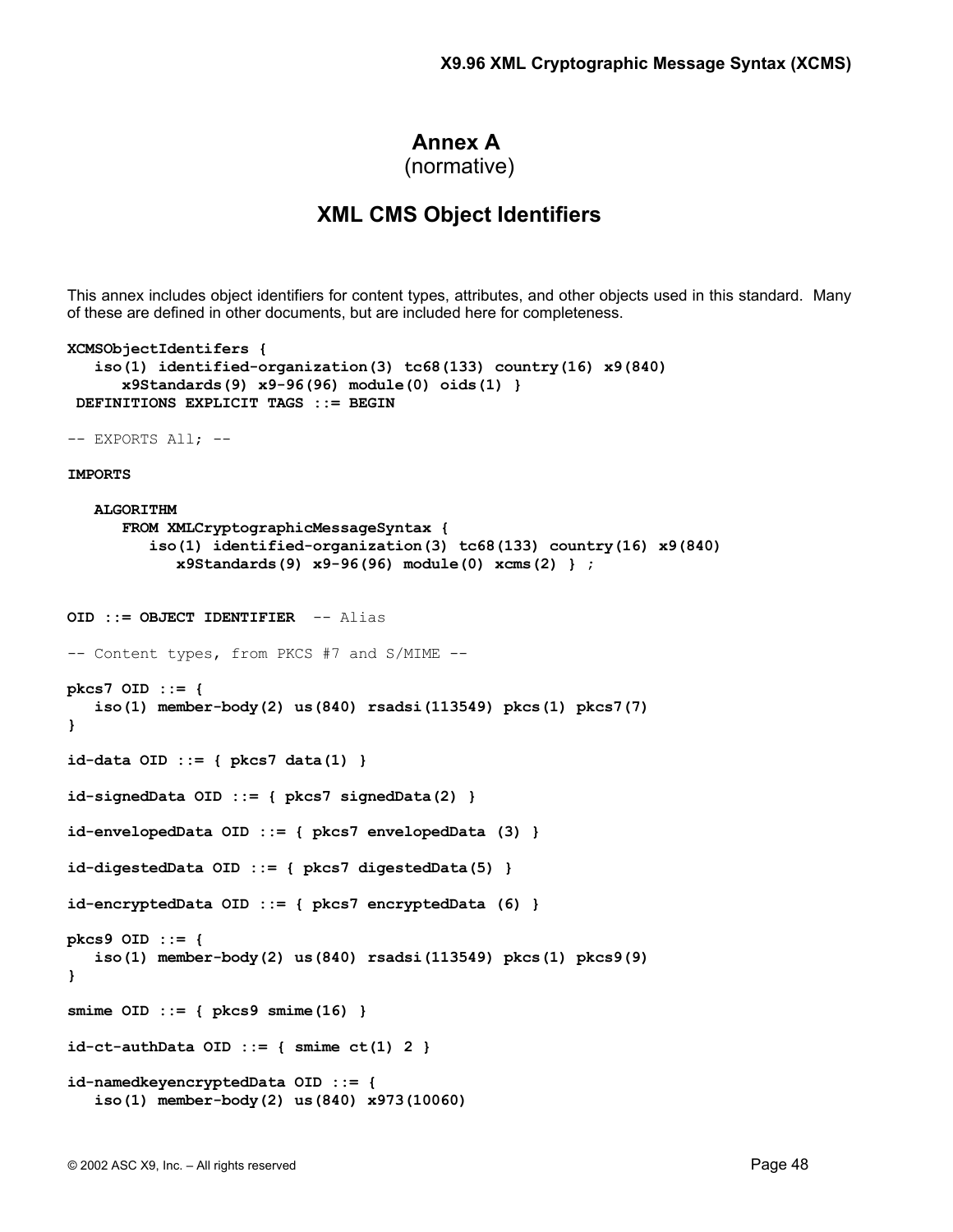```
 attribute(1) namedkeyencryptedData(2)
} 
-- Signed attributes, from PKCS #9, S/MIME, and ANS X9.73 --
id-contentType OID ::= { pkcs9 contentType(3) }
id-messageDigest OID ::= { 
    iso(1) member-body(2) us(840) rsadsi(113549) pkcs(1) pkcs9(9) 4 } 
id-signingTime OID ::= { pkcs9 signingTime(5) }
id-contentIdentifier OID ::= {
    smime id-aa(2) contentIdentifier(7) 
} 
id-msgSequenceNo OID ::= { 
    iso(1) member-body(2) us(840) x973(10060)
       attribute(1) msgSequenceNo(1)
} 
id-signingCertificate OID ::= { 
    smime id-aa(2) signingCertificate(12)
} 
id-otherSigningCert OID ::= { 
    itu-t(0) identified-organization(4) etsi(0) 
       electronic-signature-standard(1733) part1(1) attributes(1) 12
} 
id-biometricSyntax OID ::= { 
    iso(1) member-body(2) us(840) x973(10060)
       attribute(1) biometricSyntax(2)
} 
-- Message component authenticated attribute –-
id-messageComponents OID ::= {
    iso(1) identified-organization(3) tc68(133) country(16) x9(840) 
       x9Standards(9) x9-96(96) attributes(1) messageComponents(1) 
} 
-- Authenticated attribute, from S/MIME --
id-macValue OID ::= { 
    smime aa(2) macValue(8) 
} 
-- Unsigned attribute, from PKCS #9 -- 
id-countersignature OID ::= { 
     pkcs9 counterSignature(6) } 
-- CKM key management object identifiers --
```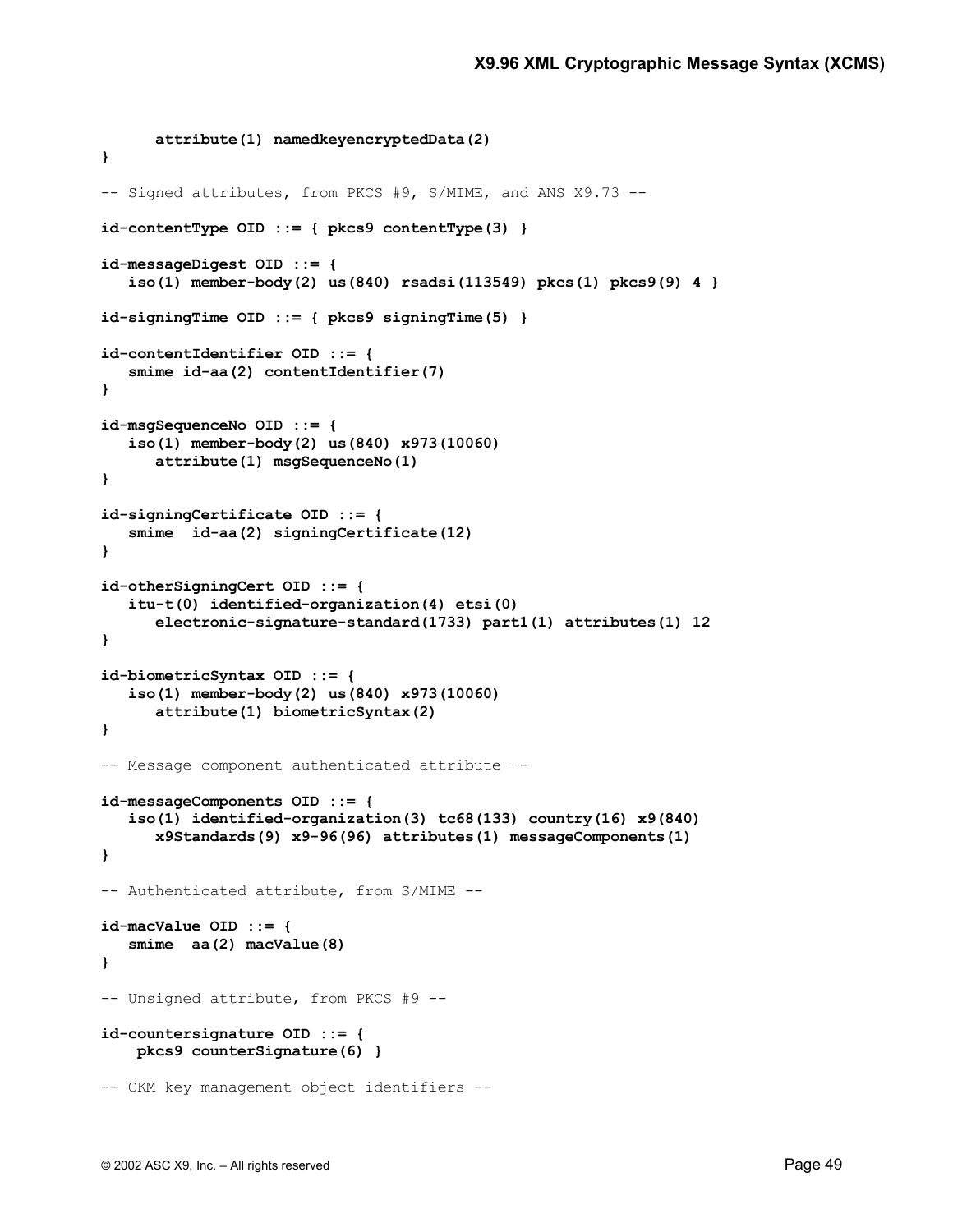```
id-ckm-recip-info OID ::= { 
    iso member-body(2) us(840) x973(10060) km(2) 1 
} 
id-ckm-algorithms OID ::= { 
    iso member-body(2) us(840) x973(10060) algorithms(3) 
} 
id-ckm-symmetric OID ::= { 
    id-ckm-algorithms symmetric(1)
} 
id-ckm-key-transport OID ::= {
    id-ckm-algorithms key-transport(2) 
} 
id-ckm-key-agree-multiple-encrypt OID ::= { 
    id-ckm-algorithms key-agree-multiple-encrypt(3) 
} 
id-ckm-key-agree-hash OID ::= { 
    id-ckm-algorithms key-agree-hash(4)
} 
id-other-cert-types OID ::= { 
    iso member-body(2) us(840) x973(10060) other-cert-types(4) 
} 
id-x968-cert-type OID ::= { 
    id-other-cert-types x968-domain-cert(1)
} 
-- ANS X9.45 object identifiers -- 
id-signaturePurpose OID ::= { 
    iso(1) member-body(2) us(840) x945(10052) signaturePurpose(23) }
-- FIPS 180-1 and FIPS 180-2 Secure Hash Algorithm --
sha-1 OID ::= { 
    iso(1) identified-organization(3) oiw(14) secsig(3) 
       algorithm(2) 26
} 
sha2Algorithm OID ::= { 
    joint-iso-itu-t(2) country(16) us(840) organization(1) gov(101) 
       csor(3) nistAlgorithm(4) hashAlgs(2) 
} 
id-sha256 OID ::= { sha2Algorithm sha256(1) } 
id-sha384 OID ::= { sha2Algorithm sha384(2) }
```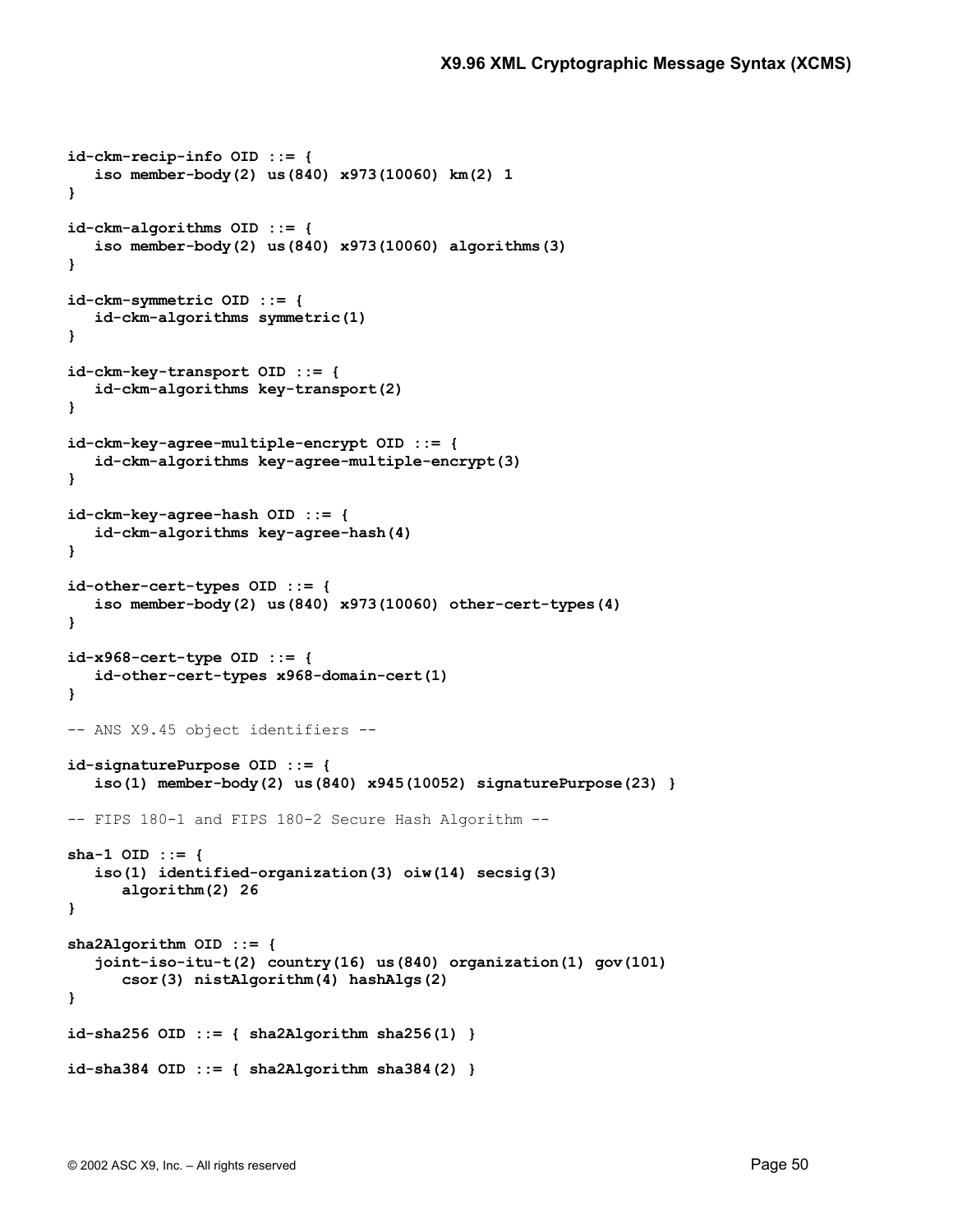```
id-sha512 OID ::= { sha2Algorithm sha512(3) }
```
#### **SHA-Algorithms ALGORITHM ::= {**

```
-- The parameters associated with id-sha1, id-sha256, id-sha384, --
   -- and id-sha512 should be omitted, but if present, shall have
    -- a value of ASN.1 type NULL. This is to align with the original --
    -- NIST definitions. For these SHA algorithms, implementations --
    -- shall accept AlgorithmIdentifier values with NULL parameters --
   -- and with the optional parameters component not present. --
    { OID sha-1 PARMS NullParms } |
    { OID id-sha256 PARMS NullParms } |
    { OID id-sha384 PARMS NullParms } |
    { OID id-sha512 PARMS NullParms }, 
    ... -- Expect additional algorithms --
} 
NullParms ::= NULL 
-- X9.57 DSA signature generated with SHA-1 hash (DSA X9.30) --
dsa-with-sha1 OID ::= { 
    iso(1) member-body(2) us(840) x9-57(10040) x9algorithm(4) 3 } 
-- X9.71 HMAC with SHA-1 algorithm -- 
hmac-with-SHA1 OID ::= { 
    iso(1) identified-organization(3) dod(6)
        internet(1) security(5) mechanisms(5) 8 1 2 }
-- RSA PKCS #1 signature generated with SHA-1 hash & encryption scheme --
sha1WithRSAEncryption OID ::= { 
    iso(1) member-body(2) us(840) rsadsi(113549) pkcs(1) 1 5 }
rsaEncryption OID ::= {
    iso(1) member-body(2) us(840) rsadsi(113549) pkcs(1) 1 1 }
-- ANS X9.52 Triple DES Modes of Operation --
des-ede3-cbc OID ::= { 
    iso(1) member-body(2) us(840) rsadsi(113549)
       encryptionAlgorithm(3) 7
} 
-- X9.62 ECDSA signature with SHA-1 --
ecdsa-with-SHA1 OID ::= { 
    iso(1) member-body(2) us(840) ansi-x962(10045) signatures(4) 1 } 
END -- XCMSObjectIdentifiers --
```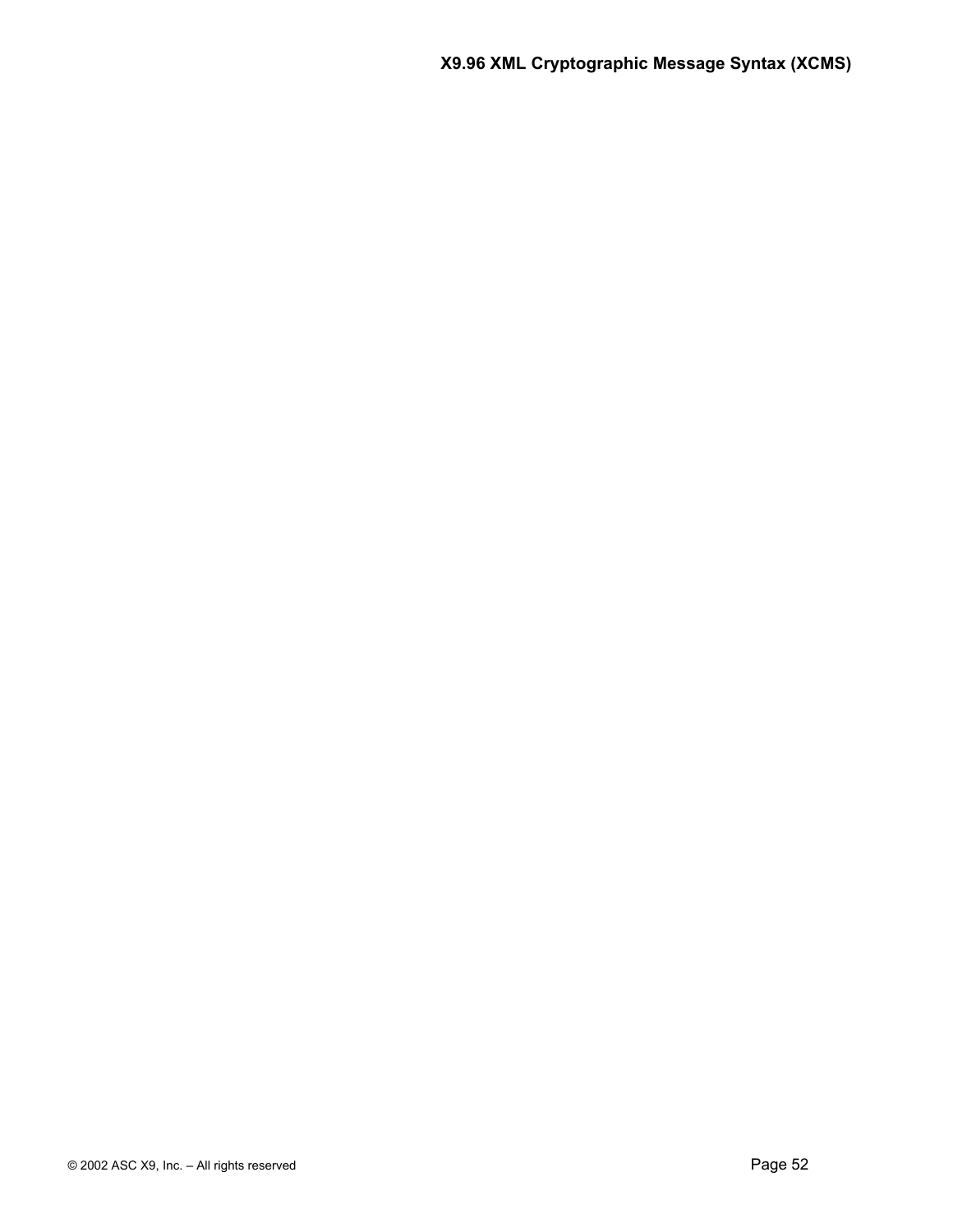# **Annex B**

(normative)

# **XML CMS Schema**

<span id="page-54-0"></span>This annex contains an ASN.1 schema for the XML markup representation of the ANS X9.96 XML Cryptographic Message Syntax. This schema is based on that defined in the ANS X9.73 CMS standard and can be used to produce identical binary encoded messages as that standard. While ANS X9.73 defines a compact binary encoding of CMS messages using the Basic Encoding Rules (BER) of ASN.1, this Standard specifies an XML markup encoding of these same abstract values using the XML Encoding Rules (XER) of ASN.1.

```
XMLCryptographicMessageSyntax { 
    iso(1) identified-organization(3) tc68(133) country(16) x9(840) 
       x9Standards(9) x9-96(96) module(0) xcms(2) } 
    DEFINITIONS IMPLICIT TAGS ::= BEGIN
-- EXPORTS All; --
IMPORTS 
    -- ITU-T Rec. X.509 | ISO/IEC 9594-8 CertificateExtensions -- 
    PolicyInformation 
       FROM CertificateExtensions { 
          joint-iso-itu-t ds(5) module(1) certificateExtensions(26) 4 } 
    -- ANS X9.84-2003 X9-84-Biometrics --
    BiometricSyntax, NamedKeyEncryptedData 
       FROM X9-84-Biometrics {
          iso(1) identified-organization(3) tc68(133) 
             country(16) x9(840) x9Standards(9) 
                x9-84(84) module(0) biometrics(1) rev(1) } 
    -- ANS X9.45 X945-EnhancedManagement -- 
    SignaturePurposes 
       FROM X945-EnhancedManagement {
          iso(1) member-body(2) us(840) x945(10052) modules(0)
             enhanced-management(0) } 
    ExtendedKeyMgmtRecipientInfo, IssuerAndSerialNumber,
    SigningCertificate
       FROM X973CryptographicMessageSyntax { 
          iso(1) member-body(2) us(840) x973(10060) module(0) 1 }
    -- ANS X9.96 XCMSObjectIdentifiers --
    des-ede3-cbc, dsa-with-sha1, ecdsa-with-SHA1, hmac-with-SHA1, 
    id-biometricSyntax, id-contentIdentifier, id-contentType, 
    id-countersignature,id-ct-authData, id-data, id-digestedData,
```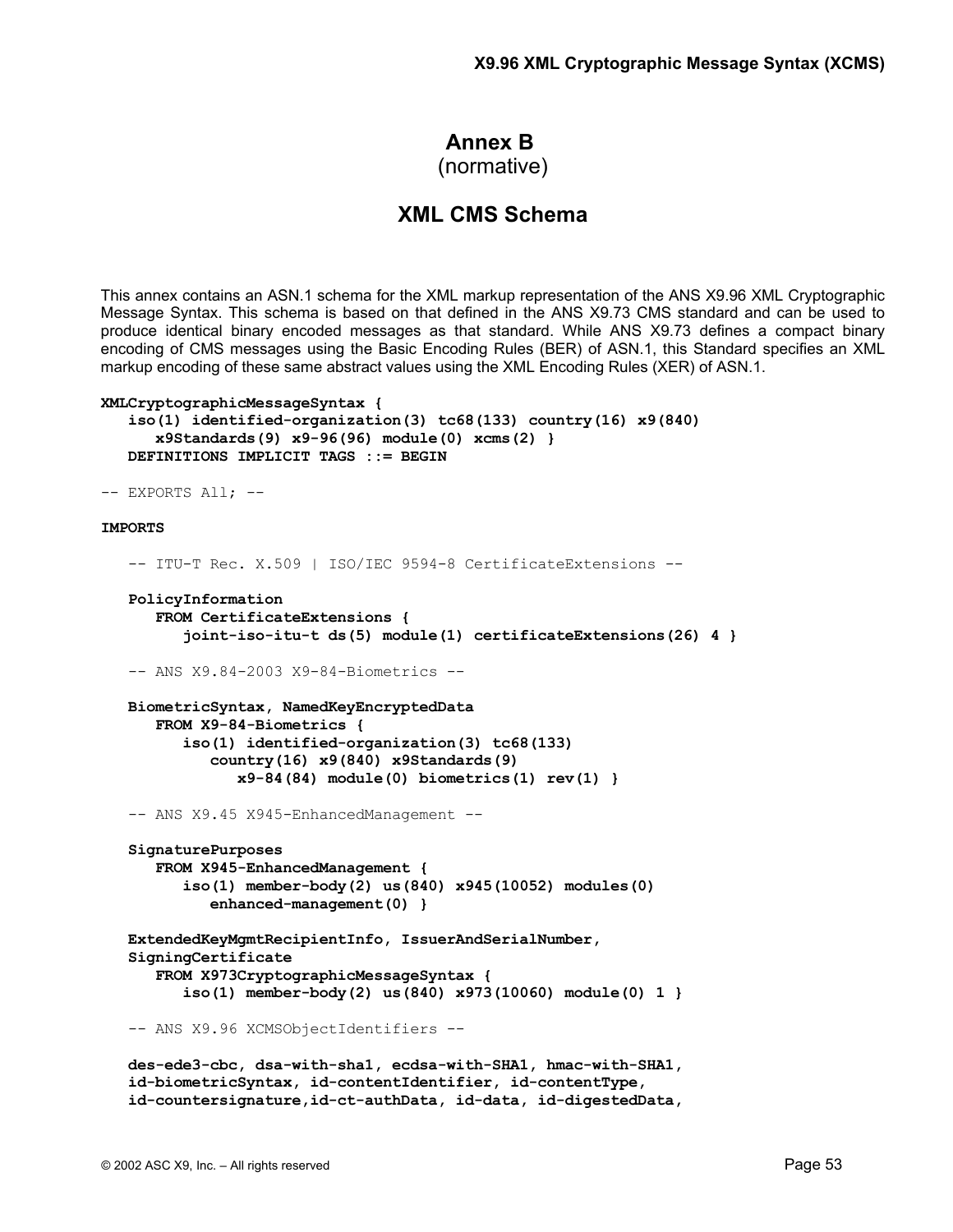```
 id-encryptedData, id-envelopedData, id-macValue, 
   id-messageDigest, id-msgSequenceNo, id-namedkeyencryptedData, 
   id-otherSigningCert, id-signaturePurpose, id-signedData, id-signingCertificate, 
    id-signingTime, id-x968-cert-type, NullParms, OID, rsaEncryption, SHA-Algorithms,
    sha1WithRSAEncryption, sha-1
      FROM XCMSObjectIdentifers {
         iso(1) identified-organization(3) tc68(133) country(16) 
            x9(840) x9Standards(9) x9-96(96) module(0) oids(1) };
EncapsulatedContentInfo ::= SEQUENCE { 
   eContentType ContentType,
   eContent [0] EXPLICIT
                    CONTENTS.&Type({Contents}{@eContentType}) OPTIONAL
} 
ContentType ::= CONTENTS.&id({Contents})
CONTENTS ::= TYPE-IDENTIFIER -- Defined in ISO/IEC 8824-2, Annex A
Contents CONTENTS ::= { 
   { ESignedData IDENTIFIED BY id-signedData } |
                           { EEnvelopedData IDENTIFIED BY id-envelopedData } |
   { EAuthenticatedData IDENTIFIED BY id-ct-authData } |
   { EDigestedData IDENTIFIED BY id-digestedData } |
                           { EEncryptedData IDENTIFIED BY id-encryptedData } |
    { ENamedKeyEncryptedData IDENTIFIED BY id-namedkeyencryptedData } |
    { EData IDENTIFIED BY id-data },
    ... -- Expect additional objects --
} 
ESignedData ::= OCTET STRING (CONTAINING SignedData) 
EEnvelopedData ::= OCTET STRING (CONTAINING EnvelopedData) 
EAuthenticatedData ::= OCTET STRING (CONTAINING AuthenticatedData) 
EDigestedData ::= OCTET STRING (CONTAINING DigestedData) 
EEncryptedData ::= OCTET STRING (CONTAINING EncryptedData) 
ENamedKeyEncryptedData ::= OCTET STRING (CONTAINING NamedKeyEncryptedData) 
EData ::= OCTET STRING (CONTAINING Data)
Data ::= OCTET STRING
SignedData ::= SEQUENCE {
   version Version,
   digestAlgorithms DigestAlgorithmIdentifiers,
   encapContentInfo EncapsulatedContentInfo,
   certificates [0] CertificateSet OPTIONAL,
```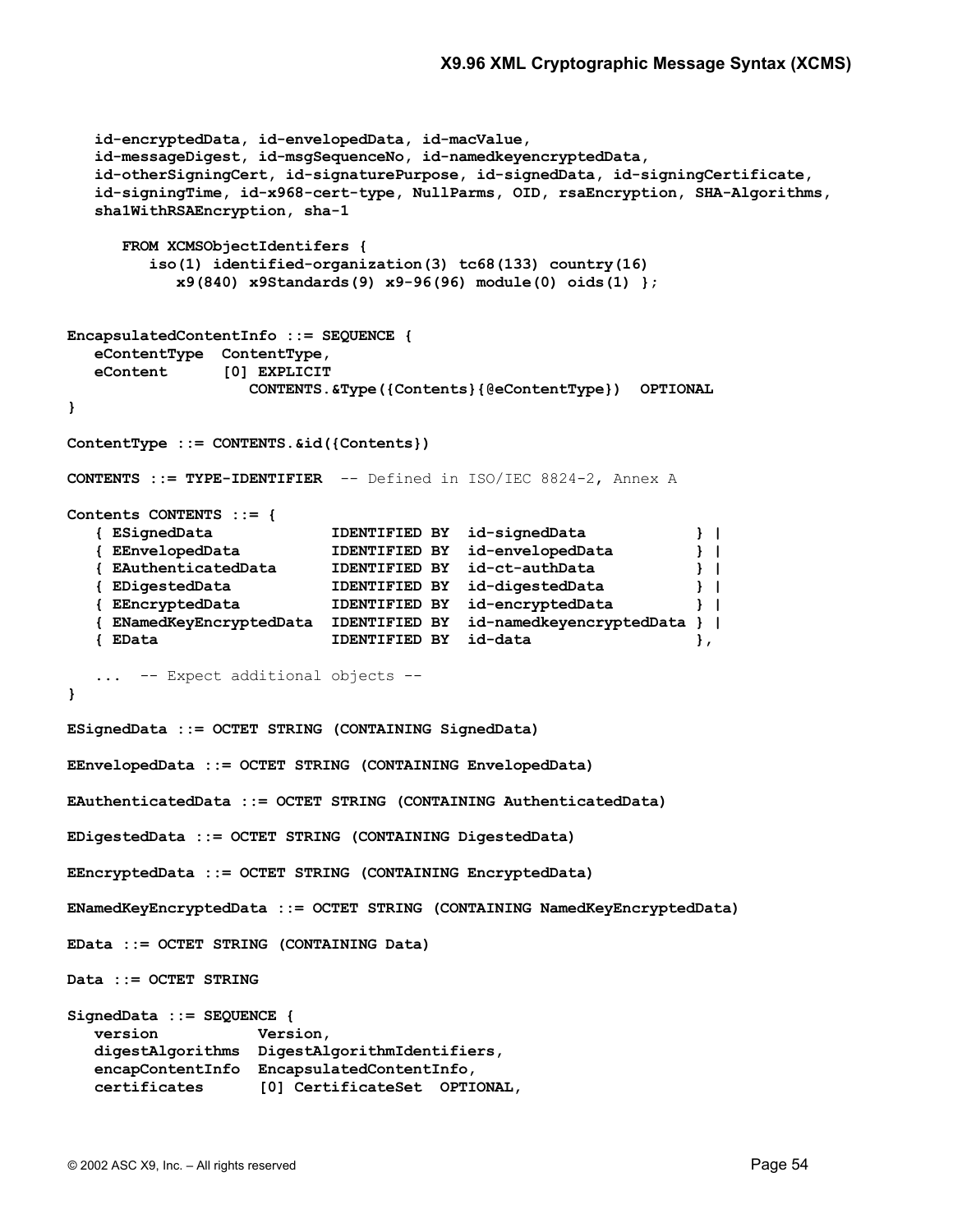```
 crls [1] CertificateRevocationLists OPTIONAL,
   signerInfos SignerInfos
} 
DigestAlgorithmIdentifiers ::= SET OF DigestAlgorithmIdentifier 
DigestAlgorithms ALGORITHM ::= { 
   SHA-Algorithms,
    ... -- Expect other digest algorithms --
} 
SignerInfos ::= SET OF SignerInfo
SignerInfo ::= SEQUENCE {
   version Version,
   sid SignerIdentifier, 
   digestAlgorithm DigestAlgorithmIdentifier,
   signedAttrs [0] SignedAttributes OPTIONAL,
   signatureAlgorithm SignatureAlgorithmIdentifier,
   signature SignatureValue,
   unsignedAttrs [1] UnsignedAttributes OPTIONAL
} 
SignerIdentifier ::= CHOICE { 
   issuerAndSerialNumber IssuerAndSerialNumber, 
   subjectKeyIdentifier [0] SubjectKeyIdentifier, 
   certHash [73] EXPLICIT Hash
} 
DigestAlgorithmIdentifier ::= AlgorithmIdentifier {{DigestAlgorithms}}
SignatureAlgorithmIdentifier ::= AlgorithmIdentifier {{SignatureAlgorithms}}
SignatureAlgorithms ALGORITHM ::= { 
   { OID dsa-with-sha1 PARMS NullParms } |
   { OID ecdsa-with-SHA1 PARMS NullParms } |
   { OID sha1WithRSAEncryption PARMS NullParms },
   ... -- Expect other signature algorithms -- 
} 
SignedAttributes ::= SET SIZE(1..MAX) OF SignedAttribute
SignedAttribute ::= Attribute {{Signed}}
Signed ATTRIBUTE ::={
   { WITH SYNTAX ContentType ID id-contentType } |
   { WITH SYNTAX MessageDigest ID id-messageDigest } |
   { WITH SYNTAX SignaturePurposes ID id-signaturePurpose } |
    { WITH SYNTAX SigningTime ID id-signingTime } |
   { WITH SYNTAX SigningCertificate ID id-signingCertificate } |
   { WITH SYNTAX OtherSigningCertificate ID id-otherSigningCert } |
    { WITH SYNTAX BiometricSyntax ID id-biometricSyntax } |
```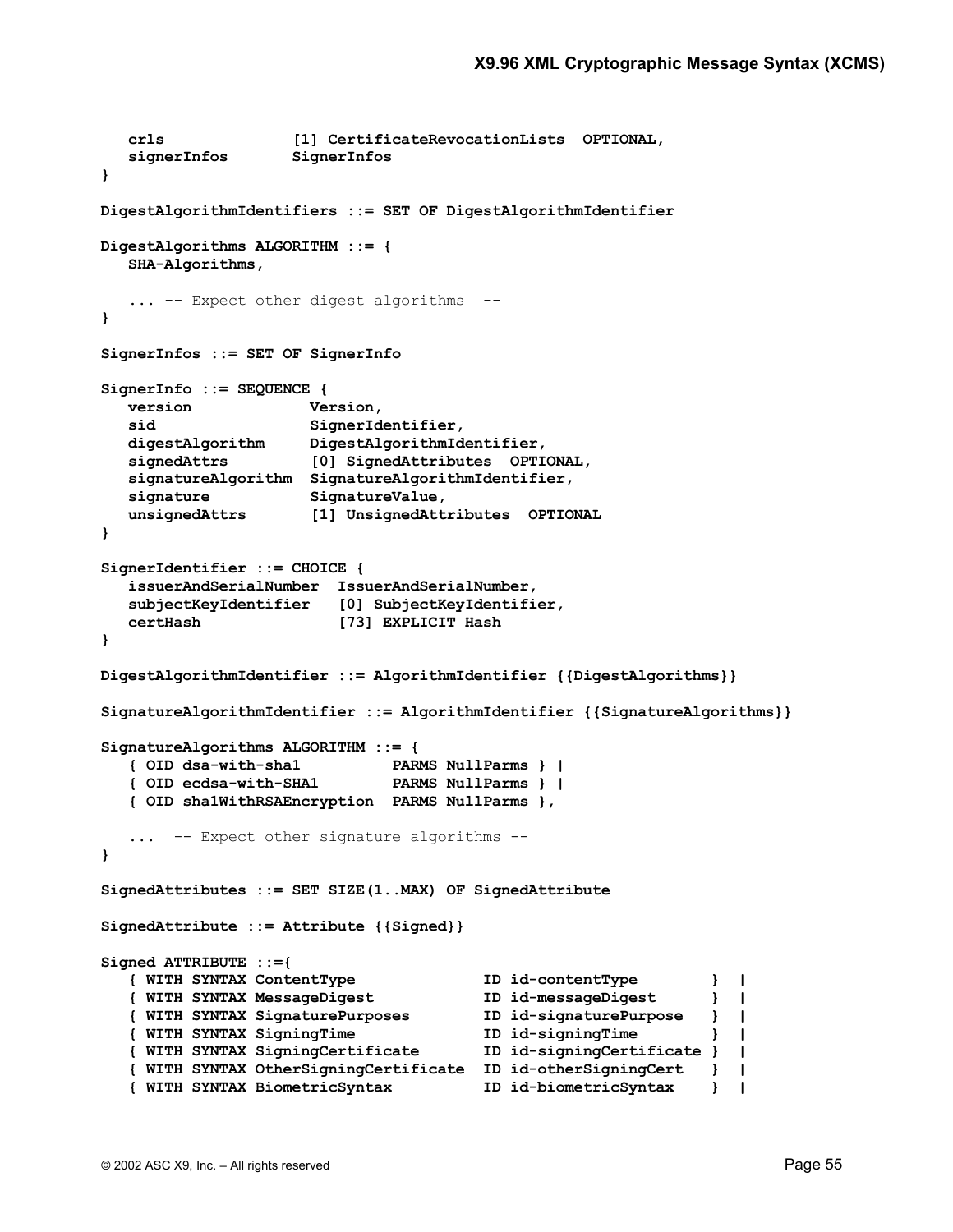```
 { WITH SYNTAX MsgSequenceNo ID id-msgSequenceNo } |
    { WITH SYNTAX Content ID id-contentIdentifier } |
    { WITH SYNTAX MessageComponents ID id-messageComponents },
    ... -- Expect additional objects --
} 
MessageDigest ::= OCTET STRING
SigningTime ::= CHOICE { 
   utcTime UTCTime, 
   generalizedTime GeneralizedTime
} 
OtherSigningCertificate ::= SEQUENCE { 
   certs OtherCertIDs,
   policies PolicyInfos OPTIONAL
} 
OtherCertIDs ::= SEQUENCE OF OtherCertID 
OtherCertID ::= SEQUENCE { 
   certHash Hash,
    issuerSerial IssuerAndSerialNumber OPTIONAL
} 
Hash ::= CHOICE {
            CertHash, -- SHA-1 hash of entire certificate
   withAlgID DigestInfo 
} 
CertHash ::= OCTET STRING (ENCODED BY sha-1) 
PolicyInfos ::= SEQUENCE OF PolicyInformation 
DigestInfo ::= SEQUENCE {
   hashAlgorithm DigestAlgorithmIdentifier, 
   digest OCTET STRING
} 
MsgSequenceNo ::= INTEGER (0..MAX) 
Content ::= OCTET STRING 
MessageComponents ::= SEQUENCE SIZE(1..MAX) OF Component
Component ::= UTF8String 
UnsignedAttributes ::= SET SIZE(1..MAX) OF UnsignedAttribute 
UnsignedAttribute ::= Attribute {{Unsigned}} 
Countersignature ::= SignerInfo
Unsigned ATTRIBUTE ::= {
```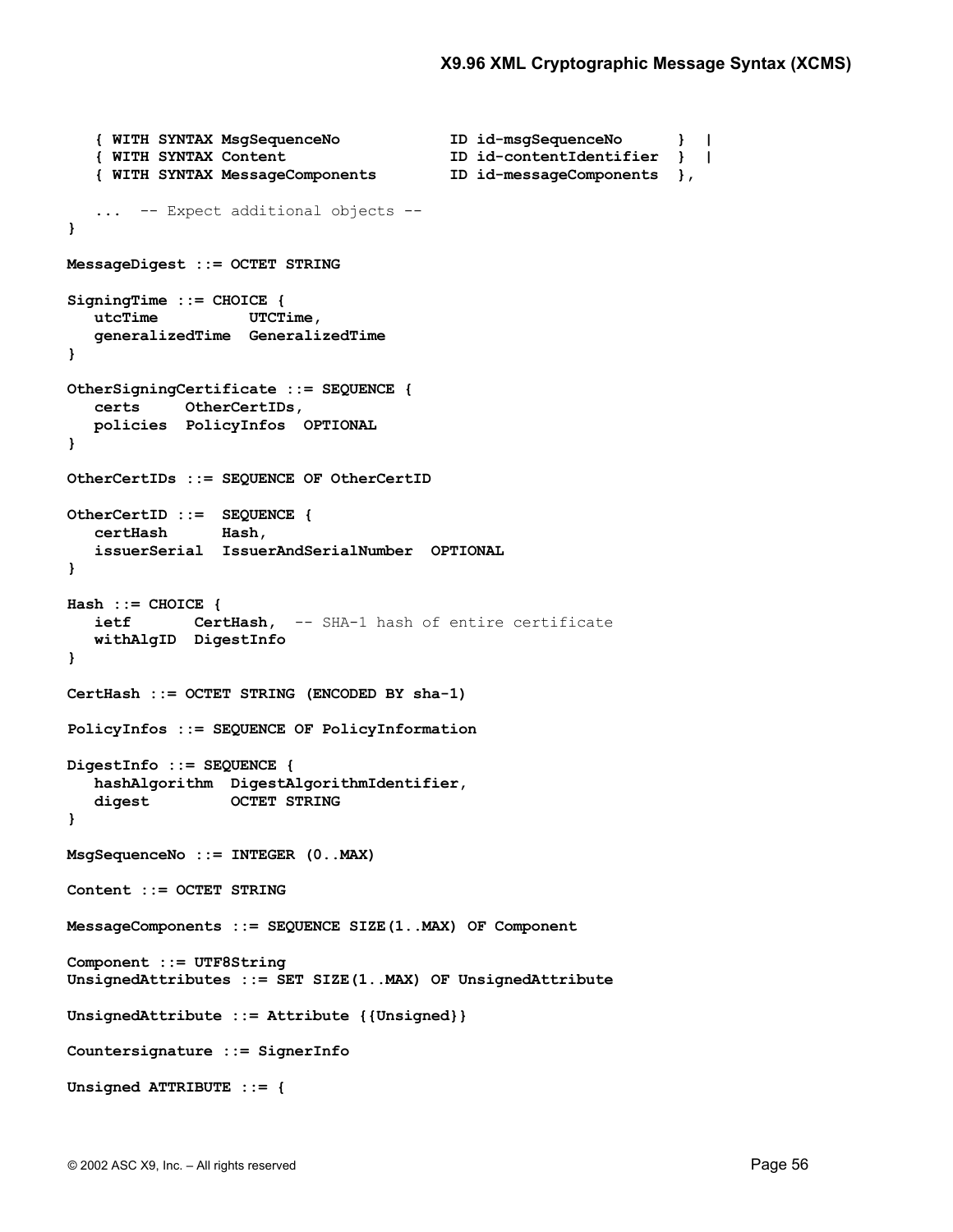```
 { WITH SYNTAX Countersignature ID id-countersignature } |
    { WITH SYNTAX BiometricSyntax ID id-biometricSyntax },
    ... -- Expect additional objects --
} 
Attribute { ATTRIBUTE:IOSet } ::= SEQUENCE { 
    type ATTRIBUTE.&id({IOSet}),
    values SET OF ATTRIBUTE.&Type({IOSet}{@type}) 
} 
SignatureValue ::= OCTET STRING
EnvelopedData ::= SEQUENCE { 
   version Version,
   originatorInfo [0] OriginatorInfo OPTIONAL,
    recipientInfos RecipientInfos, 
    encryptedContentInfo EncryptedContentInfo,
    unprotectedAttrs [1] UnprotectedAttributes OPTIONAL 
} 
UnprotectedAttributes ::= SET SIZE(1..MAX) OF Attribute {{Unprotected}} 
Unprotected ATTRIBUTE ::= { ... -- Expect additional objects -- } 
OriginatorInfo ::= SEQUENCE { 
    certs [0] CertificateSet OPTIONAL, 
    crls [1] CertificateRevocationLists OPTIONAL
} 
RecipientInfos ::= SET SIZE(1..MAX) OF RecipientInfo
EncryptedContentInfo ::= SEQUENCE { 
    contentType ContentType,
    contentEncryptionAlgorithm ContentEncryptionAlgorithmIdentifier,
    encryptedContent [0] EncryptedContent OPTIONAL
} 
ContentEncryptionAlgorithmIdentifier ::=
                     AlgorithmIdentifier {{ContentEncryptionAlgorithms}}
ContentEncryptionAlgorithms ALGORITHM ::= { 
    { OID des-ede3-cbc PARMS IV },
    ... -- Expect other content encryption algorithms --
} 
IV ::= OCTET STRING (SIZE(8))
EncryptedContent ::= OCTET STRING
RecipientInfo ::= CHOICE { 
    ktri KeyTransRecipientInfo, 
    kari [1] KeyAgreeRecipientInfo,
```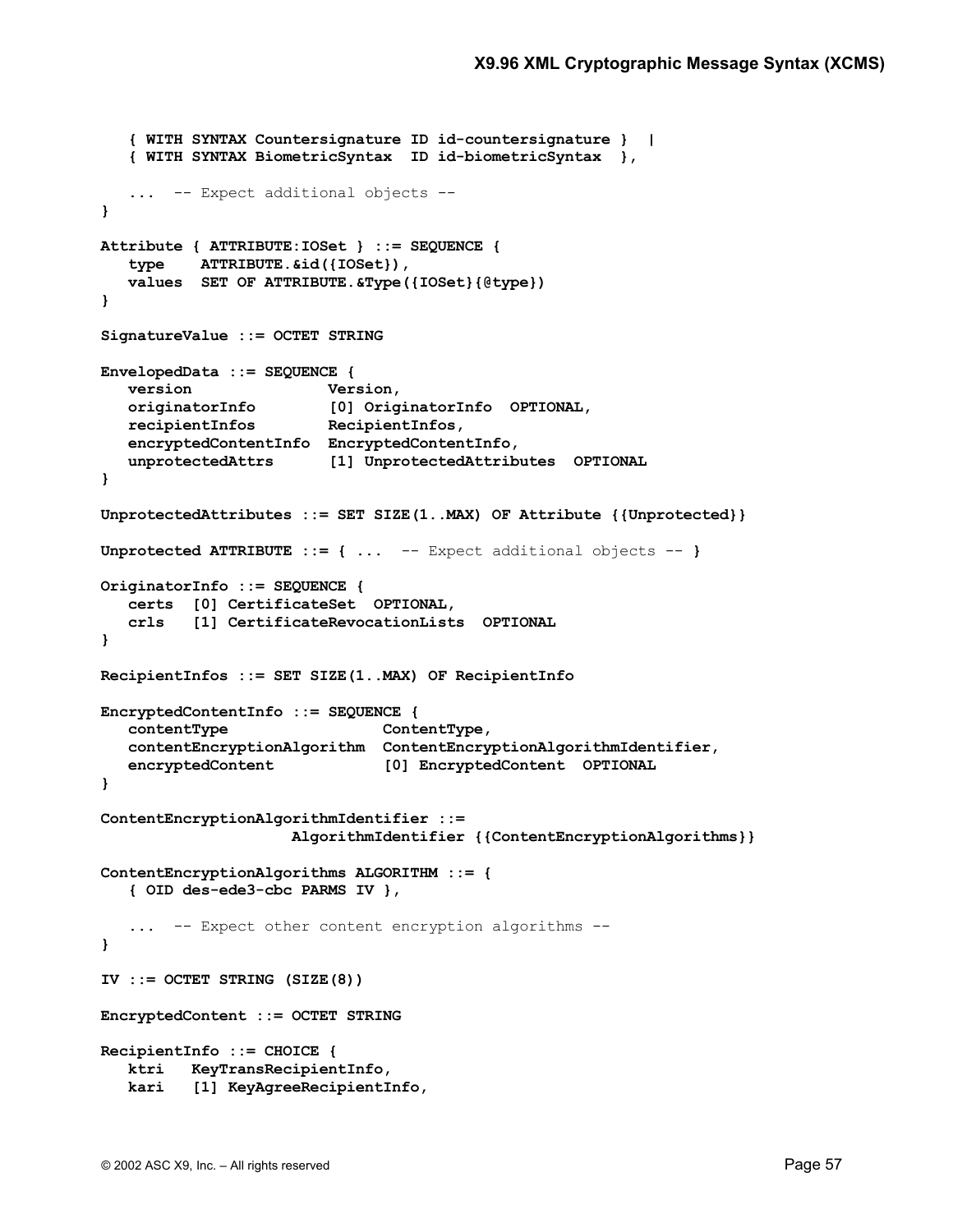```
 kekri [2] KEKRecipientInfo, 
-- Choice [3] reserved for IETF password-based encryption
   ori [4] ExtendedKeyMgmtRecipientInfo 
} 
EncryptedKey ::= OCTET STRING
KeyTransRecipientInfo ::= SEQUENCE { 
   version Version,
   rid RecipientIdentifier,
   keyEncryptionAlgorithm KeyEncryptionAlgorithmIdentifier, 
   encryptedKey EncryptedKey
} 
KeyConstructionAlgorithmIdentifier ::= 
         AlgorithmIdentifier {{KeyConstructionAlgorithms}}
KeyConstructionAlgorithms ALGORITHM ::= { ... -- Expect additional objects -- } 
KeyEncryptionAlgorithmIdentifier ::= 
         AlgorithmIdentifier {{KeyEncryptionAlgorithms}}
KeyEncryptionAlgorithms ALGORITHM ::= { 
    { OID rsaEncryption PARMS NullParms },
    ... -- expect other key encryption algorithms -- 
} 
OriginatorIdentifierOrKey ::= CHOICE { 
   issuerAndSerialNumber IssuerAndSerialNumber, 
   subjectKeyIdentifier [0] SubjectKeyIdentifier,
   originatorKey [1] OriginatorPublicKey,
   certHash [73] EXPLICIT Hash 
} 
OriginatorPublicKey ::= SEQUENCE { 
   algorithm AlgorithmIdentifier {{ ... }}, 
   publicKey BIT STRING 
} 
KeyAgreeRecipientInfo ::= SEQUENCE { 
    version Version, 
    originatorCert [0] EXPLICIT OriginatorIdentifierOrKey,
    ukm [1] EXPLICIT UserKeyingMaterial OPTIONAL, 
    keyEncryptionAlgorithm KeyEncryptionAlgorithmIdentifier, 
    recipientEncryptedKeys RecipientEncryptedKeys
} 
RecipientEncryptedKeys ::= SEQUENCE OF RecipientEncryptedKey 
RecipientEncryptedKey ::= SEQUENCE { 
   rid RecipientIdentifier,
   encryptedKey EncryptedKey
```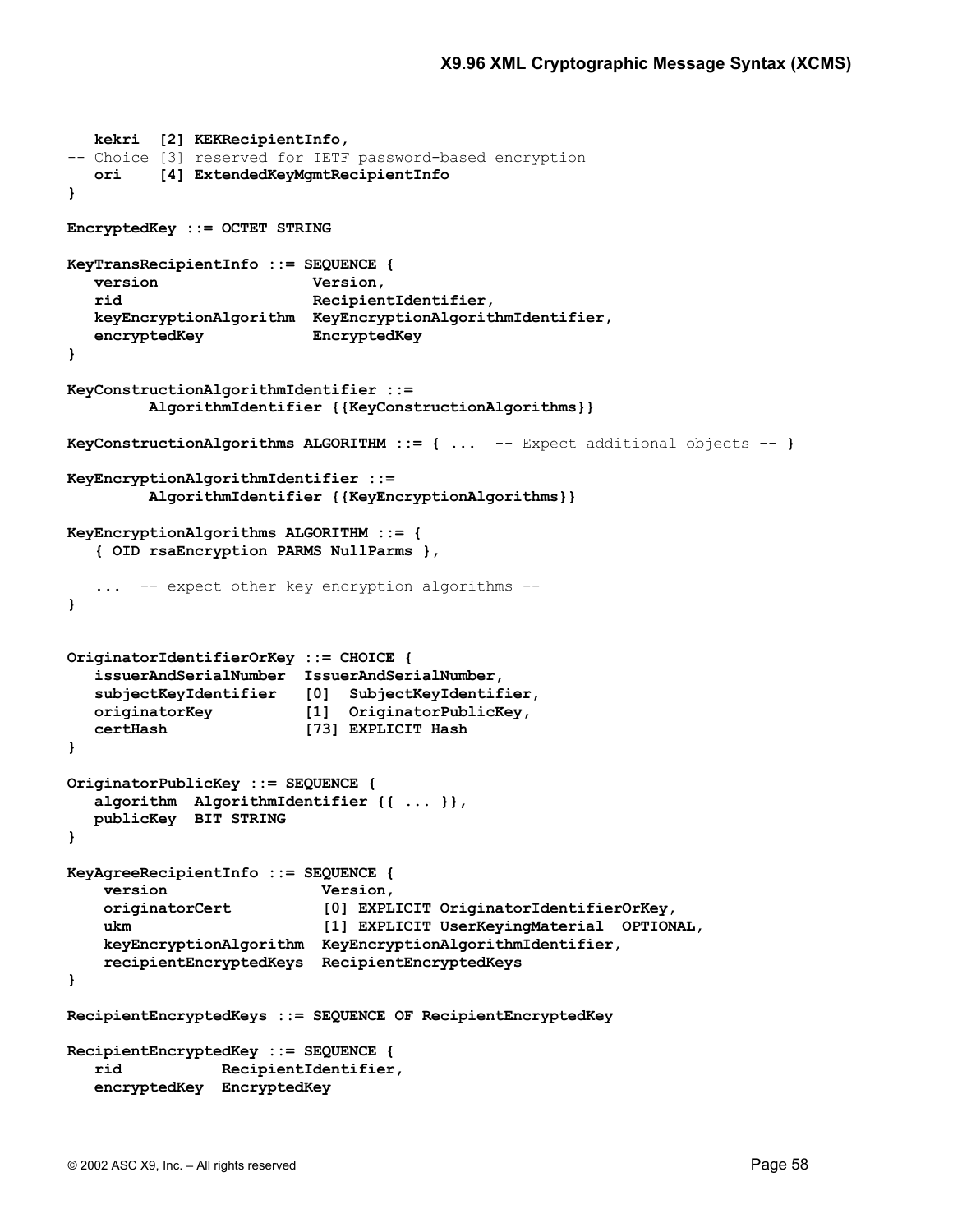```
} 
RecipientIdentifier ::= CHOICE { 
   issuerAndSerialNumber IssuerAndSerialNumber, 
  rKeyId [0] RecipientKeyIdentifier,
   certHash [73] EXPLICIT Hash
} 
RecipientKeyIdentifier ::= SEQUENCE { 
   subjectKeyIdentifier SubjectKeyIdentifier,
  date GeneralizedTime OPTIONAL,
   other OtherKeyAttribute OPTIONAL
} 
SubjectKeyIdentifier ::= OCTET STRING
KEKRecipientInfo ::= SEQUENCE { 
   version Version,
   kekid KEKIdentifier,
   keyEncryptionAlgorithm KeyEncryptionAlgorithmIdentifier, 
   encryptedKey EncryptedKey
} 
KEKIdentifier ::= SEQUENCE { 
   kekIdentifier OCTET STRING,
   date GeneralizedTime OPTIONAL, 
   other OtherKeyAttribute OPTIONAL
} 
DigestedData ::= SEQUENCE { 
   version Version,
   digestAlgorithm DigestAlgorithmIdentifier,
   encapContentInfo EncapsulatedContentInfo,
   digest Digest
} 
Digest ::= OCTET STRING
EncryptedData ::= SEQUENCE { 
   version Version,
   encryptedContentInfo EncryptedContentInfo
} 
AuthenticatedData ::= SEQUENCE { 
   version Version, 
   originatorInfo [0] OriginatorInfo OPTIONAL, 
   recipientInfos RecipientInfos, 
   macAlgorithm 
MACAlgorithmIdentifier, 
   digestAlgorithm [1] DigestAlgorithmIdentifier OPTIONAL,
   encapContentInfo EncapsulatedContentInfo, 
   authenticatedAttributes [2] AuthAttributes OPTIONAL, 
   mac MessageAuthenticationCode, 
   unauthenticatedAttributes [3] UnauthAttributes OPTIONAL
```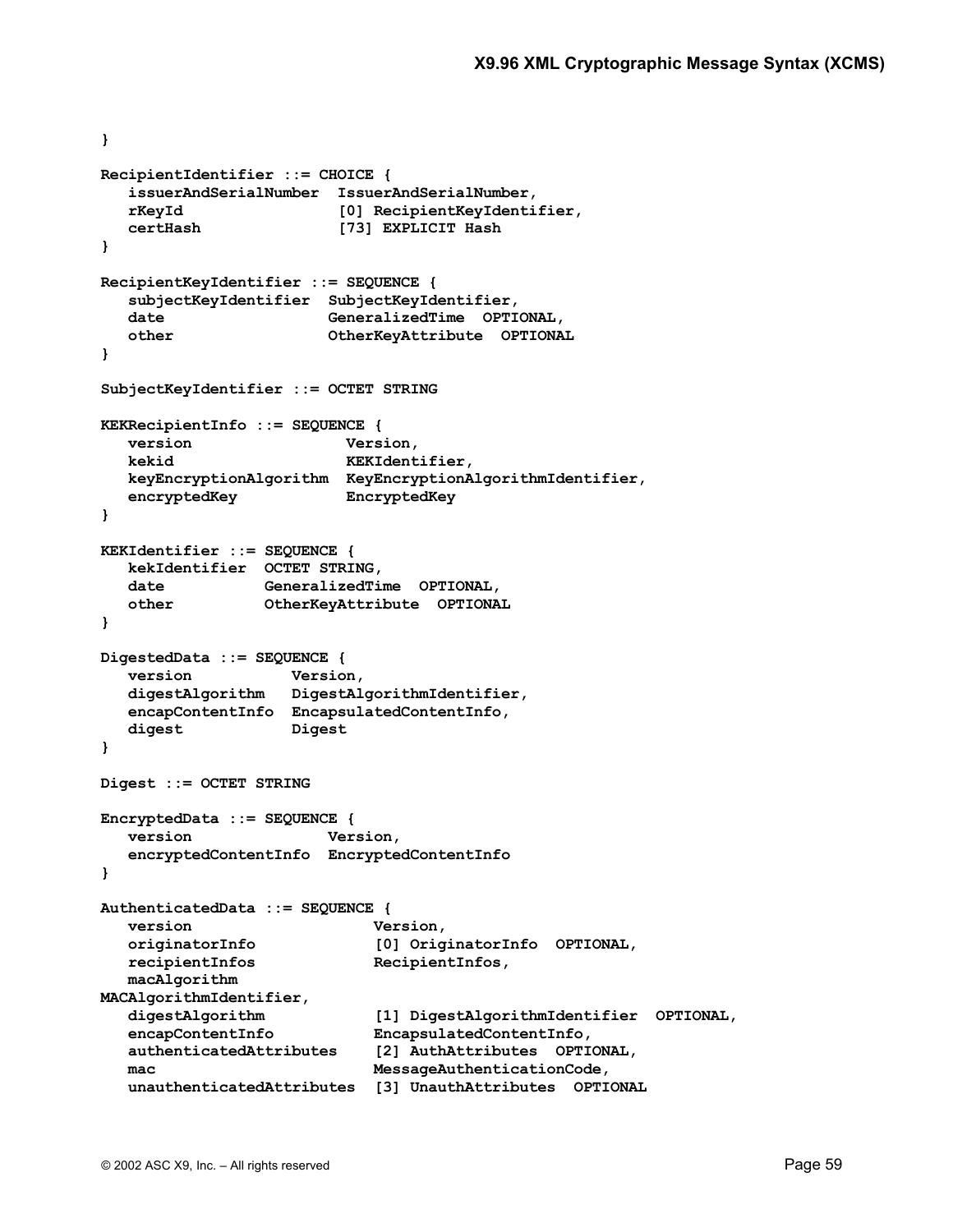```
} 
MACAlgorithmIdentifier ::= AlgorithmIdentifier {{MACAlgorithms}}
MACAlgorithms ALGORITHM ::= { 
    { OID hmac-with-SHA1 },
    ... -- expect other MAC or HMAC algorithms -- 
} 
AuthAttributes ::= SET SIZE(1..MAX) OF Attribute {{Authenticated}}
Authenticated ::= Signed 
MACValue ::= OCTET STRING
UnauthAttributes ::= 
          SET SIZE(1..MAX) OF Attribute {{Unauthenticated}}
Unauthenticated ::= Unsigned 
MessageAuthenticationCode ::= OCTET STRING 
CertificateRevocationLists ::= OCTET STRING 
CertificateSet ::= OCTET STRING 
Version ::= INTEGER { vx9-96(96) } ( vx9-96, ... )
UserKeyingMaterials ::= SET SIZE(1..MAX) OF UserKeyingMaterial 
UserKeyingMaterial ::= OCTET STRING
OtherKeyAttribute ::= AttributeTypeAndValue 
AttributeTypeAndValue ::= SEQUENCE { 
    type ATTRIBUTE.&id({OtherAttributes}), 
    value ATTRIBUTE.&Type({OtherAttributes}{@type}) 
} 
OtherAttributes ATTRIBUTE ::= { ... -- Expect additional objects -- } 
-- Supporting definitions -- 
ATTRIBUTE ::= CLASS { 
   &Type OPTIONAL, 
   &id OBJECT IDENTIFIER UNIQUE 
} 
   WITH SYNTAX { [WITH SYNTAX &Type] ID &id } 
ALGORITHM ::= CLASS { 
    &id OBJECT IDENTIFIER UNIQUE,
    &Type OPTIONAL 
}
```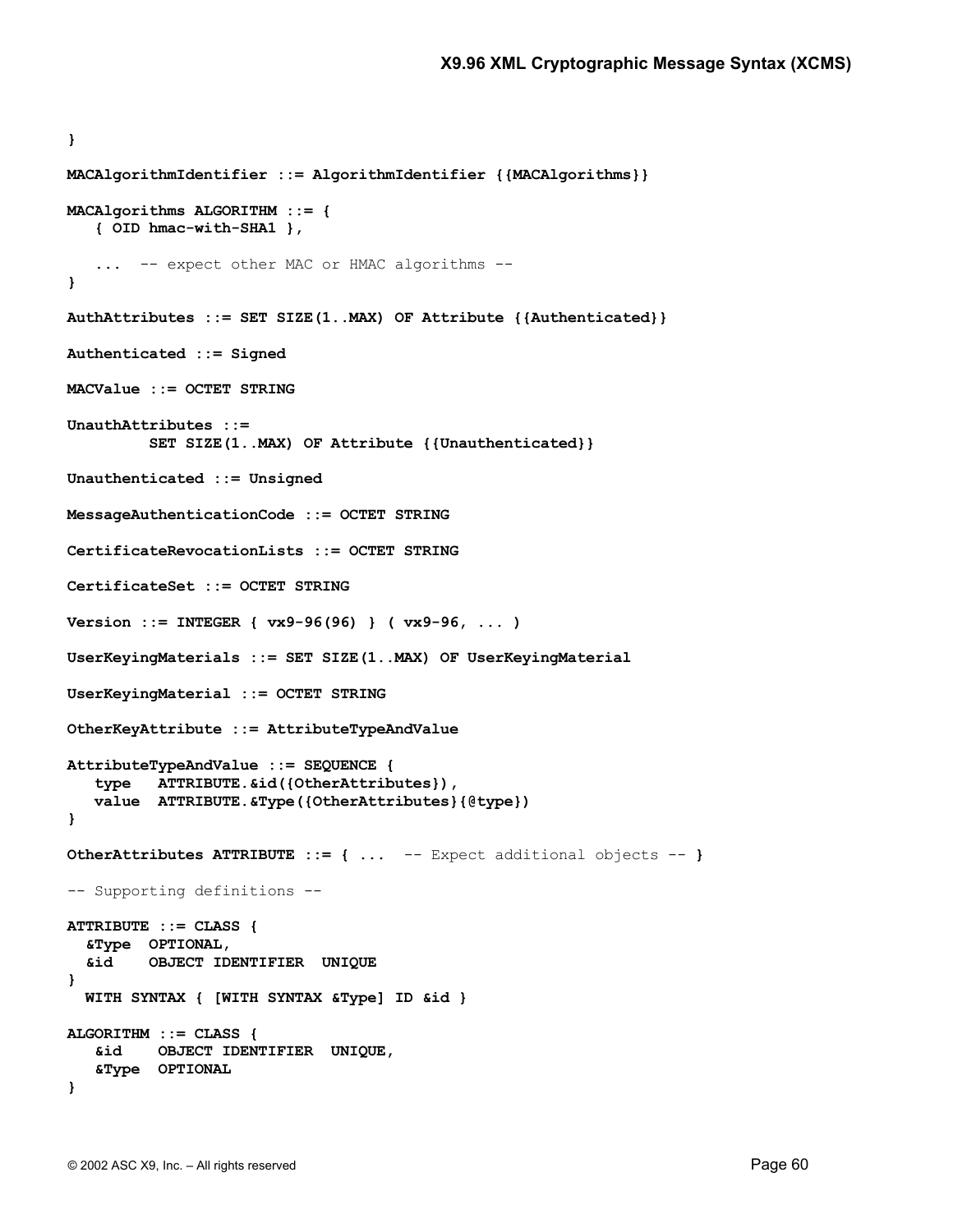```
 WITH SYNTAX { OID &id [ PARMS &Type ] } 
AlgorithmIdentifier { ALGORITHM:IOSet } ::= SEQUENCE { 
    algorithm ALGORITHM.&id({IOSet}),
    parameters ALGORITHM.&Type({IOSet}{@algorithm}) OPTIONAL
}
```

```
END -- XMLCryptographicMessageSyntax --
```